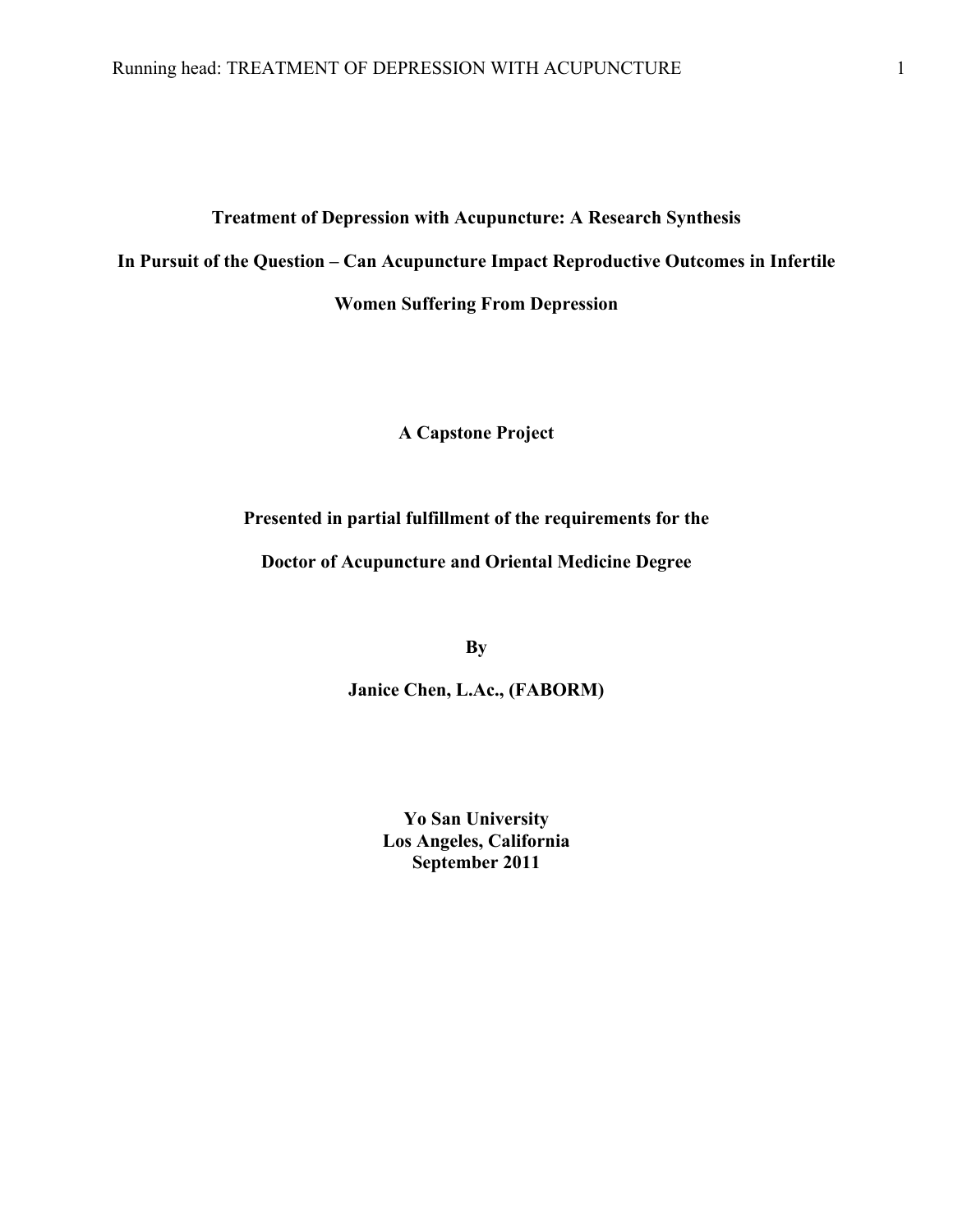#### **Approval Signatures Page**

This Capstone Project has been reviewed and approved by:

 $C$ -6- $C$ 

Carola Gehrke, Ph.D., Capstone Project Advisor

Daoshing Ni, Ph.D., L.Ac., Specialty Chair

 $C$ -Cer

Carola Gehrke, Ph.D., DAOM Program Director

 $\frac{(2-30-1)}{\text{Date}}$ 

 $12 - 30 - 11$ 

 $\overline{\text{Date}}$ 

 $12 - 30 - 4$ 

Date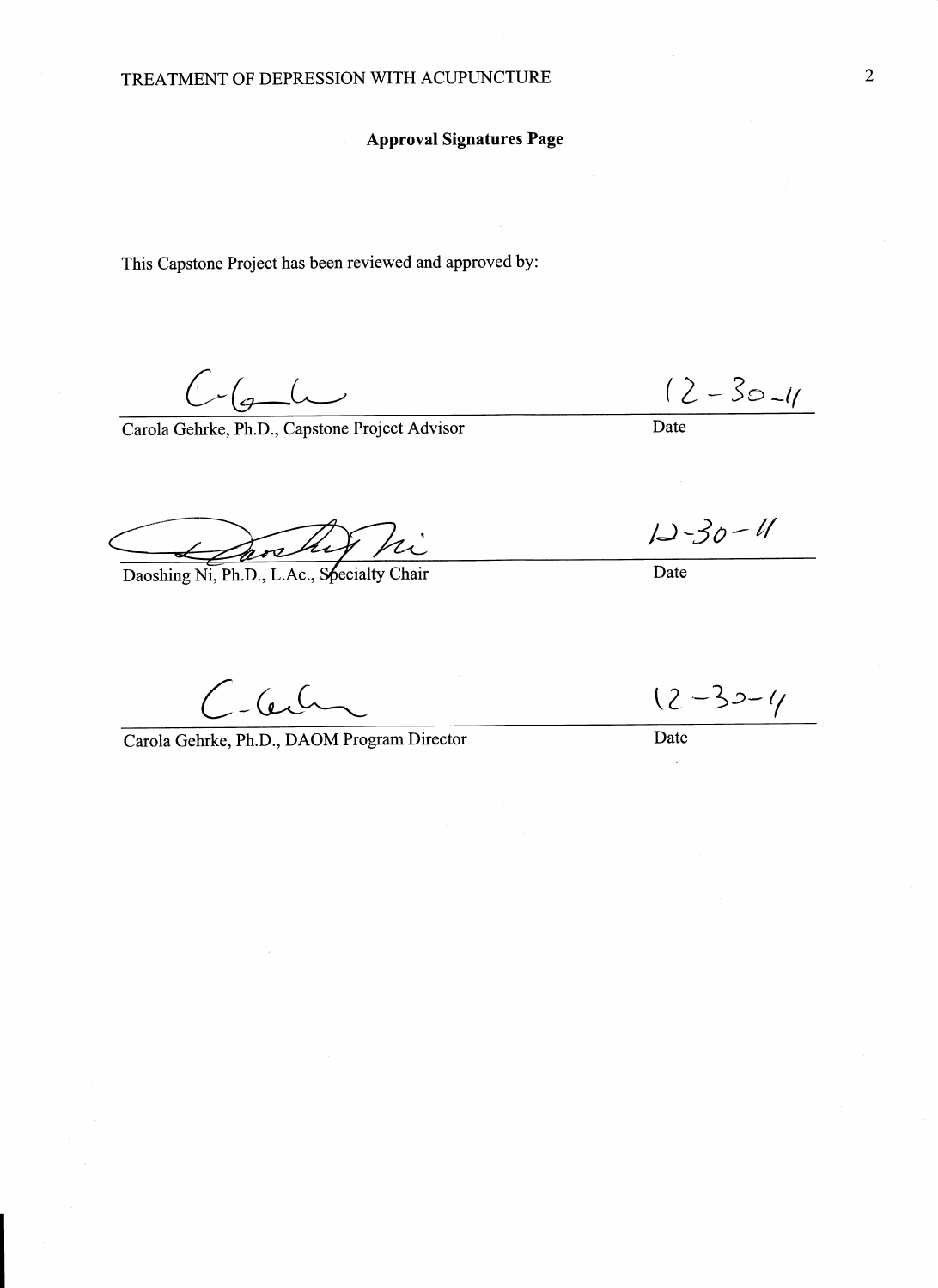#### **Abstract**

The main objective of this research synthesis was to study the effects of acupuncture in the treatment of depression, in order to lay some ground work for the investigation of acupuncture's effect on reproductive outcomes in the treatment of depressed women with infertility. The outcomes of previous reviews and meta-analyses were reviewed, which revealed that most reviews had limited conclusions and required more higher-quality randomized controlled trials. For the research synthesis, twenty-seven studies were retrieved that observed the effects of acupuncture treatment on depression. The articles were reviewed, and data were collected on the details of the participants, treatment interventions, outcome measures and results. The studies consisted of a wide range of study populations, treatment interventions, control interventions, and outcome measures. The outcome of most of the included studies showed that the acupuncture treatment had significantly decreased depression severity. However, many of the studies lacked appropriate controls, were of poor quality, or had small sample sizes. When compared with antidepressants, acupuncture treatment was found to be comparable in effects. When comparing acupuncture to control acupuncture interventions, the results were mixed. Recommendations were provided for future studies on the treatment of depression with acupuncture in infertile women.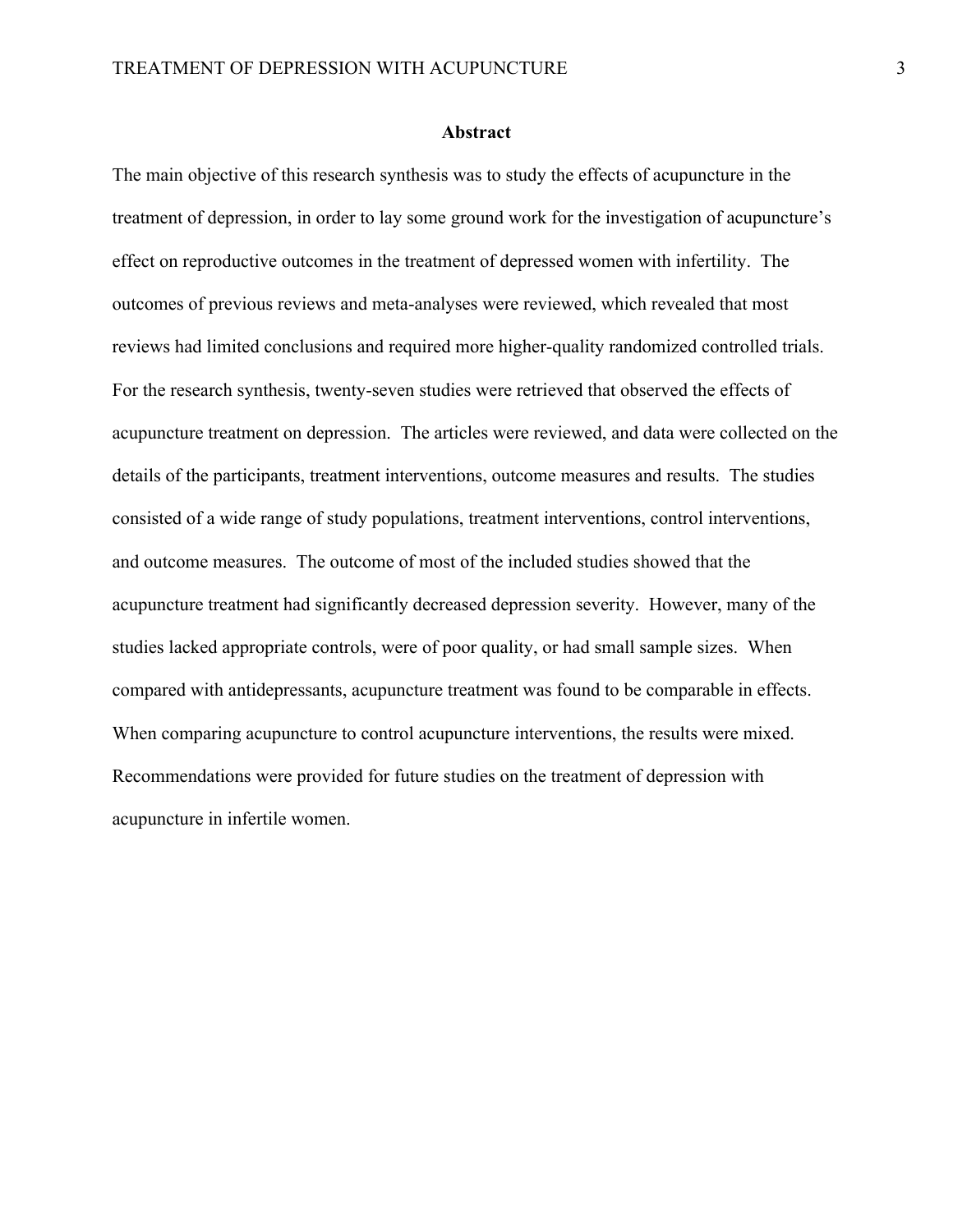#### **Acknowledgements**

I'd like to thank Carola Gehrke, my capstone advisor, for her guidance, support, and encouragement throughout my capstone writing process, and for all the work she has done for our DAOM program. I am also thankful to Jennifer Magnabosco for her instruction and feedback during the first phase of research; and to Andrea Anzalone, the Yo San University librarian, for her assistance in doing the preliminary searches for my literature review and research synthesis. I am also grateful to Cal Pro Professional Insurance Services for awarding me an Alliance of Health Care Professionals Scholarship in support of my education at Yo San.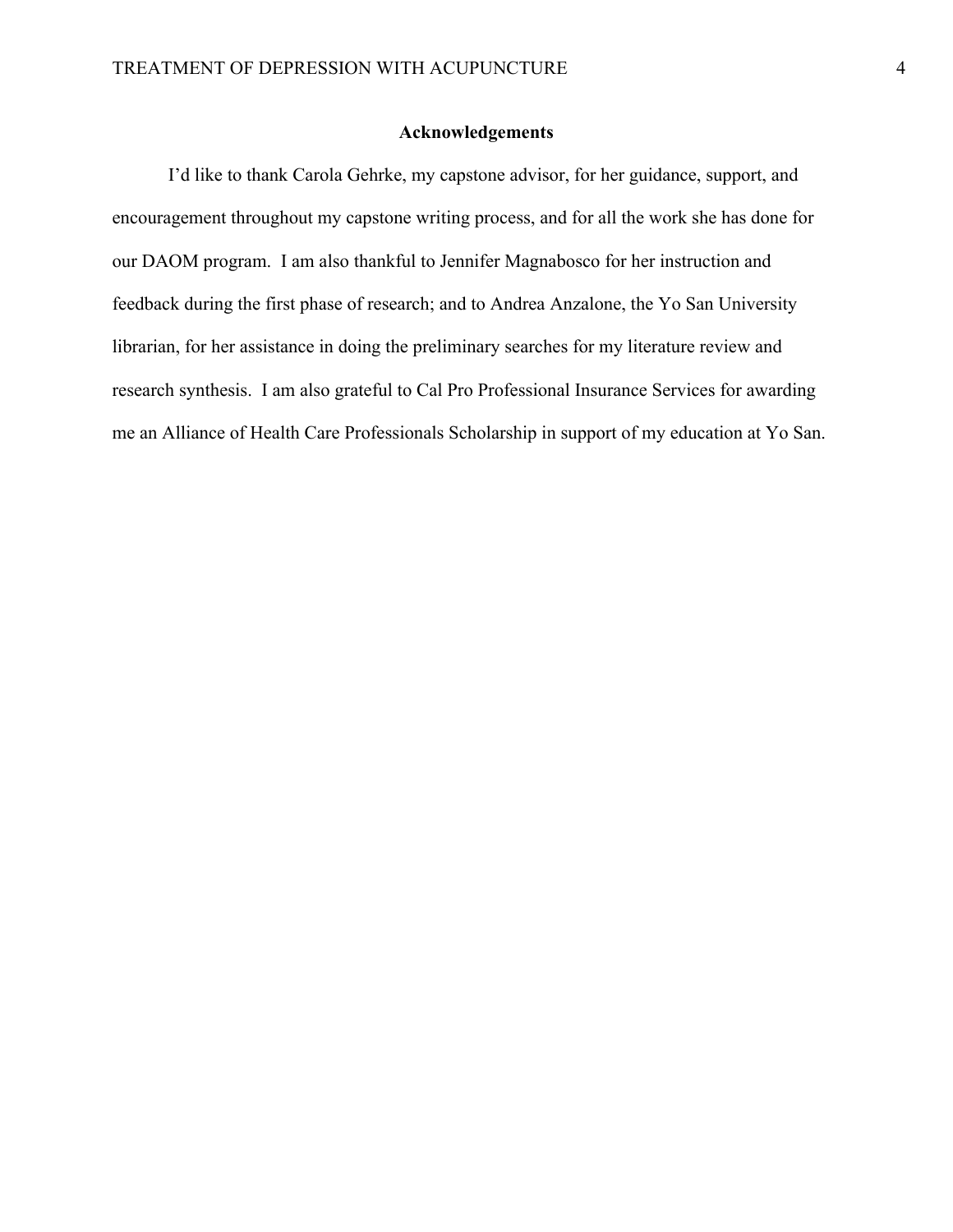### **Table of Contents**

| Acupuncture's Treatment of Depression May Play a Role in Influencing IVF Outcomes 13 |  |
|--------------------------------------------------------------------------------------|--|
|                                                                                      |  |
|                                                                                      |  |
|                                                                                      |  |
|                                                                                      |  |
|                                                                                      |  |
|                                                                                      |  |
|                                                                                      |  |
|                                                                                      |  |
|                                                                                      |  |
|                                                                                      |  |
|                                                                                      |  |
|                                                                                      |  |
|                                                                                      |  |
|                                                                                      |  |
|                                                                                      |  |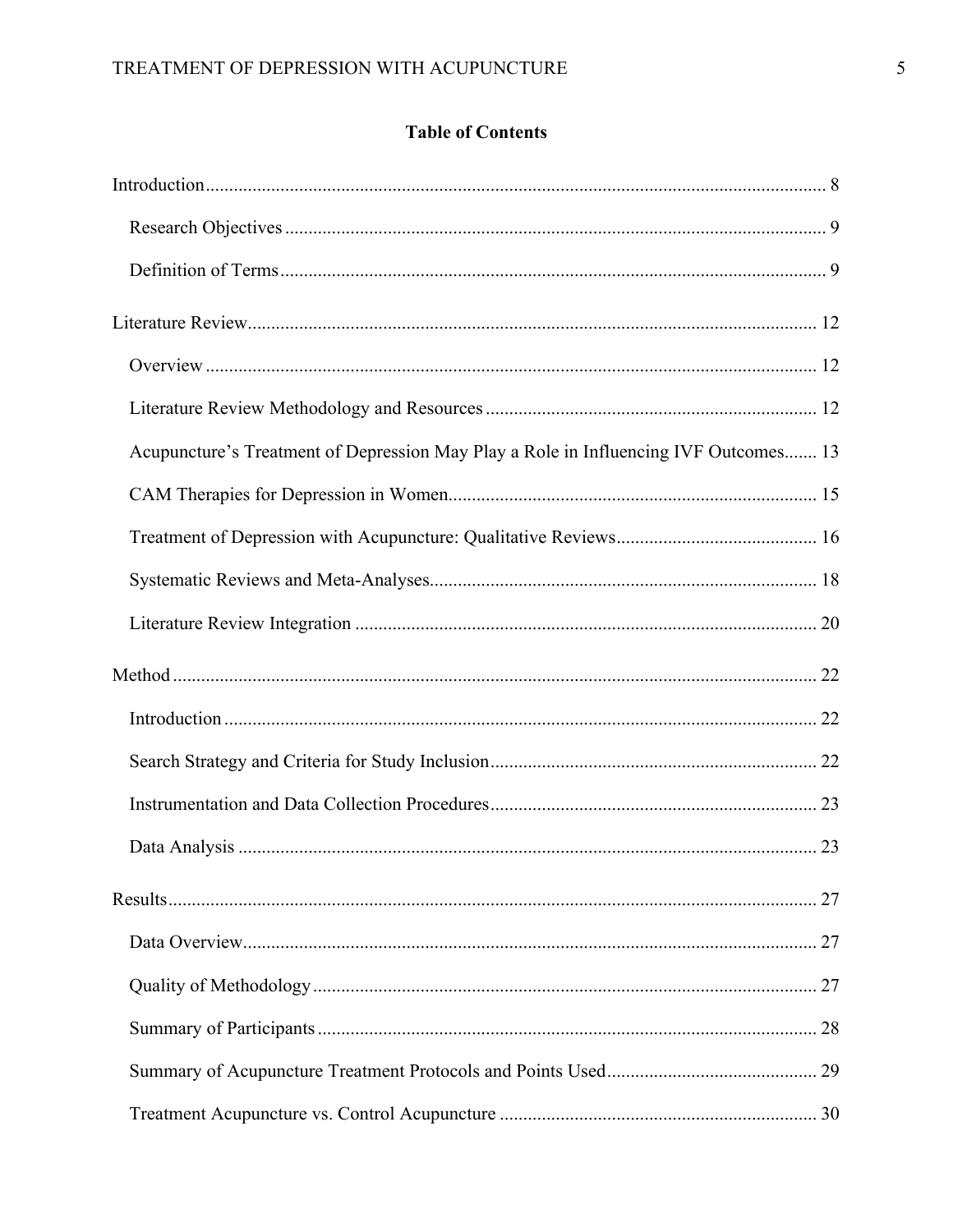| . 63                                                                                   |  |
|----------------------------------------------------------------------------------------|--|
|                                                                                        |  |
|                                                                                        |  |
| Appendix J: Results for Studies Comparing Acupuncture Treatment With Antidepressant 67 |  |
| Appendix K: Results for Studies Comparing Acupuncture to Other comparison group 68     |  |
| Appendix L: Results for Studies Comparing Acupuncture to Inactive Control Group 69     |  |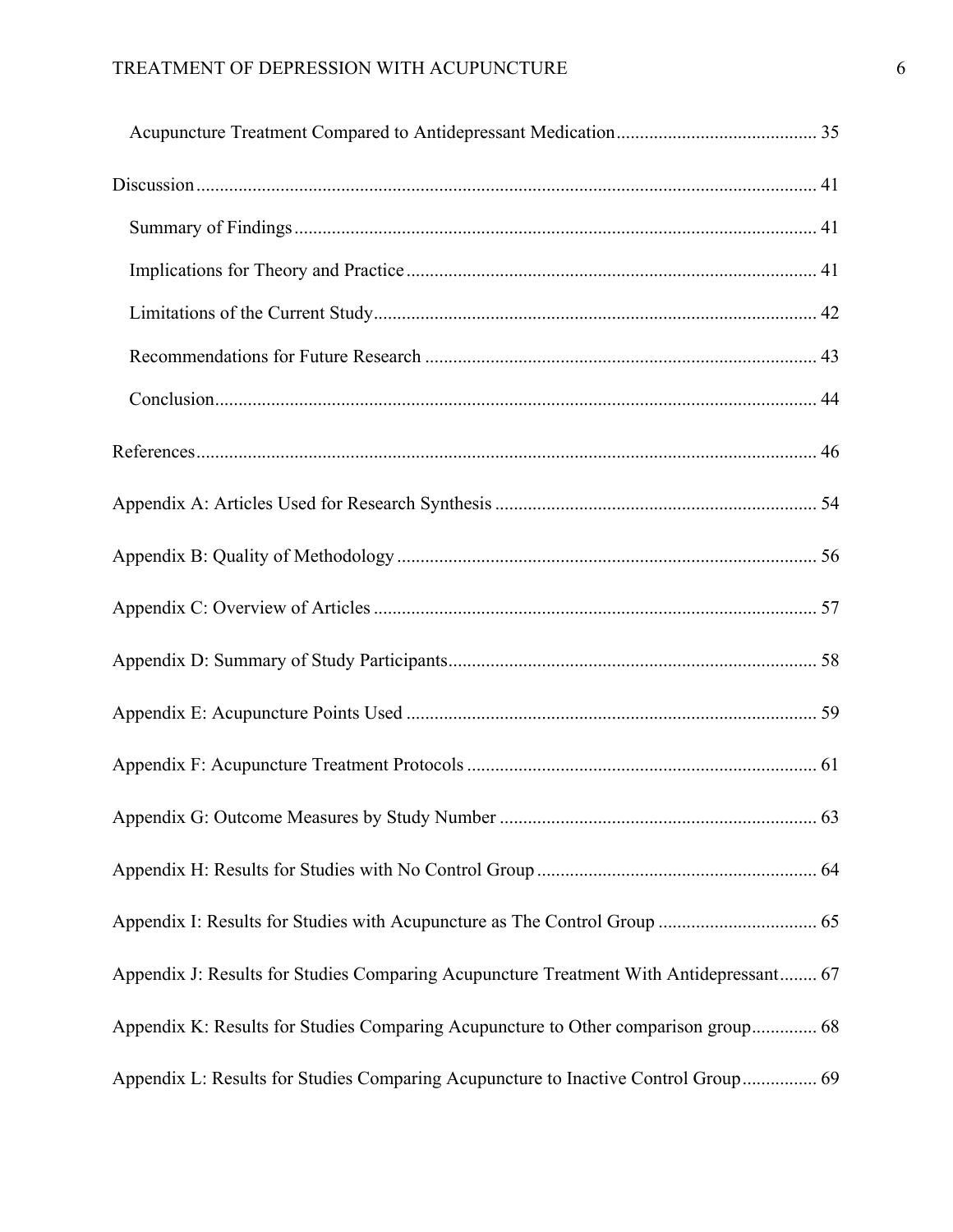### **List of Tables**

| Table 2. Categories of Analysis for Comparison of Treatment Acupuncture             |  |
|-------------------------------------------------------------------------------------|--|
|                                                                                     |  |
| Table 3. Categories of Analysis for Comparison of Acupuncture and Antidepressants36 |  |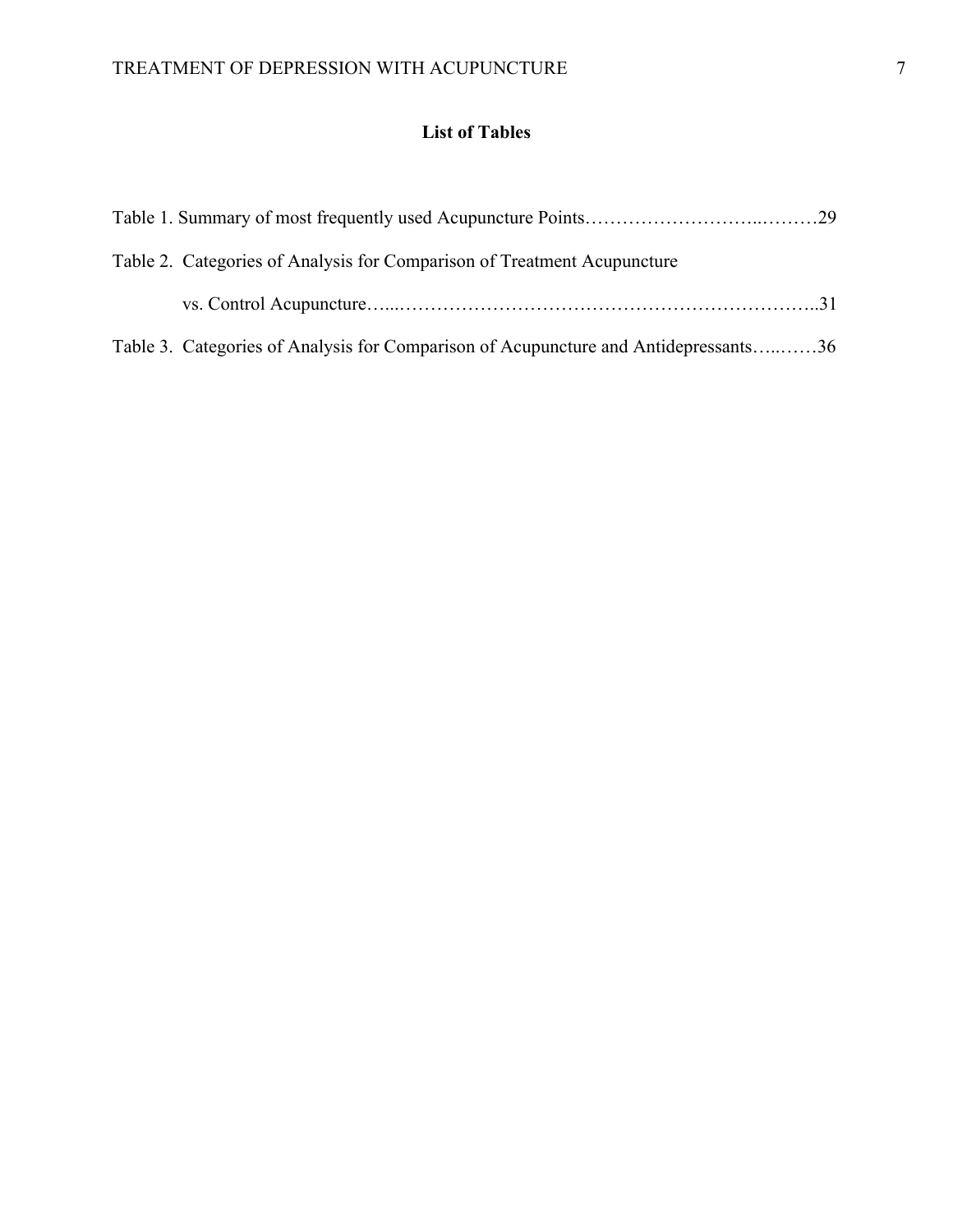#### **Introduction**

Depression is a common condition, and many people who suffer from it look to alternative medicine (Eisenberg et al., 1993). Recent estimates of lifetime prevalence of major depression are around 17% (Kessler et al., 1994). Conventional depression treatments, including antidepressant medications and psychotherapy, can provide significant relief for approximately 50% to 70% of patients who complete treatment. However, about one third of those who start treatment do not complete it (Elkin et al., 1989).

In my clinical practice, I have observed that a significant percentage of women who seek infertility treatment suffer from depression. Several studies (Demyttenaere, Bonte, & Gheldof, 1998; Mao & Wood, 1984; Smeenk et al.; 2001; Thiering, Beaurepaire, Jones, Saunders, & Tennant, 1993) provide evidence that depression can negatively impact reproductive outcomes in women. Therefore, I sought to answer the following question: How effective is acupuncture in treating depression in women who suffer from both depression and infertility, and can treating the depression with acupuncture impact reproductive outcomes? In Chinese medicine, treatments are focused on correcting a pattern of disharmony in the body, which can be the root cause of many symptoms and disease manifestations. Therefore, it is reasonable to hypothesize that the treatment of one disorder will impact the other.

In the exploratory phase of this study, a literature search failed to produce any studies that examined this particular topic. Therefore, the research question explored in this study was a more general one that can be viewed as a first step in answering the more specific question stated above. This more general question is: How effective is acupuncture in the treatment of depression?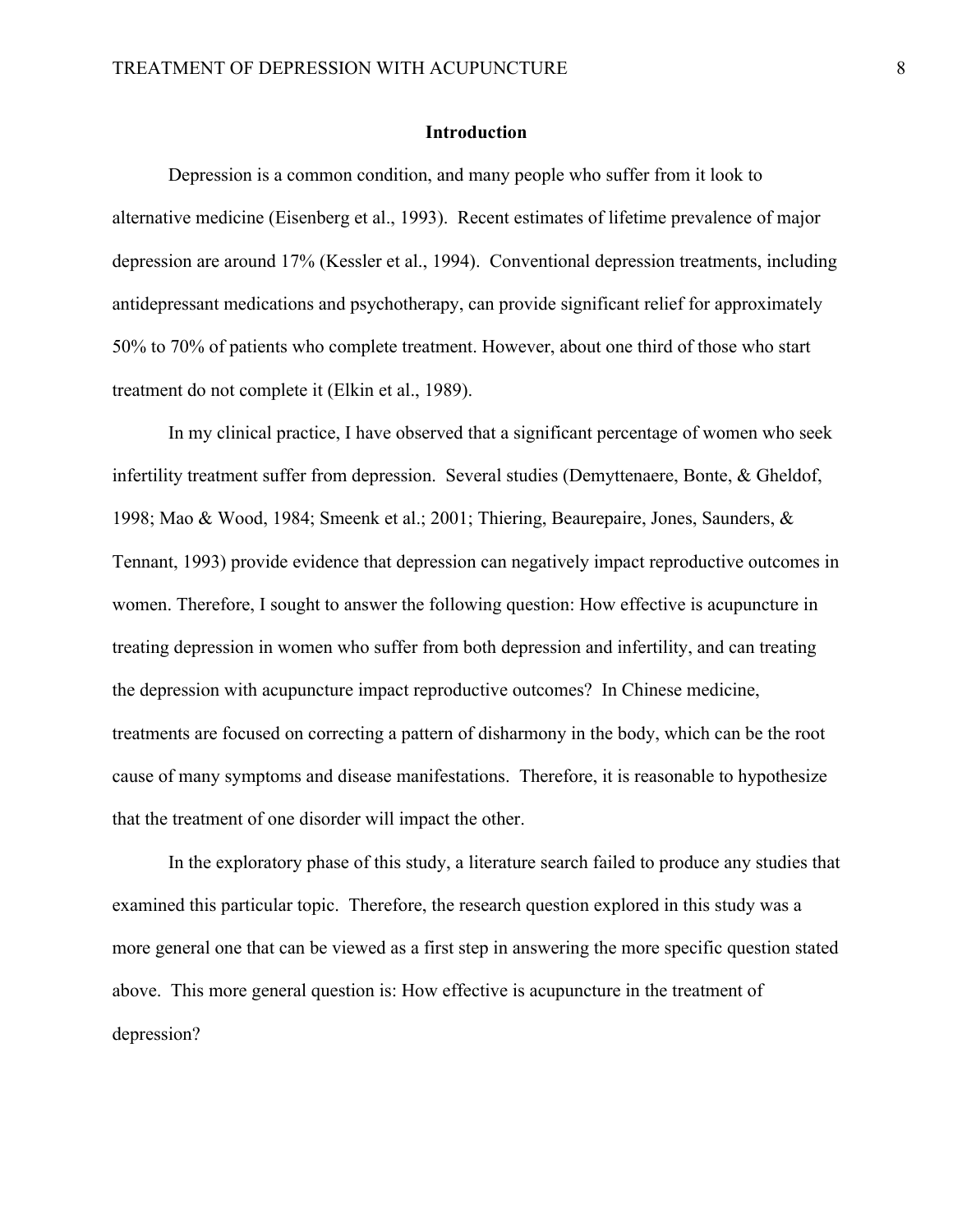#### **Research Objectives**

The objective of this research synthesis is to uncover what is known about how effectively acupuncture can treat depression, in order to provide a foundation for future studies that investigate how acupuncture can impact depression and reproductive outcomes in depressed women who suffer from infertility. Specifically, an end goal of this study is to mine the existing literature for effective interventions and research strategies that can shape a study that examines whether the use of acupuncture to treat depression in infertile women impacts both their depressive symptoms as well as infertility symptoms. If the depression decreases in severity or remits following acupuncture treatments, can reproductive outcome improve?

A review and synthesis of the available literature was conducted to explore the following questions relating to the use of acupuncture in the treatment of depression: What is the effect of acupuncture on depression? What are the effects of acupuncture treatments designed specifically to treat depression, compared to "control" acupuncture treatments, including "non-specific", "sham", and "placebo" treatments? How does the effectiveness of acupuncture compare to the effectiveness of other modalities used in the treatment of depression, such as antidepressants? What types of acupuncture modalities have been studied for the treatment of depression? What acupuncture points and protocols have been studied for the treatment of depression?

#### **Definition of Terms**

- Amitriptyline: a tricyclic antidepressant
- BDI: Beck Depression Inventory, a self-rating scale for severity of depression
- BRMS: Bech-Rafaelson Melancholia Scale
- Bf-S: self-rating scale for evaluating depressive states in longitudinal studies
- CGI: Clinical Global Impressions Scale
- CRSD: Carroll Rating Scale for Depression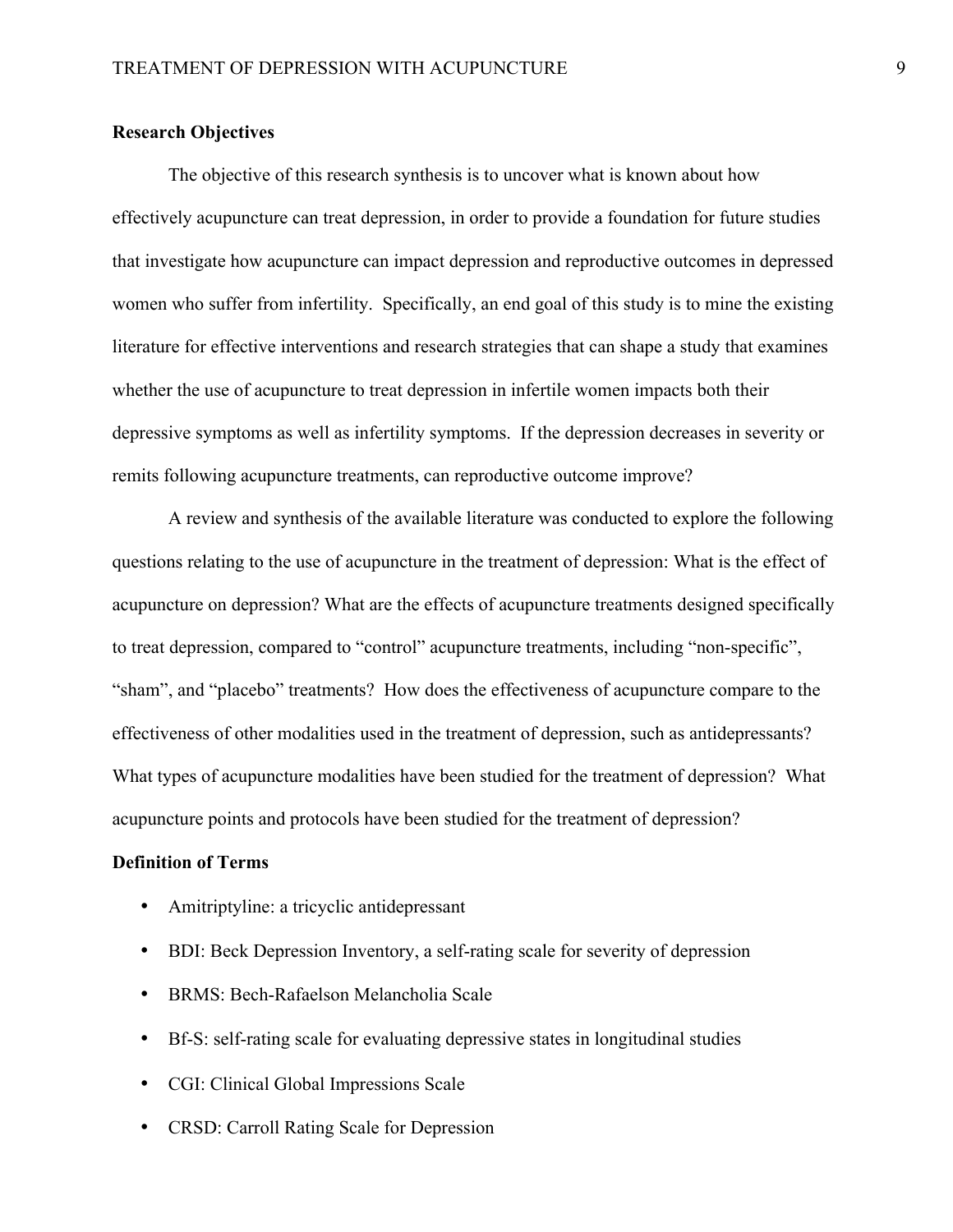- DepHRSD19: modified Hamilton Rating Scale for Depression, with subset of 19 questions specific to depression
- DSM-IV: Diagnostic and Statistical Manual of Mental Disorders from the American Psychiatric Association
- Fluoxetine: an SSRI antidepressant
- GAS: Global Assessment Scale
- GDS-SF: Geriatric Depression Scale Short Form
- GSC: Grading System Commonly employed in China for the assessment of therapeutic effects (i.e. cured, markedly improved, improved, and failed or deteriorated)
- HADS: Hospital Anxiety and Depression Scale
- HRSD: Hamilton Rating Scale for Depression, a clinician-rated scale for severity of depression
- HRSD17: a commonly used form of the Hamilton Rating Scale for Depression that includes 17 items.
- HRSD19: an alternate version of the Hamilton Rating Scale for Depression that includes 19 items.
- HRSD24: an alternate version of the Hamilton Rating Scale for Depression that includes 24 items.
- MADRS: Montgomery Asberg Depression Rating Scale
- Mianserin: a tetracyclic antidepressant
- MOS-SF-36: Medical Outcomes Study 36-Item Short-Form Health Survey to assess functional improvement
- MYMOP: Measure Yourself Medical Outcome Profile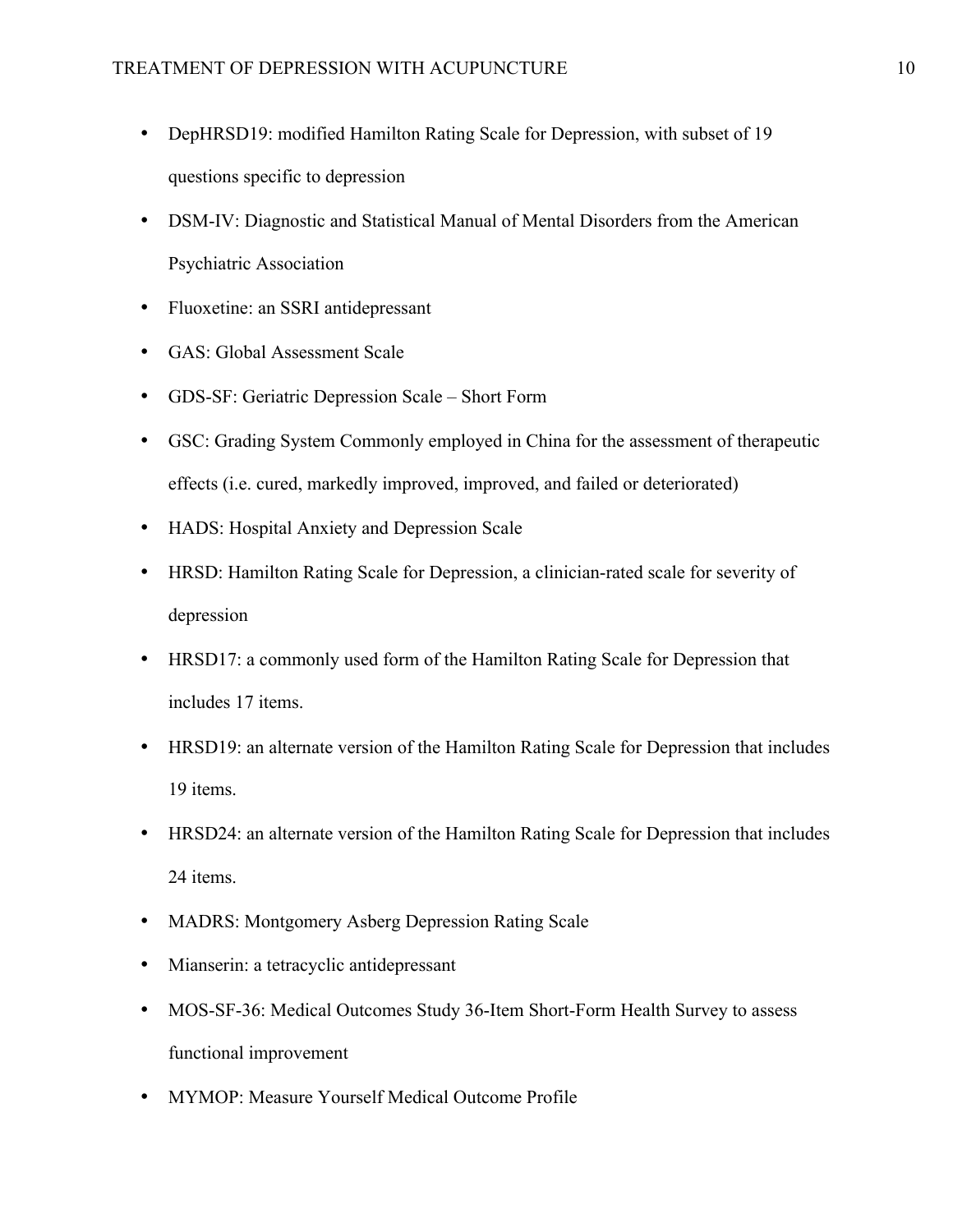- Paroxetine: a selective serotonin reuptakes inhibitor
- Prozac: brand name of fluoxetine, a selective serotonin reuptake inhibitors antidepressant
- SCID: structured clinical interview for DSM Axis I disorders
- SDS: Self-rating depression scale measuring severity of depression
- SSRI: selective serotonin reuptake inhibitor
- TEAS: Transcutaneous Electrical Acupoints Stimulation. TEAS is designed to use a low frequency electrical stimulator and can be easily applied to selected acupoints for treatment (Han, 1997).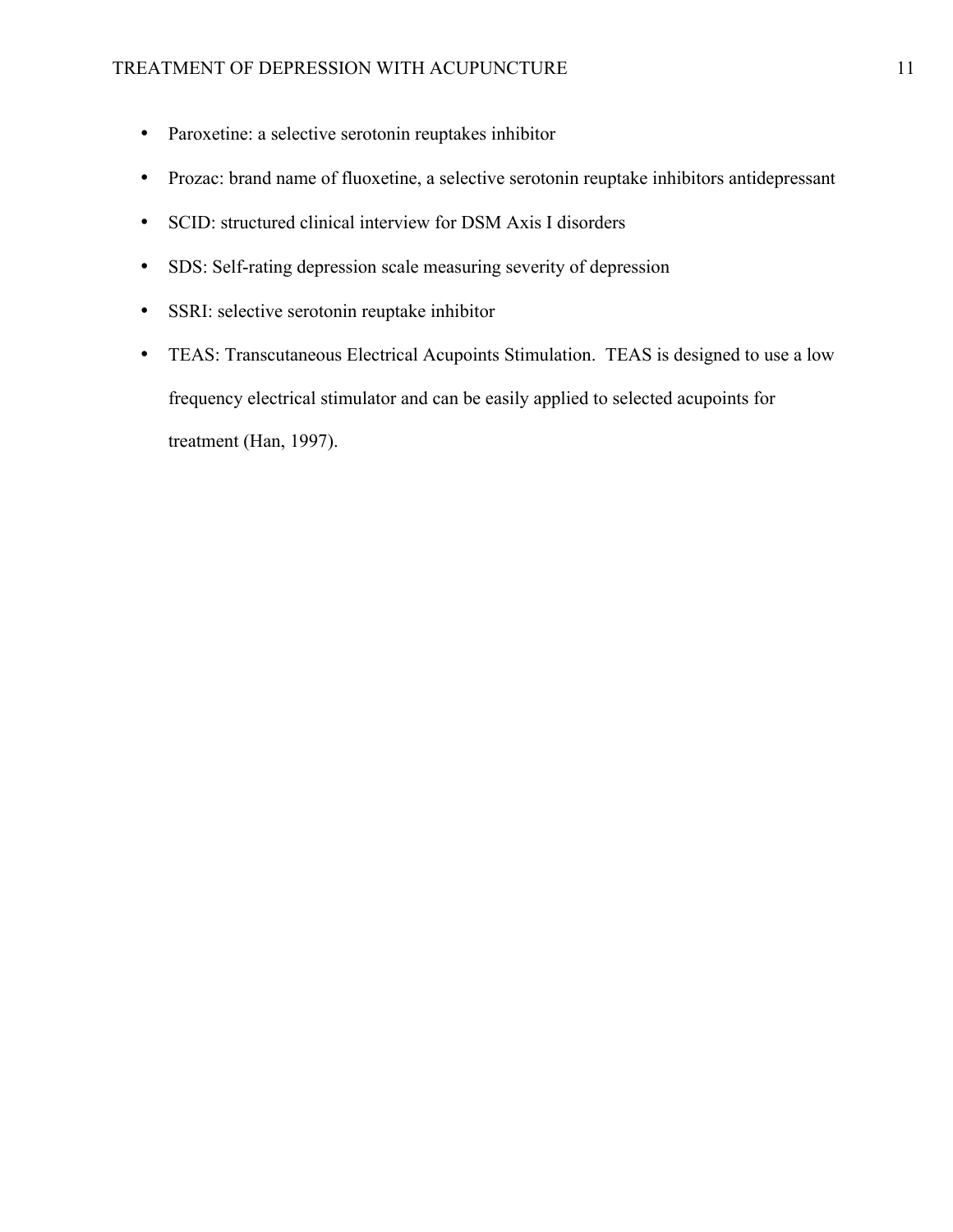#### **Literature Review**

#### **Overview**

This chapter describes the results of the literature review that was conducted for this research synthesis study. A brief description of the literature review process and the resources used in gathering the relevant literature will be provided in the first section. The second section will review the twelve articles included in the literature review. The final section of this chapter will summarize the existing reviews pertaining to the treatment of depression with acupuncture, and how acupuncture's treatment of depression may be a mechanism for its influence on reproductive outcomes in IVF. The final section will also identify gaps and areas for future research.

#### **Literature Review Methodology and Resources**

This is a research synthesis study focusing on the treatment of depression using acupuncture, with the end goal of obtaining knowledge to inform future studies investigating acupuncture's treatment of depressed women with infertility. Therefore, the goal of this literature review was to find previous reviews and meta-analyses of the same topic, in order to review previous findings and identify the gaps or limitations that need to be addressed.

A PubMed search was conducted, limited to reviews on the topic of acupuncture's efficacy in the treatment of depression. In total, twenty potentially relevant review articles were found, and twelve were selected for this literature review. Eight review articles were found that reported exclusively on acupuncture, and all of these were included. Six of these reported on depression only (Leo & Ligot, 2007; Mukaino, Park, White, & Ernst, 2005; Smith & Hay, 2004; Smith, Hay, & MacPherson, 2010; Wang et al., 2008; Zhang, Chen, Yip, Ng, & Wong, 2010), while two articles reported on two or more mood disorders (Pilkington, 2010; Samuels, Gropp, Singer, & Oberbaum, 2008). Ten articles were found that surveyed multiple CAM therapies in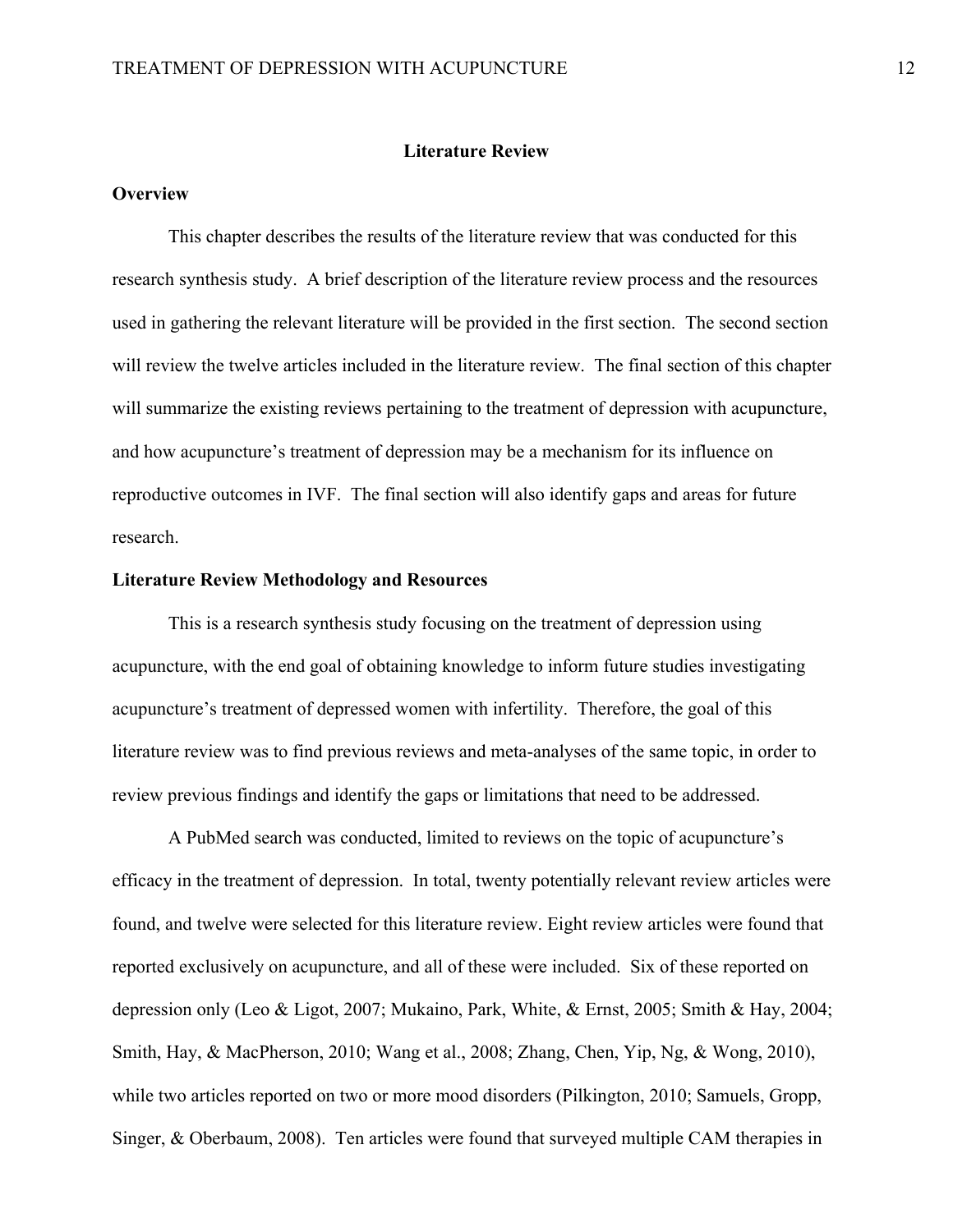the treatment of depression. Although the goal of this review was to focus on acupuncture, two of these were selected for inclusion because one focused specifically on depressive disorders in women (Deligiannidis & Freeman, 2010), and the other was the earliest review found that included a review of acupuncture (Ernst, Rand, & Stevinson, 1998). Finally, two review articles were selected that examined acupuncture's role in infertility, and proposed that acupuncture's effects on depression could be a potential mechanism (Anderson, Haimovici, Ginsburg, Schust, & Wayne, 2007; Huang et al., 2011).

#### **Acupuncture's Treatment of Depression May Play a Role in Influencing IVF Outcomes**

Anderson et al. (2007) performed a qualitative review surveying the existing literature to explore the efficacy and potential mechanisms for acupuncture's use in conjunction with IVF. In this review, the explored the impact of depression in IVF patients, reviewed a few articles that demonstrated acupuncture's effectiveness in the treatment of depression, and made recommendations for further study. This was not a comprehensive review, but a selective sampling of articles that made a case for acupuncture's potential benefit in the treatment of depression, and the impact of that benefit on reproductive outcomes.

The authors noted that depressive symptoms are common among patients who undergo IVF, and that the prevalence and severity of depression increase each time a failed IVF treatment occurs (Thiering et al., 1993). Evidence was also cited that supports the assertion that women who experience depression while undergoing IVF have lower pregnancy rates than women who are not depressed (Demyttenaere et al., 1998; Thiering et al. 1993). One small study was described that demonstrated that couples who received counseling during IVF experienced significantly lower anxiety and depression scores, and significantly higher pregnancy rates, than couples who were randomized to a control group (Terzioglu, 2001). Anderson et al. (2007) also referenced a few studies of acupuncture in the treatment of depression, and briefly explored the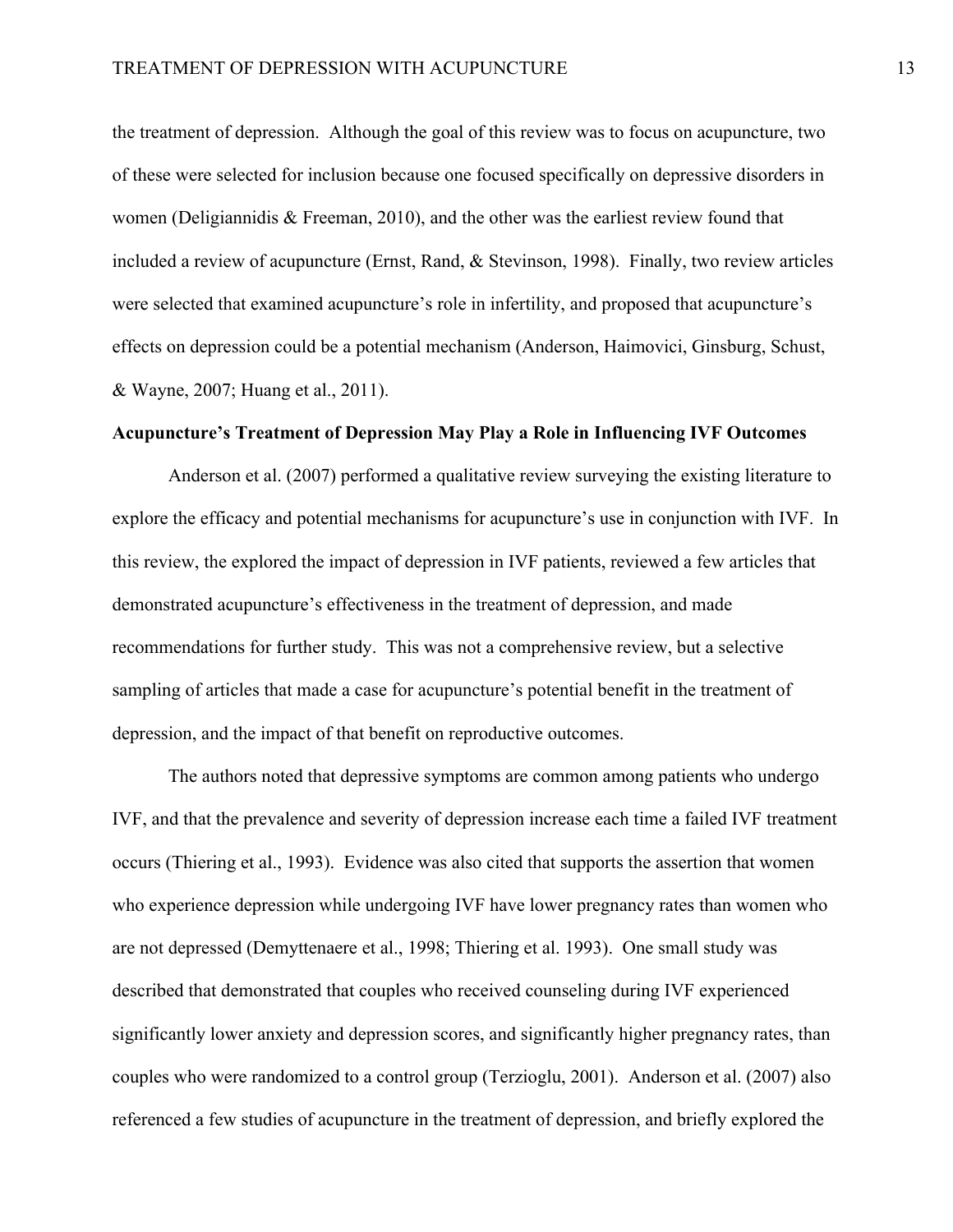mechanistic basis of acupuncture's effects on depression, but concluded that it was not well understood. Examples of proposed mechanisms included modulation of neuropeptide Y levels in the amygdala, production of opioid peptides, enhanced vagal nervous activity, attenuation of the sympathetic nervous system, restoration of hippocampal brain-derived neurotrophic factor levels, and influence on the HPA axis.

Finally, Anderson et al. (2007) concluded that acupuncture may be a safe and effective adjunct therapy for women undergoing IVF, with the caveat that methodological problems in the existing literature significantly limited their conclusions. They suggested more rigorous randomized controlled trials. Other pertinent recommendations included the use of a treatment protocol that is based on TCM principles, and the addition of outcomes measures that are relevant to mechanistic processes, in order to allow for more specialized usage of acupuncture for specific infertility conditions.

Huang et al. (2011) conducted a review of acupuncture treatment for infertility, but the discussion of depression treatment as a potential mechanism was limited to the topic of acupuncture in conjunction with IVF embryo transfer. The analysis was similar to Anderson et al. (2007), but more limited. Some of the same references were made regarding depression's potential impact on IVF outcome, and vice versa (IVF outcome's impact on depression). In this review, stress, anxiety and depression were not differentiated but grouped together for most of the discussion. References were made to studies in which acupuncture promoted stress relief, relaxation, or feelings of optimism. As in Anderson et al. (2007), the authors briefly referenced the same proposed mechanisms of action.

In their concluding statements, Huang et al. (2011) reported that most of the studies reviewed suggested that acupuncture plays a positive role in the management of infertility. They also noted that most of the randomized controlled trials were conducted outside of China, and did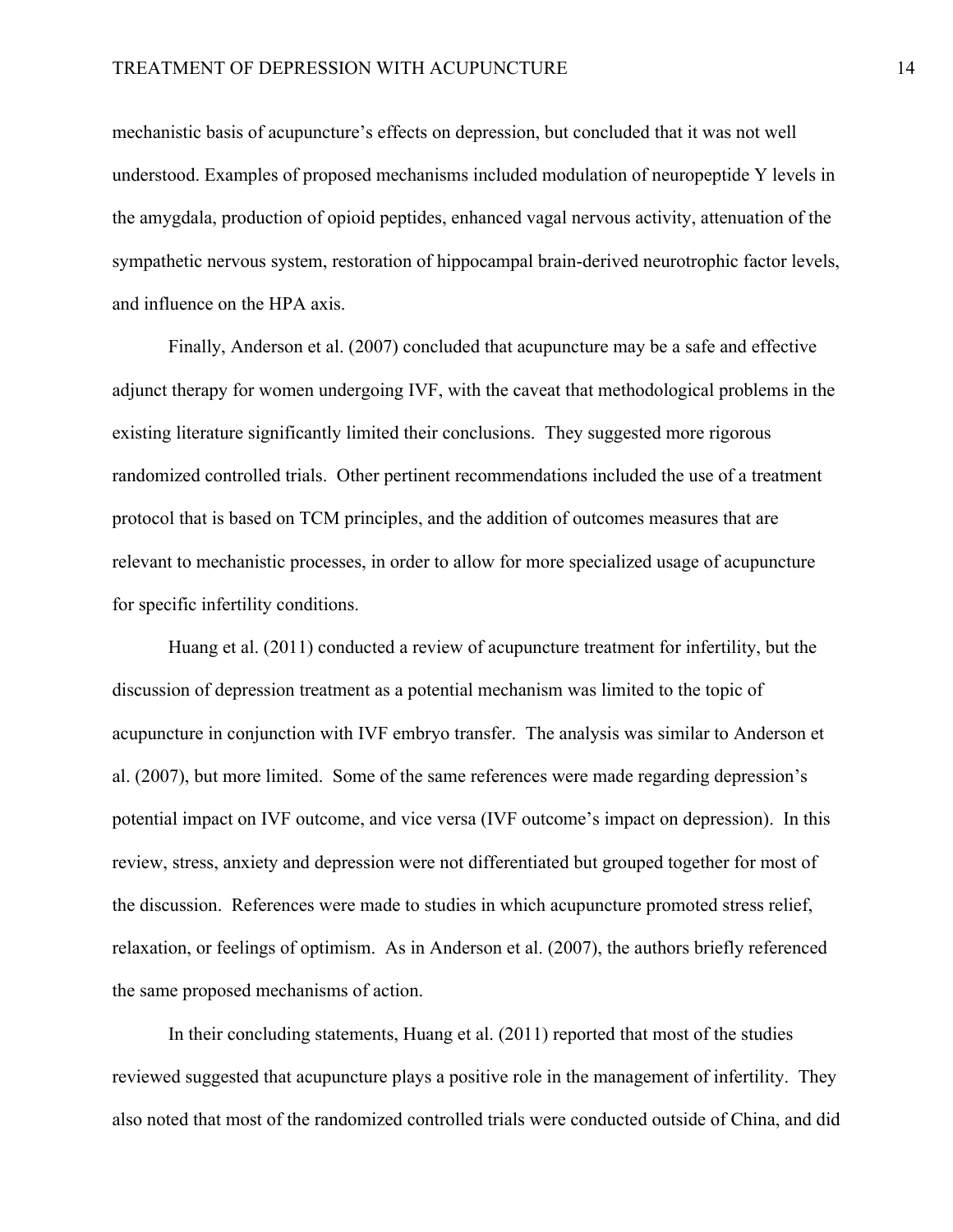not reflect the "essence of the Chinese medicine perspective", based on syndrome differentiation and individualized point prescriptions. In their view, the standardized protocols used in the trials might reduce the effect of acupuncture in individual patients. However, they suggested multicenter, high quality trials, as well as further investigation into the mechanisms of acupuncture for the management of infertility.

#### **CAM Therapies for Depression in Women**

Deligiannidis & Freeman (2010) conducted a review of complementary and alternative medicine treatments for depressive disorders in women, focusing on aspects of MDD (major depressive disorder) across the reproductive life cycle. They noted that CAM therapies are used more frequently in women than in men. The CAM therapies they recommend incorporating were omega-3 fatty acids, exercise, and folate, because of low risk, benefits for general health, and evidence suggesting an adjunctive role in the treatment of MDD. S-Adenosylmethionine (SAMe) and bright light therapy were cited as reasonable options for some individuals, as there is evidence to support monotherapy in MDD. *Hypericum perforatum* (St John's Wort) was cited as having the most consistent evidence of efficacy in mild to moderate depression, but carries the risk of potential drug-drug interactions.

And finally, the authors concluded that further studies were necessary before acupuncture can be recommended in the treatment of MDD. Only five studies and one meta-analysis were cited in their research of the treatment of MDD with acupuncture. They mentioned the challenges of conducting and interpreting acupuncture research, including the publishing of studies in Asian languages, inconsistency in diagnosis and symptom evaluation, varied treatment techniques, and difficulty of controlling for placebo effect.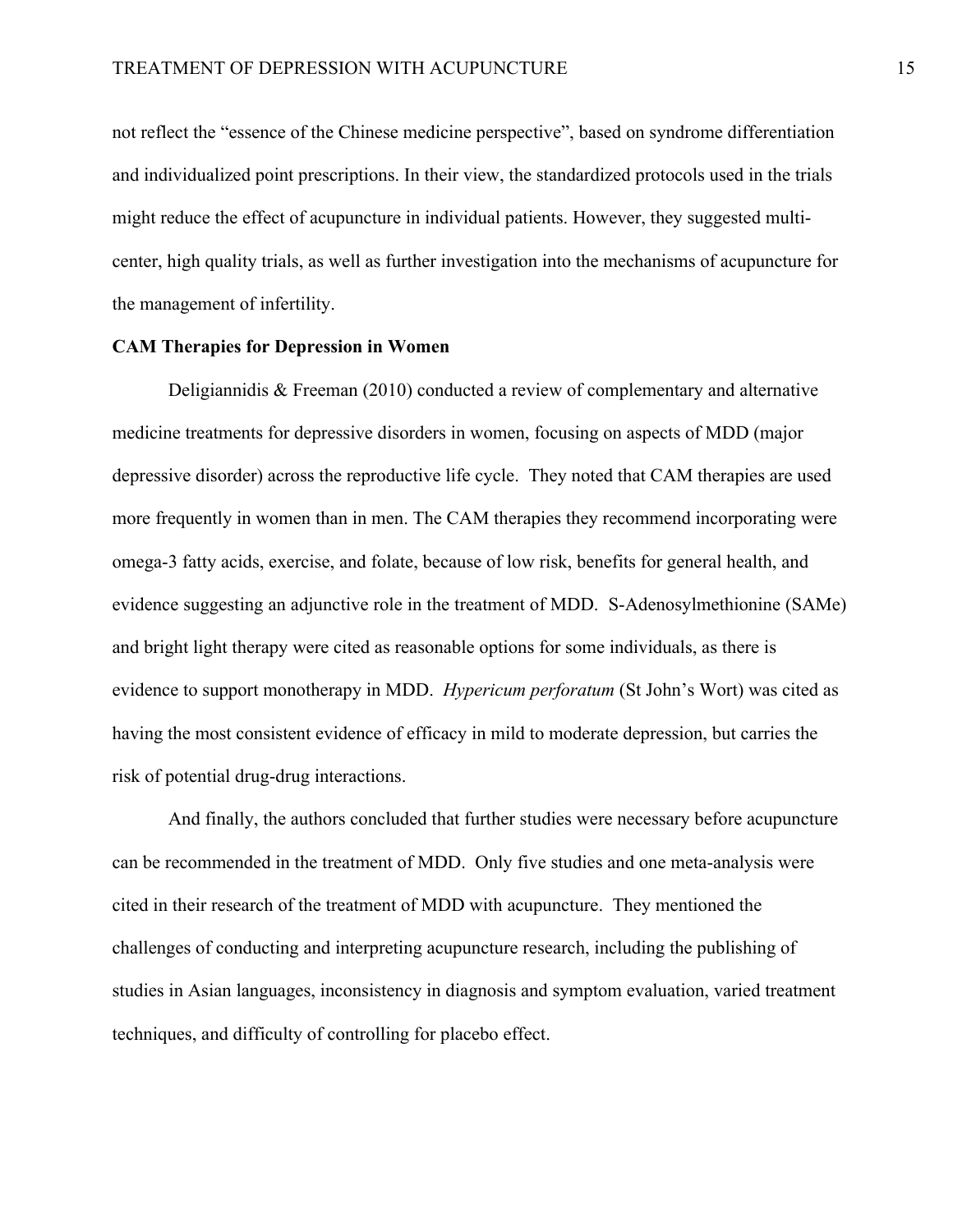#### **Treatment of Depression with Acupuncture: Qualitative Reviews**

The earliest publication (found by this researcher) to review acupuncture's treatment of depression was conducted by Ernst et al. in 1998. This was a qualitative review that provides insight into early thoughts and preliminary evidence in this topic. It included a brief summary of the most prevalent complementary therapies for depression at the time. The authors concluded that the scientific data were "extremely limited." They singled out exercise, and the use of *Hypericum perforatum* (St. John's Wort), as the two therapies with the most supporting evidence, and, "to a lesser extent, acupuncture and relaxation therapies" (Ernst et al., 1998).

The authors referenced early studies in acupuncture analgesia (Han & Terenius, 1982) showing that the level of endorphins increased through needling, as well as animal studies (Han, 1986) demonstrating that acupuncture and electro-acupuncture could stimulate synthesis and release of serotonin and noradrenaline-norepinephrine.

Ernst et al. (1998) also briefly discussed eight articles on the treatment of depression with acupuncture, all providing supporting evidence. These included case series, uncontrolled trials, and a few controlled trials. The authors also described three studies on electro-acupuncture, all from the same research group at the Institute of Mental Health in Beijing, China. The first two trials compared electro-acupuncture to the tricyclic antidepressant amitriptyline (Luo, Jia, & Zhan, 1985; Luo, Jia, Wu, & Dai, 1990), and demonstrated that electro-acupuncture produced a significant decrease in depression severity, comparable to amitriptyline, with fewer and less severe adverse effects. The third trial (Luo, Jia, Feng, Zhao, & Tang, 1995) showed preliminary evidence that electro-acupuncture had greater efficacy than "traditional" acupuncture.

Ernst et al. (1998) concluded that the evidence for the treatment of depression with acupuncture was "promising, but not compelling". They noted the lack of control for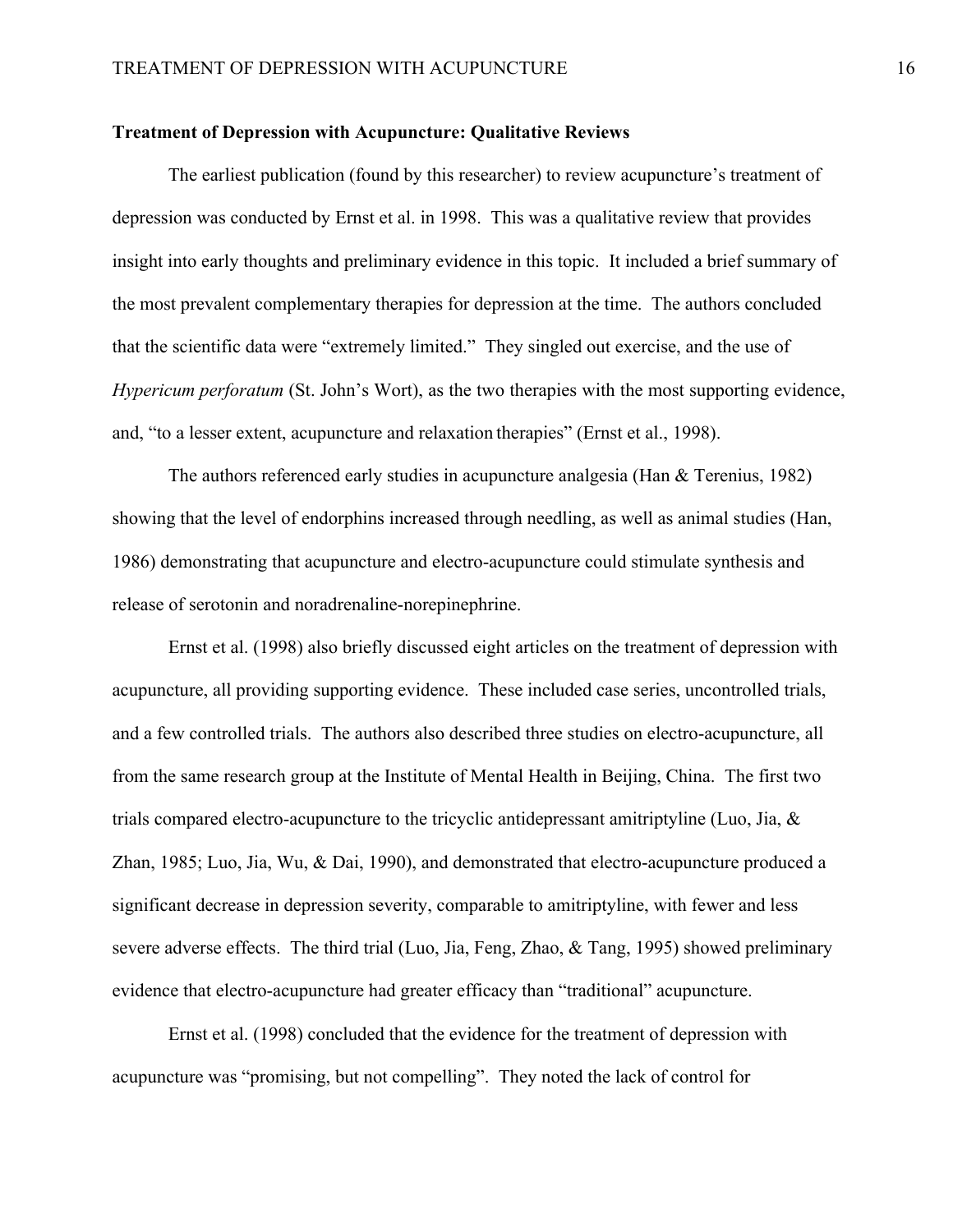nonspecific responses resulting from the "time and attention received" during acupuncture, and recommended replication of electro-acupuncture trials with more rigorously designed RCTs.

Samuels et al. (2008) reviewed the use of acupuncture for psychiatric illnesses, noting that better studies had been conducted for depression than for other disorders such schizophrenia and substance abuse. The article summarized eight trials regarding efficacy of acupuncture for depression, singling out the study by Luo, Meng, Jia, and Zhao (1998), which found electroacupuncture to be as effective as amitriptyline, and noted that it is a promising treatment during pregnancy, referencing a study by Manber, Schnyer, Allen, Rush, and Blasey (2004). The article also reviewed epidemiological information regarding the prevalence of depression, the use of antidepressants, and the use of CAM therapies for treatment. TCM theories regarding depression were discussed at a high level, including Five Element theory. The authors recommended large and controlled studies in order for the world of conventional medicine to "take CAM seriously", and concluded that it was not possible to recommend the routine use of acupuncture.

Pilkington (2010) wrote a review describing many previous meta-analyses and systematic reviews on the topic of acupuncture treatment of depression. Pilkington also presented a brief summary of thirteen trials published since 2007. The most recent one to be mentioned was by Zhang, Yang, and Zhong (2009). Details of individual trials were given, including diagnostic criteria, number of participants, treatment and control interventions, primary outcome measure, and results. However, issues of reliability, quality of methodology, and possibility of bias were not discussed. Also, no synthesis of results was presented and no quantitative analysis was done. A small number of clinical trials that measured acupuncture's influence on biological parameters associated with depression were also discussed, including magnetic resonance brain imaging, measures of neurotransmitters, plasma levels of neuropeptide Y, and inflammatory markers. The author noted that these types of trials were "few in number and preliminary in nature", and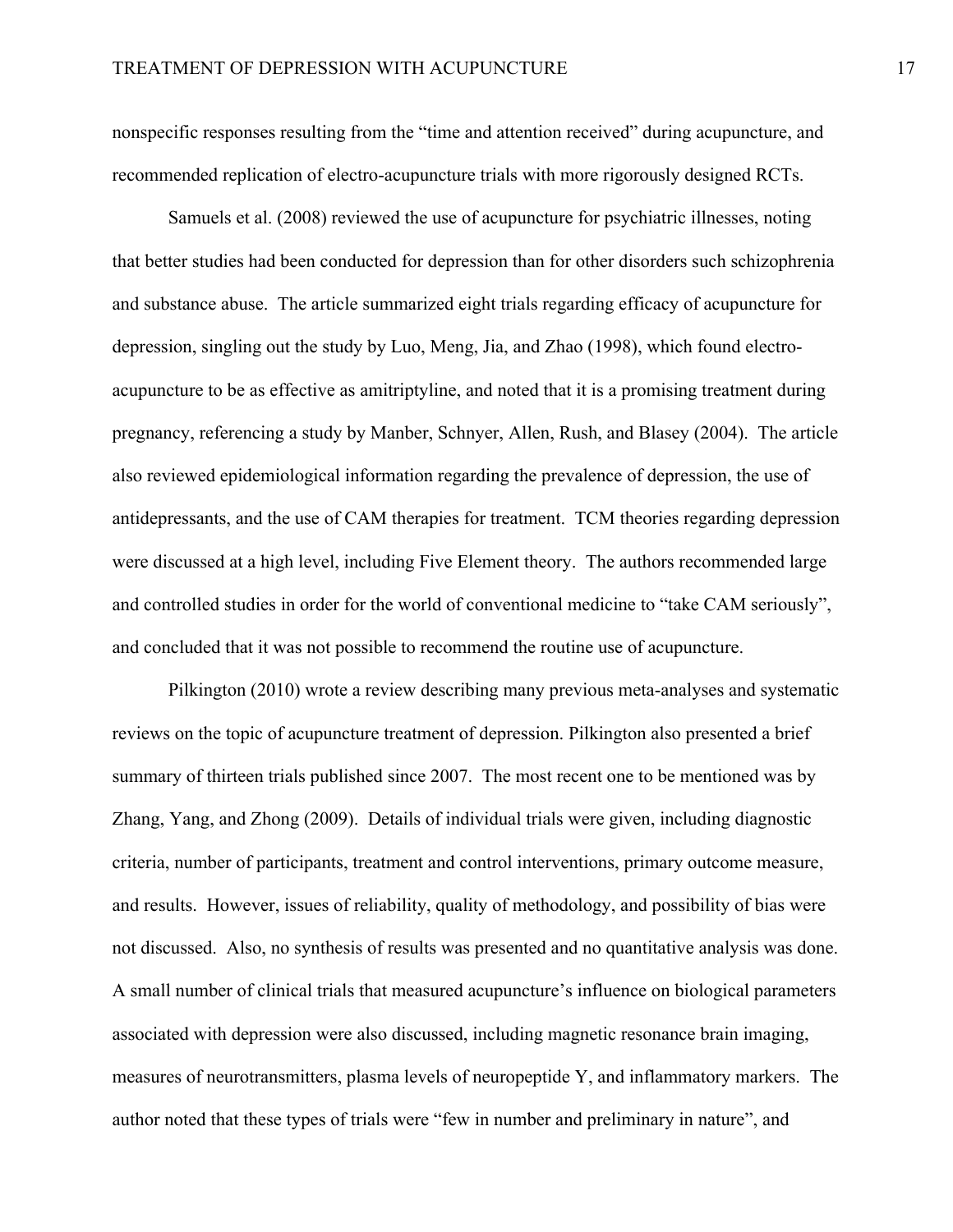concluded that "the limited research on this aspect possibly reflects the fact that the aetiology of depressive and anxiety disorders has not yet been fully explained." Finally, Pilkington (2010) defended the overall safety of acupuncture, citing several large-scale studies that demonstrated that serious adverse events are rare.

#### **Systematic Reviews and Meta-Analyses**

Smith and Hay (2004) retrieved and evaluated seven randomized controlled trials, with a total of 517 participants. Four trials used electro-acupuncture, two used manual acupuncture and one used a combination of electro-acupuncture plus manual acupuncture. The number of points stimulated varied: several of the electro-acupuncture trials used two points, while the manual acupuncture trials tended to use more points. Five trials compared acupuncture with medication, one compared acupuncture treatment with a wait list control group, and only one used a control acupuncture intervention, defined as sham acupuncture. A wide variation in treatment protocols was observed. Six trials used Hamilton Rating Scale for Depression (HRSD), a clinician-rated scale of depression severity, as the primary outcome measure. The authors reported that, due to small sample sizes and poor quality trials, no conclusions could be drawn about the efficacy of acupuncture compared to medication, wait list control or sham acupuncture.

Mukaino et al. (2005) evaluated the results of six trials, including a total of 509 participants. Slightly different inclusion criteria resulted in a different set of trials to analyze than in the Smith and Hay (2004) review. Mukaino et al. (2005) used a modified Jadad score (Jadad et al., 1996) to evaluate the quality of trials. They employed a similar method of comparison as Smith and Hay (2004), looking at results by the comparison group that was used. Similar to the Smith and Hay (2004) review, the authors found that the studies were limited by small sample size and poor quality, and also mentioned that the diversity of the available studies made it difficult to draw conclusions. They concluded that the effects of manual acupuncture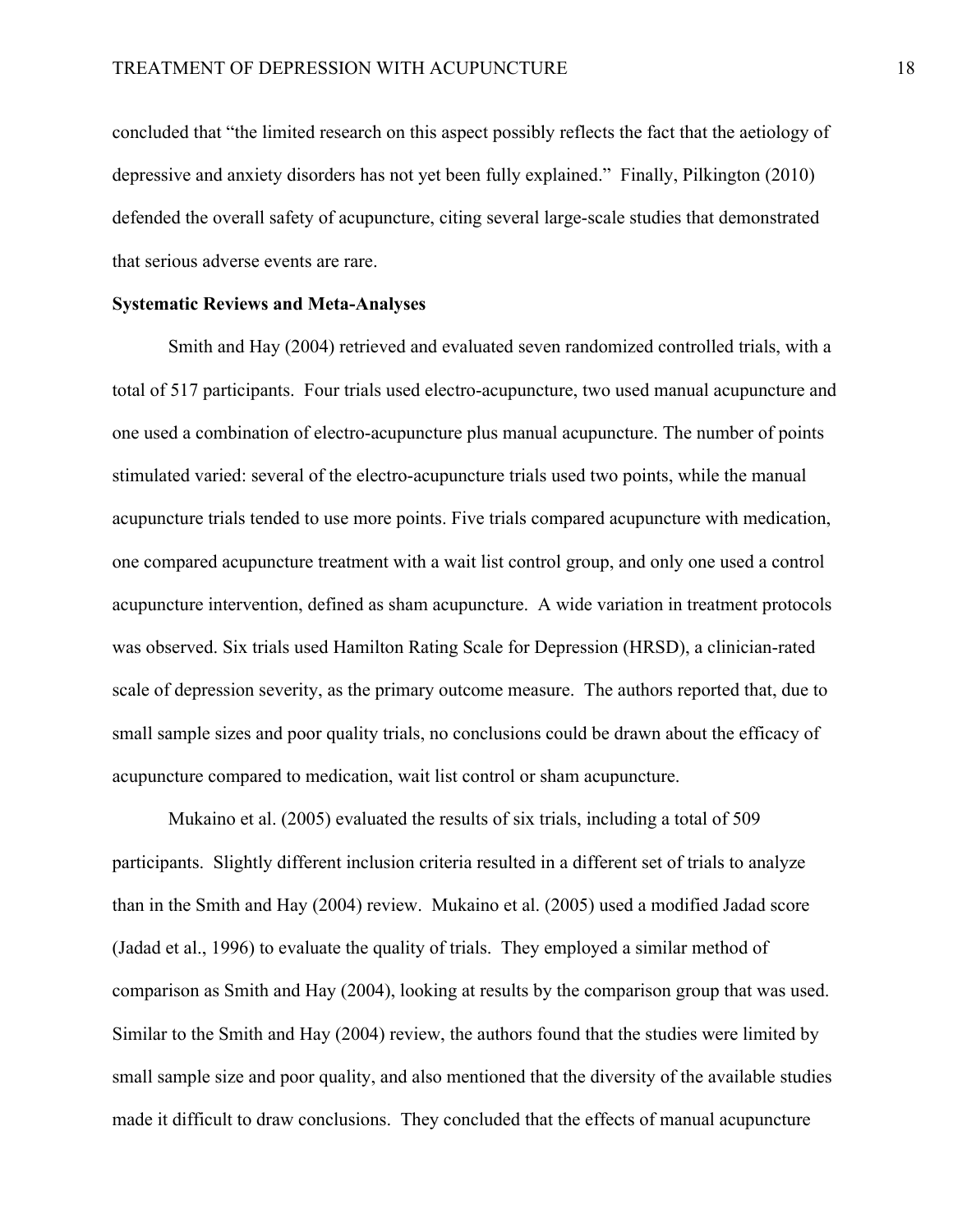versus sham acupuncture could not be determined, nor could the additive effect of acupuncture when given as an adjunct to antidepressants. However, the results (from four poor quality studies) did suggest that the effect of electro-acupuncture might not be significantly different from that of antidepressants.

Leo and Ligot (2007) evaluated nine RCTs, and also failed to make any conclusions. The methodology of RCTs was assessed using modified Jadad criteria, and five of the nine trials were judged to be of low quality. They also reported the limitations due to small sample sizes, and the heterogeneity of subjects, controls, outcome measures, and modalities with which acupuncture was applied.

Leo and Ligot (2007) also commented that the number of adverse effects associated with acupuncture was not adequately reported, including syncope, localized irritation at the needle insertion site, transient bleeding, anxiety (particularly for those with needle phobias), risk of pneumothorax when improperly administered, and risk of preterm labor when inappropriate points are used.

In 2008, Wang et al. conducted a further meta-analysis of eight trials involving 477 participants. This meta-analysis was limited to trials comparing acupuncture treatment against "sham" acupuncture. Again, the quality of studies was reported as low (by Jadad criteria), except for two Chinese trials that were considered "high quality" (Luo et al., 2003; Fu et al., 2006). A significant difference was reported in the reduction of depression severity but the difference was small in clinical terms, and no difference was found in response or remission rates.

In 2009, Zhang et al. evaluated twenty trials involving 1998 participants suffering from MDD that were judged to be of "relatively high quality" (Jadad score of 3 and above). Trials involving laser acupuncture were excluded. Manual acupuncture was used in ten trials and electro-acupuncture was used in the other ten trials. Zhang et al. (2009) noted that little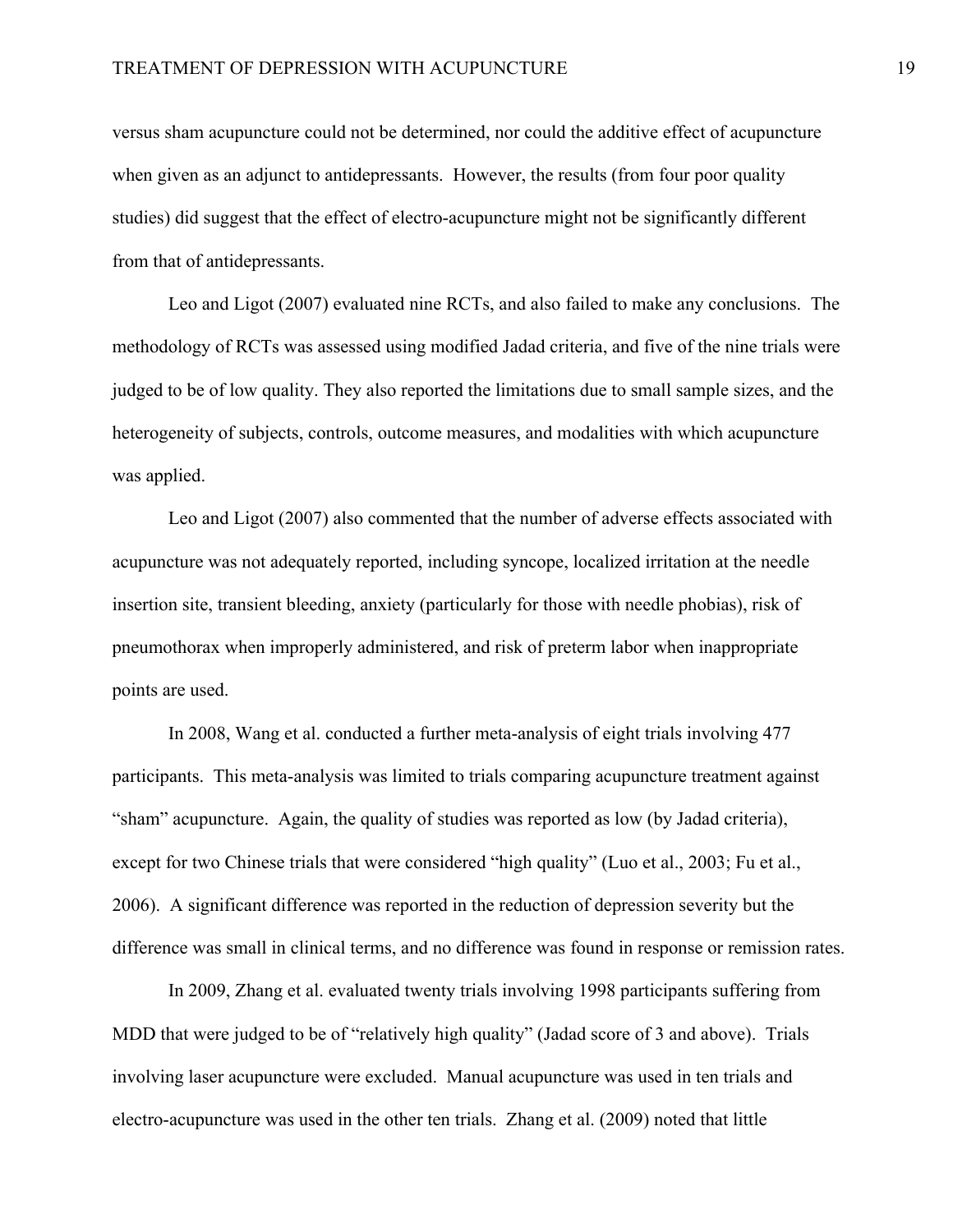information was available on the rationale for the choice of points. In this analysis, acupuncture was found to be equivalent to antidepressants in reducing the symptoms of major depressive disorder and in effecting a clinical response, and appeared to offer advantages over antidepressants in terms of a lower incidence of adverse effects. However, there was insufficient evidence on whether combining acupuncture with antidepressants offered an advantage over antidepressants alone, and no significant difference was found between acupuncture and sham acupuncture.

In the Zhang et al (2009) review, fifteen trials for post-stroke depression (PSD) were also evaluated separately. Acupuncture was found to be superior to antidepressants and waitlist controls in improving both response and symptom severity of PSD.

The most recent quantitative analysis is a Cochrane review (Smith et al., 2010) that is an update on the Smith and Hay (2004) review. A total of thirty trials of acupuncture were selected, including trials in post-stroke depression that were analyzed separately. The authors concluded that there was still insufficient evidence to recommend the use of acupuncture for depression, primarily because of the high risk of bias in the majority of trials.

#### **Literature Review Integration**

Twelve review articles and met-analyses were examined in this literature review. Most have been inconclusive, or have conclusion statements indicating that acupuncture is a promising treatment for depression but requires further research, although two of the systematic reviews did conclude that acupuncture seems to have the same efficacy in treating depression as antidepressants. So there is definitely a need to continue to evaluate clinical trials as more are published. The most recent study that was included in the review articles mentioned in this chapter was published in 2009. The following research synthesis study aims to include any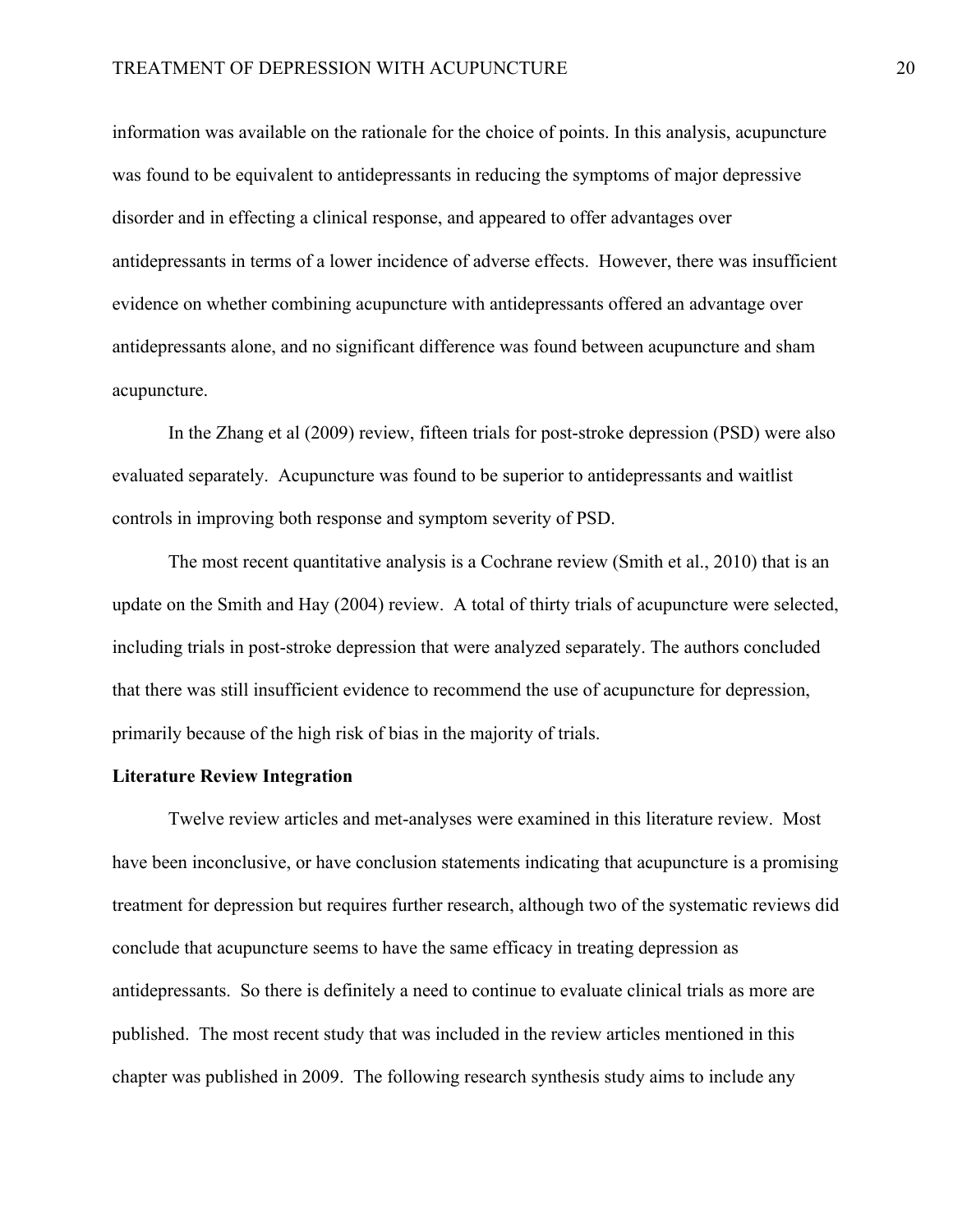studies conducted after that date, in addition to revisiting prior studies that have already been reviewed.

Most reviews included only randomized controlled trials or had strict criteria on inclusion. The current literature review study was more inclusive, since it does not aim to or perform any type of meta-analysis or quantify the results in a rigorous manner. Small pilot studies, uncontrolled studies, and case series were included in an effort to get a bigger picture of all of the research that has been done, and to review the various treatment approaches and research designs.

Finally, all of the quantitative reviews mentioned in this chapter examined the quality of methodology, using Cochrane Risk of Bias tool, Jadad score or a similar set of criteria. However, not many looked at repeatability of the treatment protocols, or at the level of training of the practitioner who administered the treatments. Smith et al. (2010) did mention training for some but not all studies. The current research synthesis aims to include that information as part of the analysis of studies.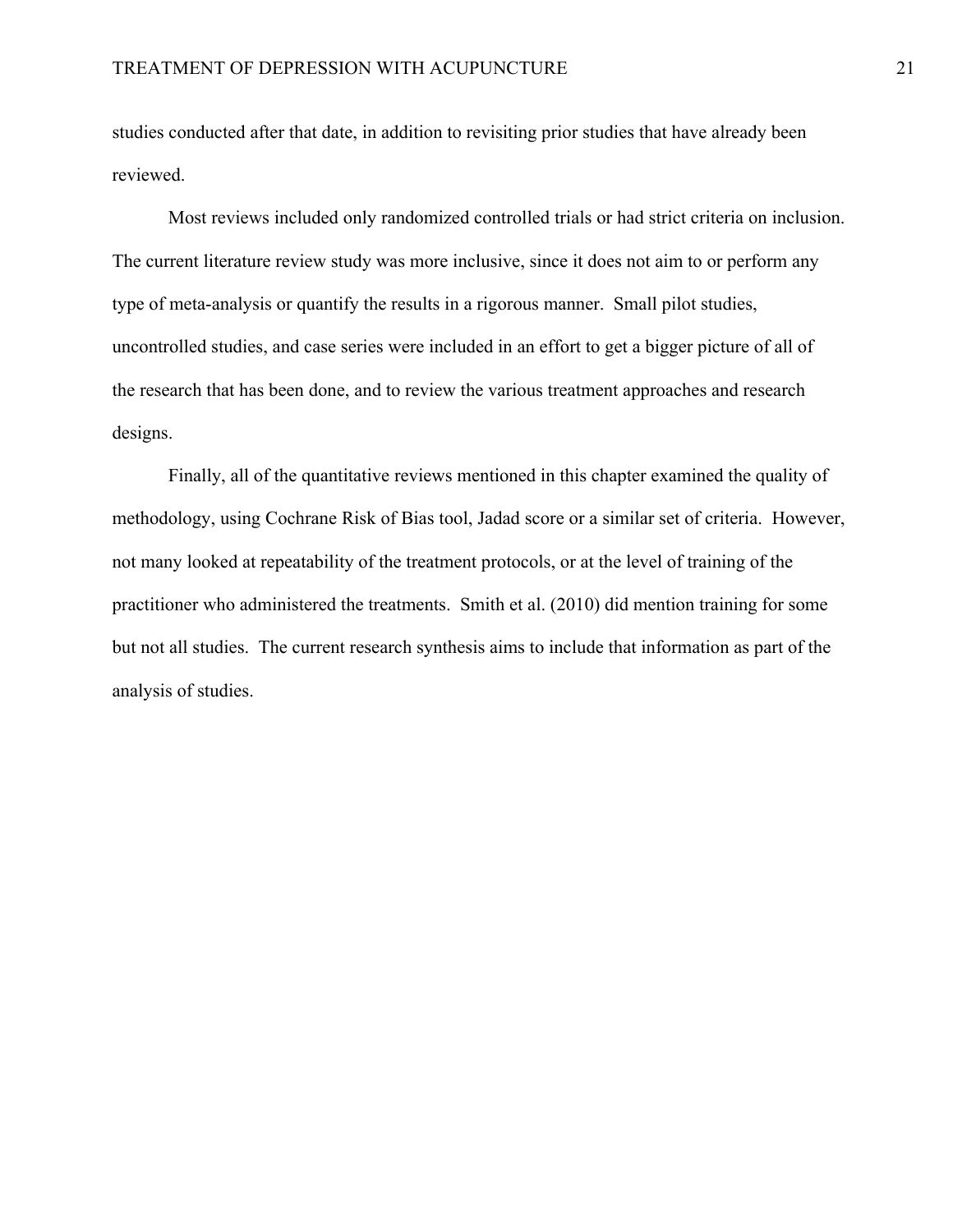#### **Method**

#### **Introduction**

The objective of this research synthesis is to gain a better understanding of how effectively acupuncture can treat depression. This is a first step in the investigation of how acupuncture treatment can impact women who are simultaneously suffering from depression and infertility. The information that is gained from investigating acupuncture's treatment effects for depression in the general population can build a foundation for future research studies with more targeted questions. Qualitative method was used to review, analyze and synthesize studies from the currently available literature. Twenty-six articles were collected from the available literature and reviewed for common themes and ideas. This thematic style of analysis was used to identify the variables to be studied and compared.

#### **Search Strategy and Criteria for Study Inclusion**

The data sources for this study included research articles that were retrieved from a number of traditional Chinese medicine and Western medicine journals. The articles were found through online searches, using online research databases PubMed, Google Scholar, and EBSCOhost. The search was conducted in the principal investigator's home and at the Yo San University library. The parameters of the online search were as follows: 1) The keywords "\*acup\*" and "depress\*" both needed to appear in the study title. 2) The search was limited to English language and human studies. Of the retrieved articles, a subset of abstracts was examined to find the relevant primary research articles, and the full text was scanned if more details were needed to determine relevance.

The search generated 155 articles from Google Scholar, 51 articles from PubMed, and twenty-six articles from EBSCOhost. There was a great deal of overlap between the three result sets (several articles were found in more than one of the databases). The retrieved list of articles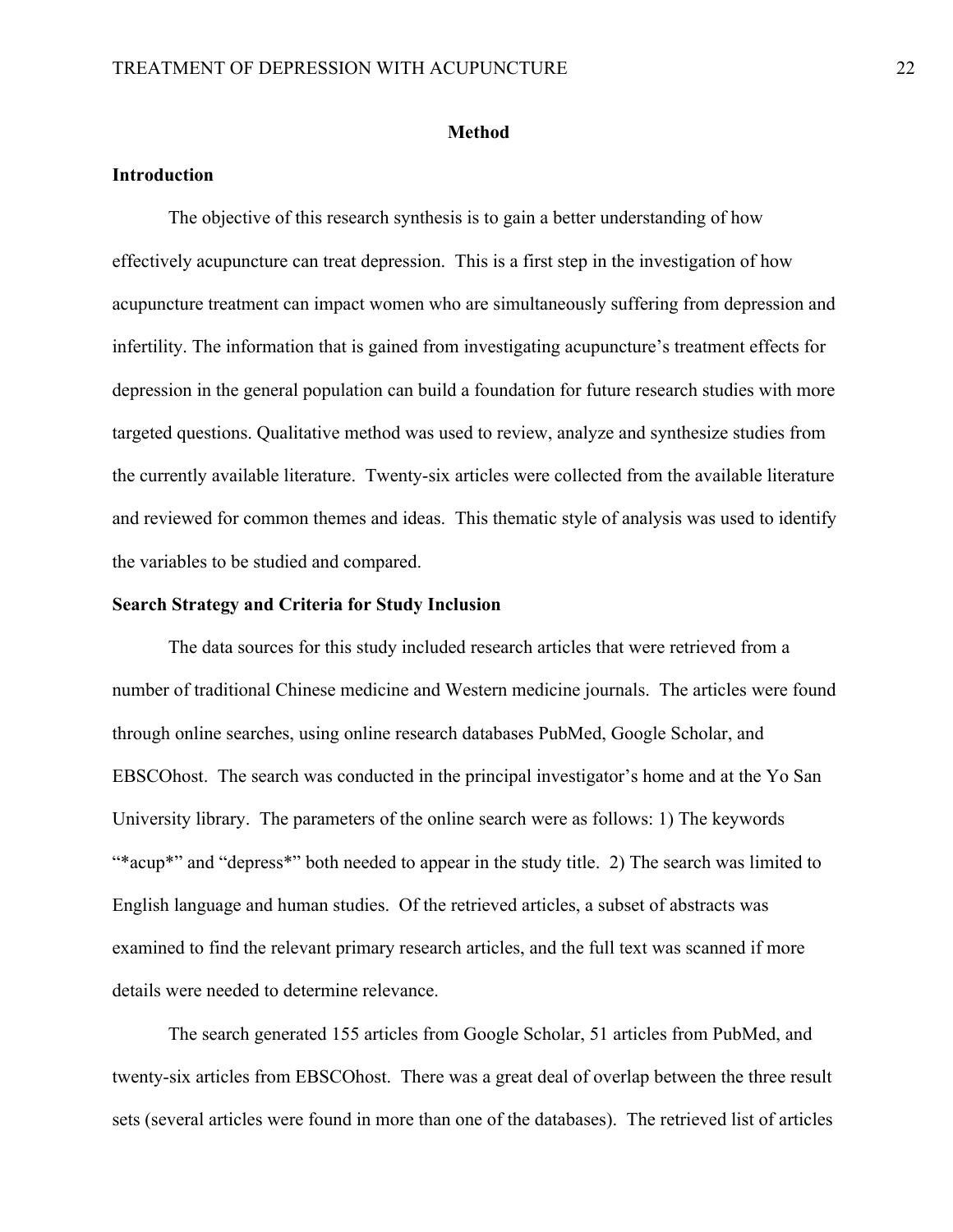was scanned to search for relevant primary research articles where acupuncture was a treatment intervention, and change in depression level was an outcome measure.

Out of all of the retrieved articles, twenty-six were selected for inclusion in the research synthesis based on the following criteria: 1) Patients in the studies were diagnosed with depression, 2) Treatment intervention included acupuncture, either used alone or in combination with other therapies, and 3) Outcome assessments included depression remission rate, or measurement of the change in depression level. Articles that studied patients with other medical diagnoses besides depression were included as long as diagnosis of depression was an inclusion criterion for admission to the study. Articles were excluded if the diagnosis of depression was not used as part of the inclusion criteria for participation in the study, even if the article used change in depression level as an outcome measure. Case studies and trials with more subjects were both included. Review articles and meta-analyses were excluded.

#### **Instrumentation and Data Collection Procedures**

Data collection tables were used to extract key pieces of information from each article. Summary tables and matrices served to organize all of the data collected, and to compare and summarize the information from all the reviewed articles.

#### **Data Analysis**

This section will give a detailed description of the process that was used to extract and analyze data from the collected articles that were used for this research synthesis. When appropriate, data analysis methods were applied that consisted of frequency counts, sums, mean values, median values, and range of values. Appendix A provides a list of the twenty-six research articles that were included, with their assigned study code number(s).

**Quality assessment of research methodology**.Information was collected in Appendix B pertaining to various methodological criteria that contributed to the validity and reliability of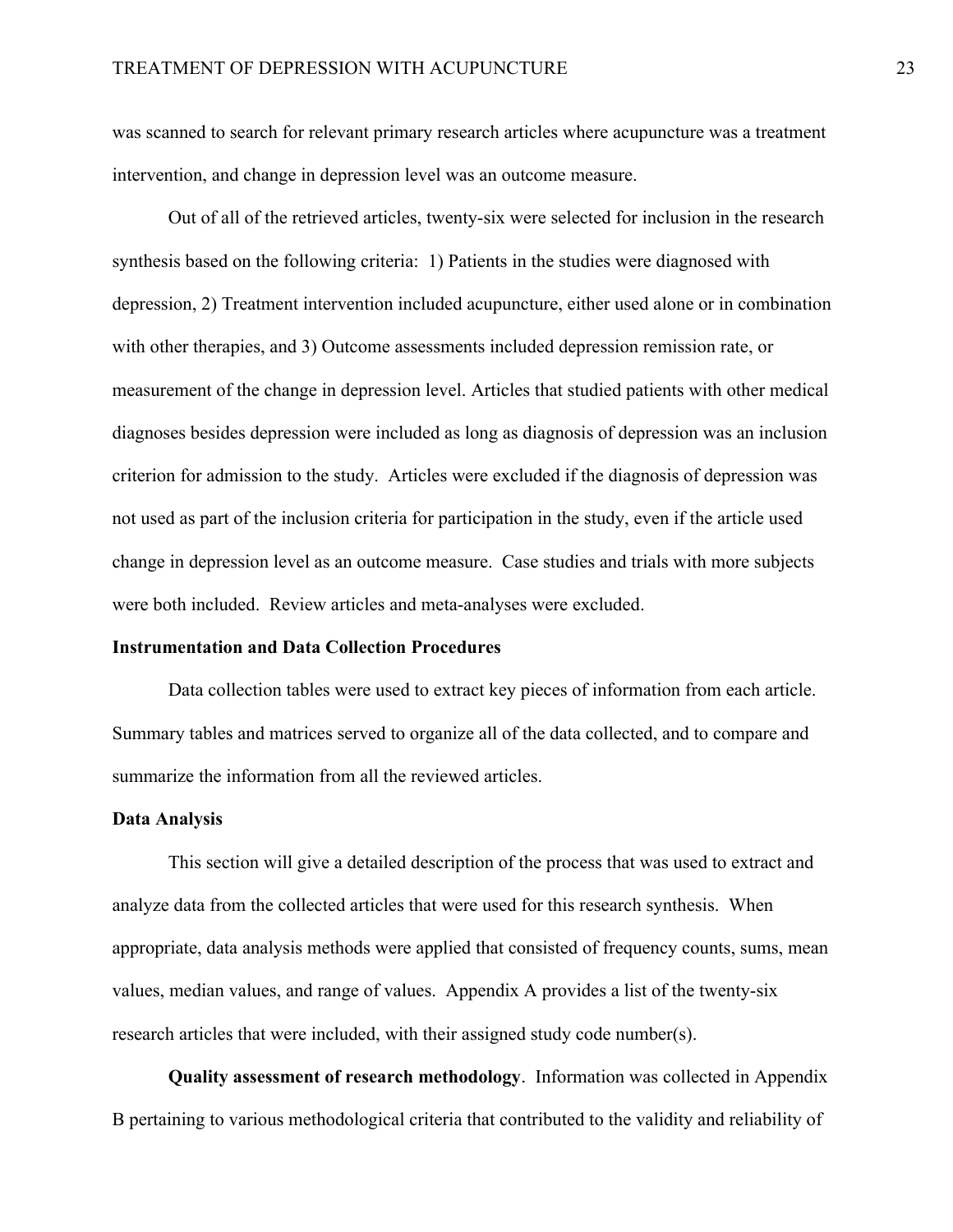the included studies. The following nine questions assessed the quality of methodology: 1) Were the inclusion and exclusion criteria clearly stated? 2) Was there a control or comparison group (or groups) present? 3) Were subjects randomized into the different groups? 4) Was there a description of the randomization method? 5) Were the participants blinded to treatment assignment? 6) Were providers blinded to treatment assignment? 7) Were the assessors blinded to treatment assignment? 8) Was the description of treatment intervention detailed enough to be repeated by others? 9) Were all outcomes reported?

For all questions except Question 8, the researcher assigned a value as follows: The value 1 was given if the answer was "yes". The value 0 was given if the answer was "no", or if it was unclear or not applicable.

For Question 8, the point value assigned by the assessor was 0, 1, or 2. An assignment of 0 points meant that there was not enough detail for the treatment intervention to be repeated by others, a value of 1 point meant that the treatment could be conducted by others in a similar manner as in the study, but some details were missing, and a score of 2 for Question 8indicated that enough details were provided that the treatment could be repeated exactly as in the study. The criteria for assigning 0, 1, or 2 to Question 8 depended on the following:

- Were the acupuncture points used for the study described in sufficient detail so that others could determine which exact points to use? For standardized treatments, the exact points should be described. For individualized treatments, the rationale or method for determining the points should be clearly described.
- Were the acupuncture treatment instruments (needles, electro-acupuncture machine, laser device, etc.) clearly described?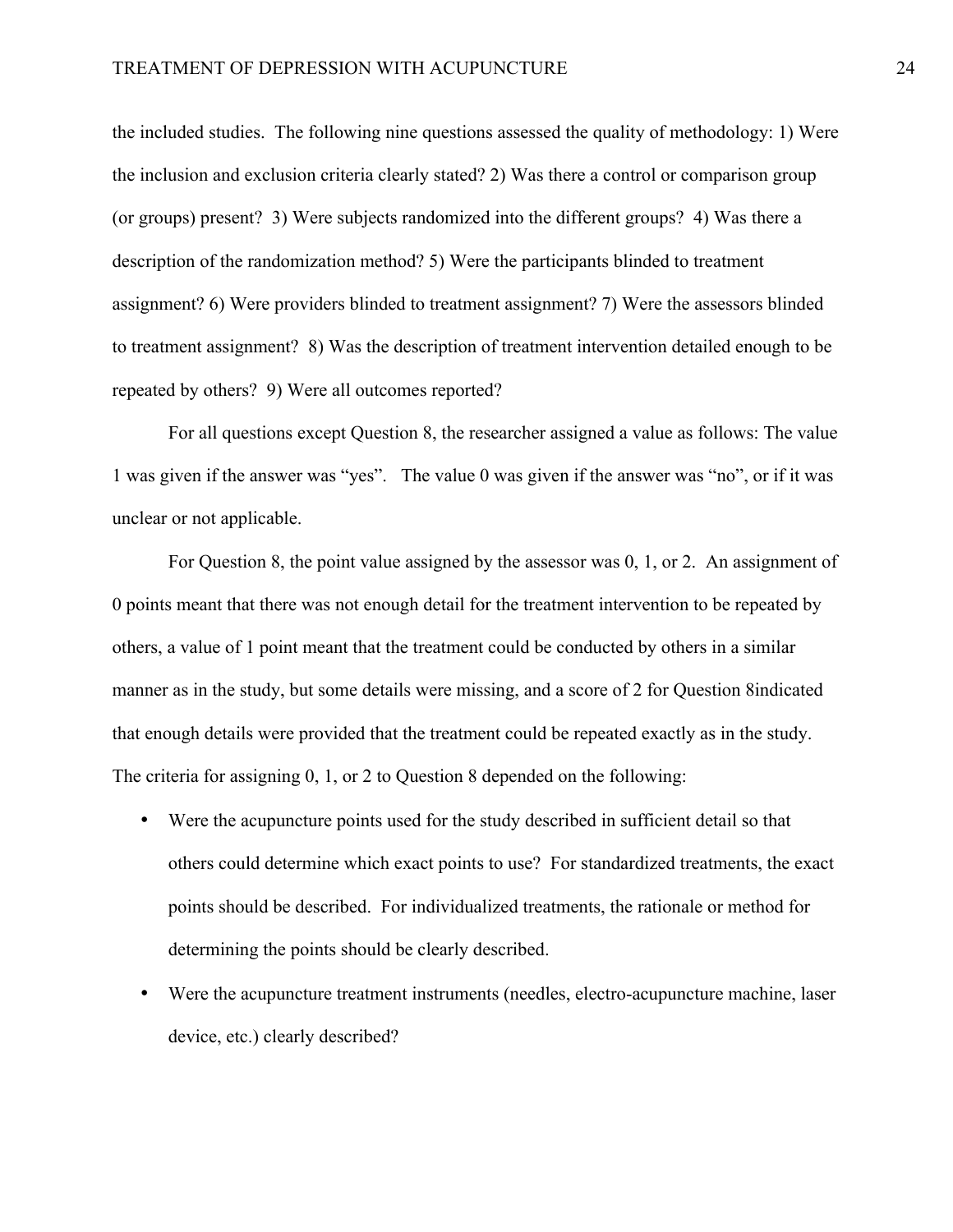- Were the techniques and details of acupuncture administration described in enough detail to be repeatable (angle and depth of insertion, needling method, electro-acupuncture settings, and needle retention time)?
- Were the number of treatments, frequency of treatments, and duration of treatment period clearly described?
- Was the frequency and timing of outcome assessments described?

A summary column in Appendix B sums up the total points from Question 1 through 8, and this sum was called the Quality of Methods "Score". There were a total of 10 possible points for this score.

**Overview of studies.** A summary and overview of the information collected for each study is given in Appendix C. The following data were compiled for each study: number of subjects, quality of methods score, treatment intervention(s), control/ comparison intervention(s), and primary outcome measure(s).

The characteristics of the study populations from each article were collected in Appendix D. Included were the number of participants, the percentage of participants that were female, the mean age, the age range, the level of depression at baseline, the other diagnoses or special inclusion criteria, and the location of the recruitment pool. Where appropriate, these values were aggregated for the pooled population of participants from all studies.

**Acupuncture treatment protocols and points used.** The specific acupuncture points used in each article were collected into a matrix. The frequency of use for each specific point was totaled, so a list of the most common points could be compiled. The list of points is presented in Appendix E, with details about how many studies used the points as part of standardized treatments or as part of individualized treatments.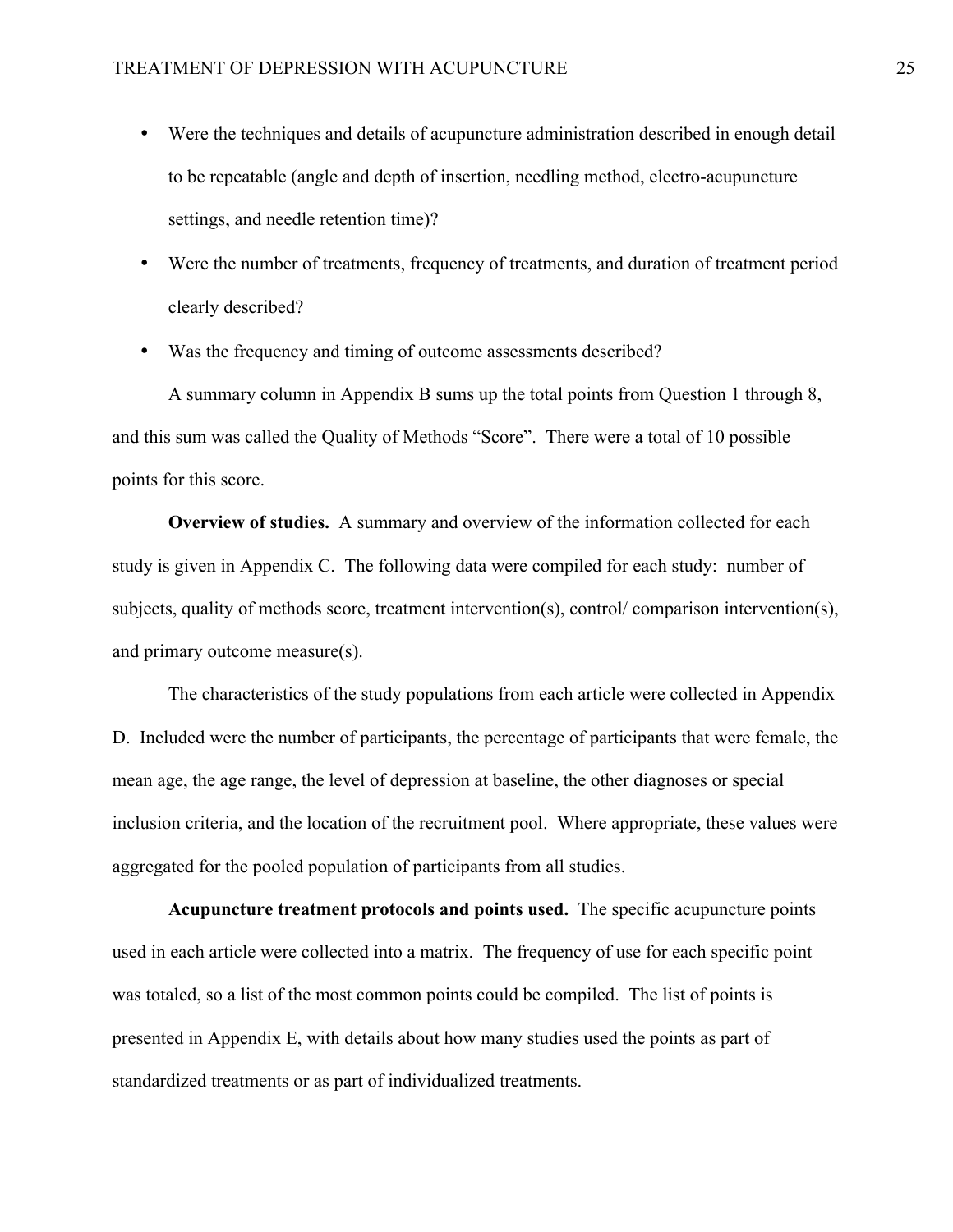Information about how the acupuncture treatment was given in each study was extracted into Appendix F. Variables included the type of acupuncture point stimulation (manual acupuncture, electro-acupuncture, laser, or transcutaneous electrical acupoints stimulation), whether the point protocol was standardized or individualized, the number of points used, and who administered the treatments. Information was also collected about the length of treatment duration, frequency of treatments, and total number of treatments administered. Where appropriate, the values for each variable were counted for frequency, averaged, or otherwise summarized.

**Outcome measures and results.** Each article was reviewed to see which outcome measures were reported pertaining to depression, such as rate of remission or change in severity of depression, according to various assessment instruments. Appendix G listed the outcome measure by study. Each study could have multiple outcome measures. Many of the outcome measures were used by several different studies.

The results for each study were collected and summarized by the type of comparison groups they used. Included were 1) No control group, 2) Acupuncture Control/Comparison Group, 3) Antidepressant comparison group, 4) Other comparison group, and 5) Inactive Control Group (Waitlist, No treatment, etc.). See Appendix H through L.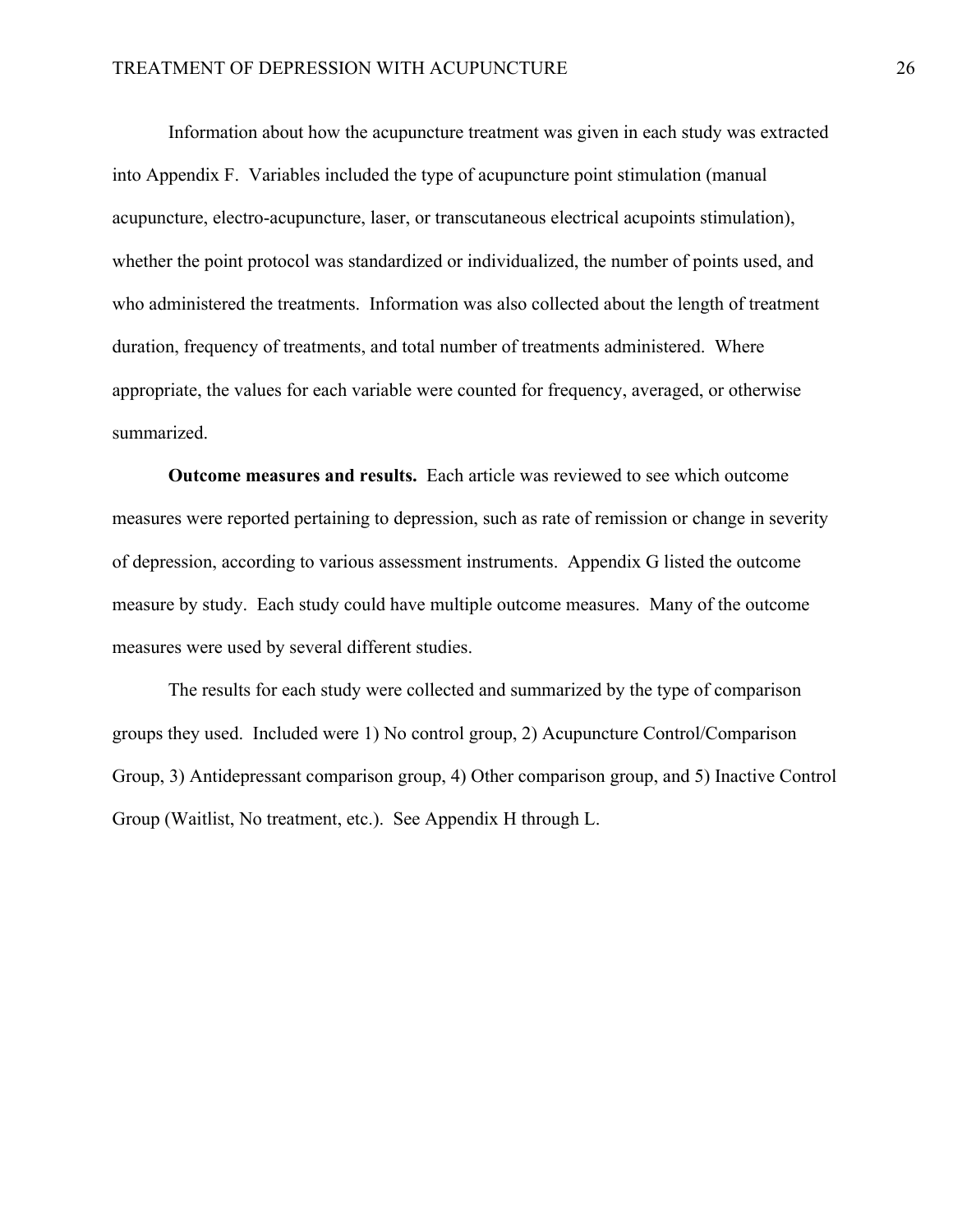#### **Results**

#### **Data Overview**

This study was a research synthesis of twenty-seven studies that examined the use of acupuncture to treat depression. The twenty-seven studies were reported in twenty-six articles (one of the articles contained a description of two distinct studies). All of the included articles were published in scientific journals pertaining to western medicine, Chinese medicine, or alternative and complementary and medicine. They were retrieved from the online databases PubMed, EBSCOhost, and Google Scholar. The studies were examined to find common variables, themes and ideas to help shape the data collection instruments that were used to extract data from the articles. In this chapter, the information drawn from the research synthesis process will be used to address the research objectives of the current study, pertaining to the treatment of depression with acupuncture.

#### **Quality of Methodology**

The quality assessment of the research methodology in the twenty-seven studies used for this research synthesis consisted of eight questions, each assigned a value between 0 and 1 (except for Question 8, which had a possible value between 0 and 2). (See Methods section and Appendix B). The mean Quality of Methods Score was 5.9. The range of scores was wide, with one study earning the lowest score of 0 (Williams & Graham, 2006), and one study earning the maximum potential score of 10 (Quah-Smith, Tang, & Russell, 2005). The question that had the highest proportion of "yes" answers (24/27) was Question 9: "Were all outcomes reported?" Closely following was Question 1 (23/27): "Were Inclusion and exclusion criteria clearly stated?" A large percentage (21/27) of the studies had a "yes" for Questions 2 and 3: "Was a control/comparison group present?" and "Were participants randomized into their assigned group?" All studies that had a control group used randomization to divide the participants into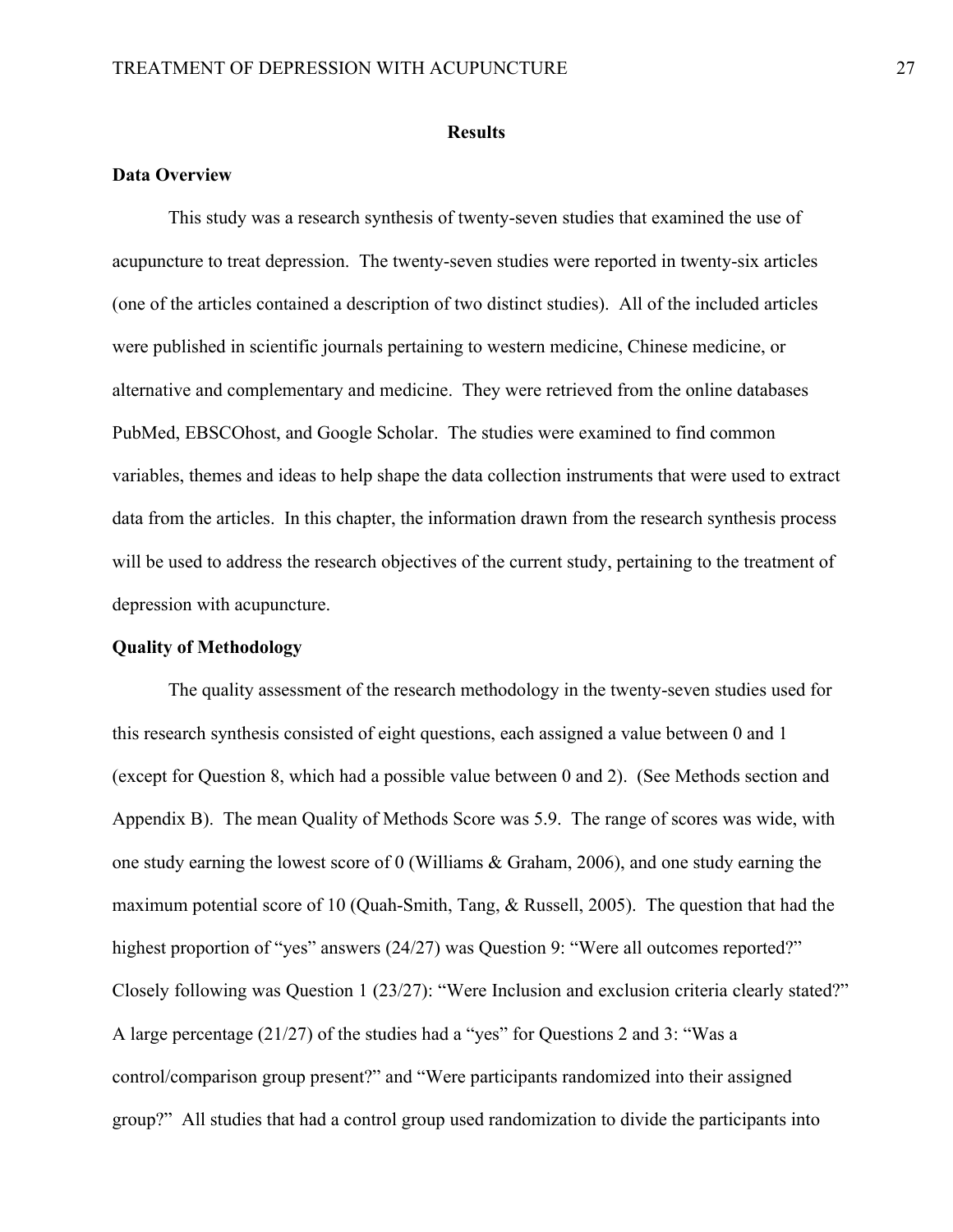groups. However, only six of these studies described the randomization process (Question 4). The only question with a lower response rate  $(5/27)$  was Question 6, which assessed if the provider was blinded to treatment assignment.

#### **Summary of Participants**

The mean number of participants in the twenty-seven studies was 63.2,with a range of 6 to 440 participants per study. Summed together, there were a total of 2154 participants in the twenty-seven included studies. Approximately 66% of total study participants were female. The calculation of percentage female excludes two studies (Luo et al., 1998a n=29; Song, Zhou, Fan, Luo, & Halbreich, 2007 n=90), where the female/male ratio was not reported. In four studies (Allen, Schnyer, & Hitt, 1998; Gallagher, Allen, Hitt, Schnyer, & Manber, 2001; Manber et al., 2004; Manber et al., 2010), participants were exclusively female, while the rest included both males and females. The approximate mean age of all study participants was 41.4 years old, and the range was 18 to 80. The calculation of mean age excludes two studies (Allen et al., 1998,  $n=38$ ), and (Gallagher, 2001,  $n=38$ ) where mean age was not reported. Another participant characteristic with a wide range of response was the level of depression at baseline. Levels ranged from mild to severe. Some authors reported on the range in level of depression among the study participants at baseline, while others merely reported a mean value. Several of the studies also mentioned that they were focused on a specific study population, such as malignant tumor patients, pregnant women, nursing home elders, or inpatients in a psychological hospital. The highest proportion of studies were conducted in China (12/27), followed by the U.S. (7/27), UK (3/27) and Taiwan (2/27). The remaining countries had one or fewer studies included in the research synthesis.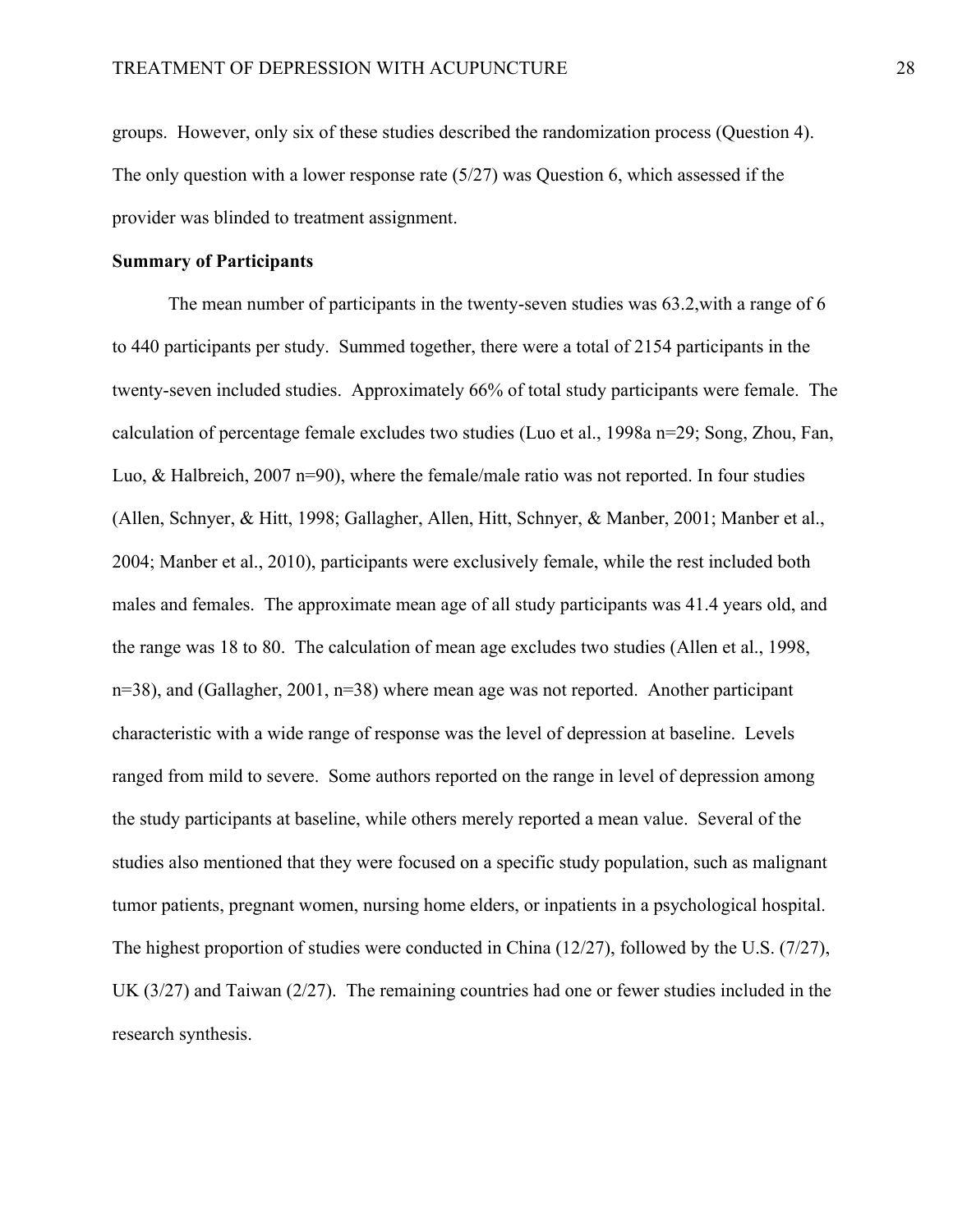#### **Summary of Acupuncture Treatment Protocols and Points Used**

The included studies used various treatment protocols, with different acupuncture modalities, different acupuncture points, and different frequencies and duration of treatments. The most frequently used treatment modality was manual acupuncture (13/27), followed by electro-acupuncture (10/27). Other modalities included TEAS (2/27), laser acupuncture (1/27), ear tacks (1/27), and acupressure (1/27). On average, studies used approximately eight points per treatment. The range in number of points used per treatment was between two and twenty. Treatment frequency ranged from once per week to seven times per week. Total number of treatments ranged from eight to forty-five. Treatment duration ranged from 4 weeks to 12 weeks. The treatment point prescriptions varied widely. However, five studies used a very similar treatment protocol, which was electro-acupuncture treatment on two points on the head: Du20 and Yintang. A total of fifty-three acupuncture points were used in the 27 studies. See Table 1 for a summary of the most commonly used points. All points that were used in at least two studies were included in this table.

#### Table 1

| <b>Most Common</b><br>Points (listed in<br>order of frequency) | <b>Total number of</b><br>studies | <b>Total number of studies</b><br>where the point was used for<br>all participants | Total number of studies where<br>the point was used in a subset of<br>participants |
|----------------------------------------------------------------|-----------------------------------|------------------------------------------------------------------------------------|------------------------------------------------------------------------------------|
| Du20                                                           | 16                                | 12                                                                                 |                                                                                    |
| SP <sub>6</sub>                                                | 13                                |                                                                                    |                                                                                    |
| Extra: Yintang                                                 | 13                                | 12                                                                                 |                                                                                    |
| H7                                                             | 11                                | 8                                                                                  |                                                                                    |
| <b>P6</b>                                                      | 11                                |                                                                                    |                                                                                    |
| LI4                                                            | 10                                |                                                                                    |                                                                                    |
| Liv <sub>3</sub>                                               | 10                                |                                                                                    |                                                                                    |
| ST36                                                           | 8                                 |                                                                                    |                                                                                    |

#### *Summary of Most Frequently Used Acupuncture Points*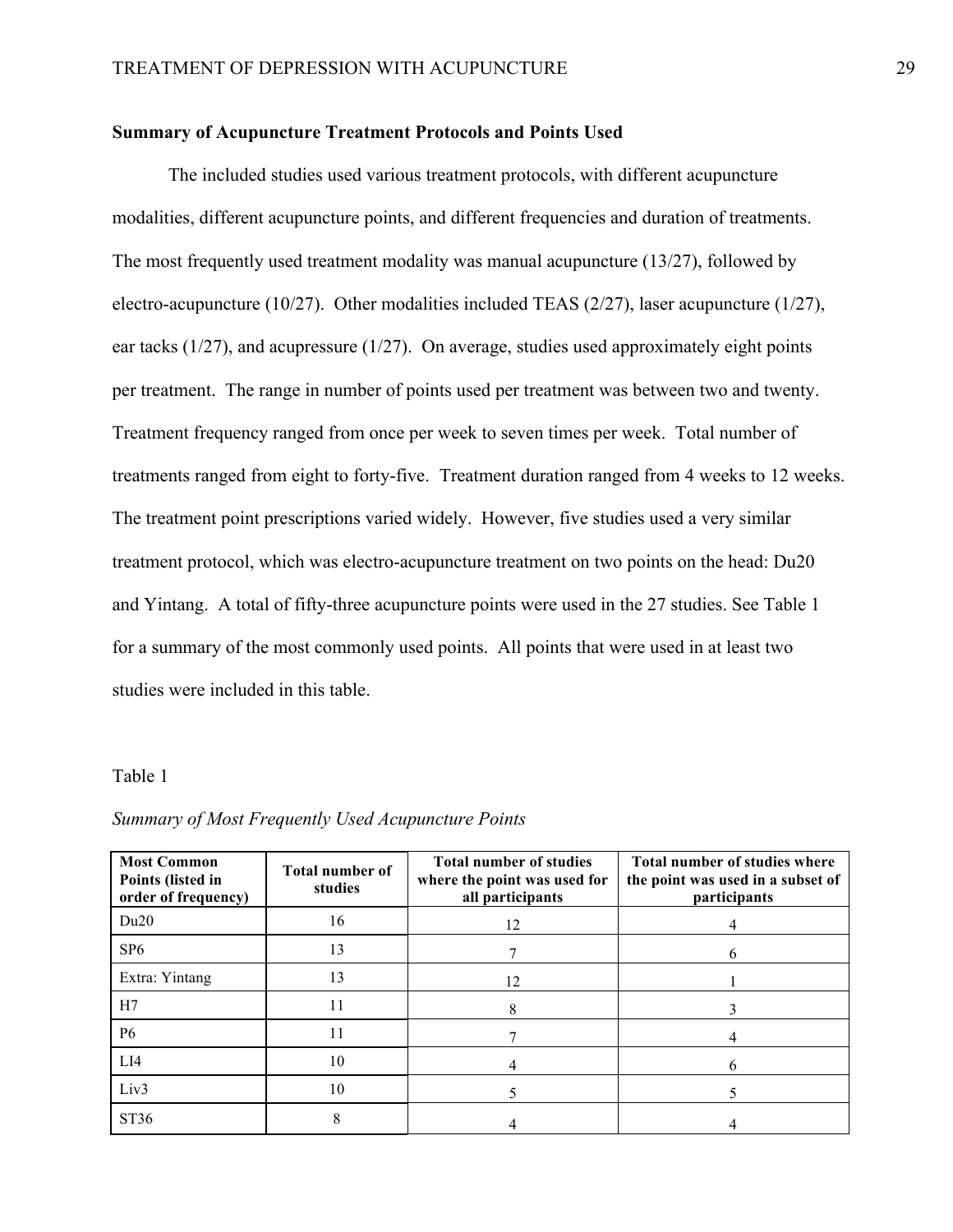| <b>Most Common</b><br>Points (listed in<br>order of frequency) | <b>Total number of</b><br>studies | <b>Total number of studies</b><br>where the point was used for<br>all participants | Total number of studies where<br>the point was used in a subset of<br>participants |
|----------------------------------------------------------------|-----------------------------------|------------------------------------------------------------------------------------|------------------------------------------------------------------------------------|
| <b>ST40</b>                                                    |                                   | 3                                                                                  |                                                                                    |
| K3                                                             |                                   |                                                                                    |                                                                                    |
| Extra: Sishencong                                              |                                   | 3                                                                                  |                                                                                    |
| GB34                                                           |                                   |                                                                                    |                                                                                    |
| SP <sub>9</sub>                                                |                                   |                                                                                    |                                                                                    |
| <b>SP10</b>                                                    |                                   |                                                                                    |                                                                                    |
| <b>UB15</b>                                                    |                                   |                                                                                    |                                                                                    |
| K1                                                             |                                   |                                                                                    |                                                                                    |
| K <sub>6</sub>                                                 |                                   |                                                                                    |                                                                                    |
| Ren14                                                          |                                   |                                                                                    |                                                                                    |

#### **Treatment Acupuncture vs. Control Acupuncture**

One of the research objectives was to study the effects of acupuncture treatments designed specifically to treat depression, compared to "control" acupuncture treatments, including "non-specific" acupuncture, "sham" acupuncture, and "placebo" acupuncture.

Out of the twenty-seven studies, twelve compared treatment acupuncture with a control acupuncture intervention. Overall, six of the studies (Allen et al., 1998; Fu et al., 2009; Manber et al., 2010; Quah-Smith et al., 2005; Song, Halbreich, Han, Leonard, & Luo, 2009; Vázquez, González-Macías, Berlanga, & Aedo, 2011) showed that the treatment acupuncture group was significantly more effective at reducing depression severity than the control acupuncture group. Five studies (Allen, Schnyer, Chambers, Hitt, Moreno, & Manber, 2006; Andreescu, Glick, Emeremni, Houck, & Mulsant, 2011; Manber et al., 2004; Roschke et al., 2000; Song et al., 2007) did not find a statistically significant difference between the two groups, and one study (Whiting, Leavey, Scammell, Au, & King, 2008) did not analyze for statistical significance.

The studies were categorized based on the type of control acupuncture intervention that was used (see table 1). The categories of control acupuncture interventions included: 1) Non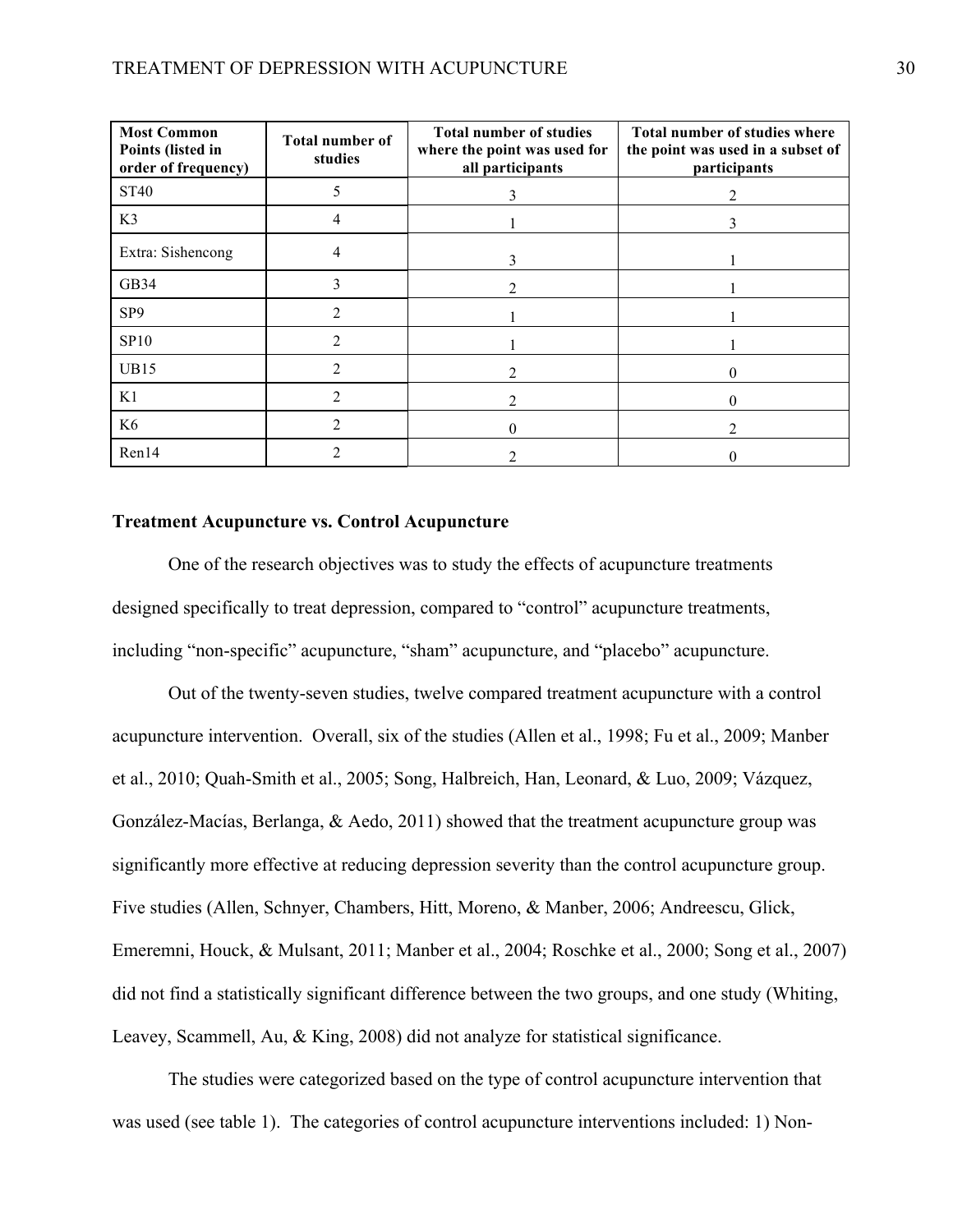specific treatment acupuncture, 2) Sham acupuncture using real acupuncture points, 3) Sham acupuncture using non-acupuncture points, and 4) Sham acupuncture using the same treatment points. Category 2 included studies that used a sham electro-acupuncture device, and Category 4 consisted of a study that used a sham laser device. Table 2 summarizes the comparison groups that were used for analysis of control acupuncture treatments.

#### Table 2

*Categories of Analysis for Comparison of Treatment Acupuncture vs. Control Acupuncture*

| <b>Type of Comparison</b>                                                           | Number<br>of studies | <b>Studies that</b><br>included<br><b>Type of Comparison</b><br>(by Study #) |
|-------------------------------------------------------------------------------------|----------------------|------------------------------------------------------------------------------|
| Specific Acupuncture Treatment vs.<br>Non-Specific Treatment Acupuncture            | $\overline{4}$       | 1, 2, 11, 12                                                                 |
| Treatment Acupuncture <i>vs</i> .<br>Sham Acupuncture Using Real Acupuncture Points |                      | 22                                                                           |
| Treatment Acupuncture <i>vs</i> .<br>Sham Acupuncture Using Non-Acupuncture Points  | 6                    | 3, 7, 15, 16, 17, 19                                                         |
| Laser Treatment vs.<br><b>Sham Laser Treatment On Same Treatment Points</b>         |                      | 14                                                                           |

**Specific treatment acupuncture vs. non-specific treatment acupuncture.** Four of the studies (Allen et al., 2006; Allen et al., 1998; Manber et al., 2004; Manber et al., 2010) used active individualized treatment interventions for the control groups that addressed symptoms or diagnoses that the authors deemed to be unrelated to the patients' depression (back pain was given as an example in Allen et al. (1998). These were compared to individualized depressionspecific treatments that were prescribed for the treatment acupuncture group. All four studies had a common author (John JB Allen), who was listed as first author on Study #1 and #2, and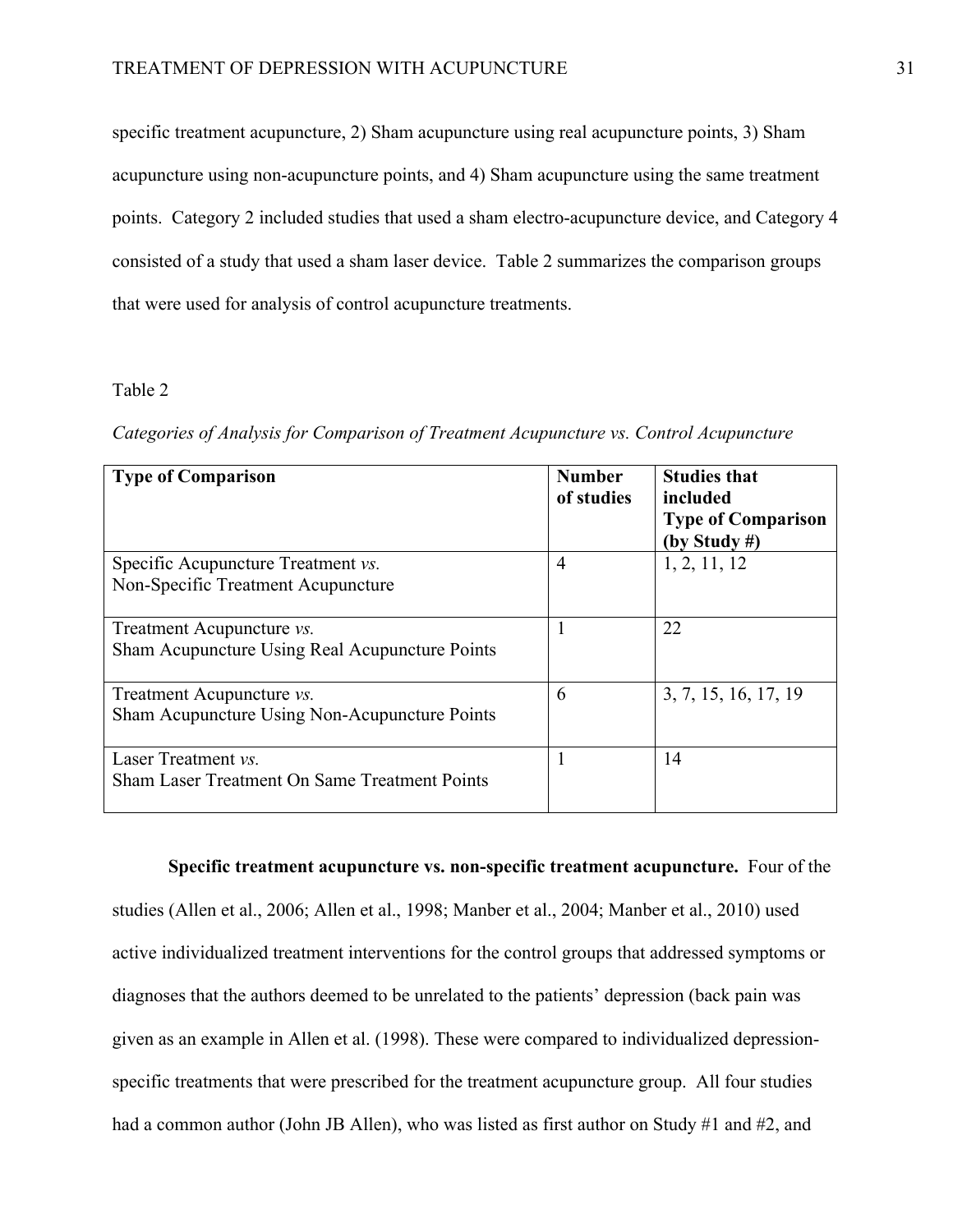listed as a secondary author in Study #11 an #12. Three of the four studies (Allen et al., 1998; Manber et al., 2004; Manber et al., 2010) showed that the treatment acupuncture group was significantly more effective than the nonspecific acupuncture group in at least one outcome measure. In Allen et al. (2006), the nonspecific acupuncture group was actually more effective than the treatment group in two outcomes, and there was no difference in the third outcome.

In Allen et al. (2006), both the treatment and control acupuncture groups had a significantly greater decrease in HRSD17 score than a waitlist group, but there was no significant difference between the two acupuncture groups. When looking at the response and remission rates, the control group actually had significantly higher rates than both the treatment group and the waitlist group.

In Allen et al. (1998), the treatment acupuncture group was more effective than the nonspecific acupuncture group in all outcome measures, but the nonspecific acupuncture group seemed to be less effective than the waitlist group in some measures. Using the DepHRSD19 score, the treatment group had a significantly greater decrease in score than the control acupuncture group, but no significant difference with the waitlist group. On this measure, the control acupuncture group was less effective than the waitlist group, although the statistical significance of this difference was not reported. Using the BDI measure, the treatment acupuncture group had a greater reduction in score than the control acupuncture group, but could not be compared to the waitlist group because the waitlist group did not complete the BDI. Remission rates according to DepHRSD criteria and DSM-IV criteria were also compared but the differences between groups were not analyzed for significance. By DepHRSD criteria, 50% of the participants in the treatment acupuncture group had remitted, compared to 27% in the nonspecific acupuncture group and 27% in the waitlist group. By DSM-IV criteria, 42% of those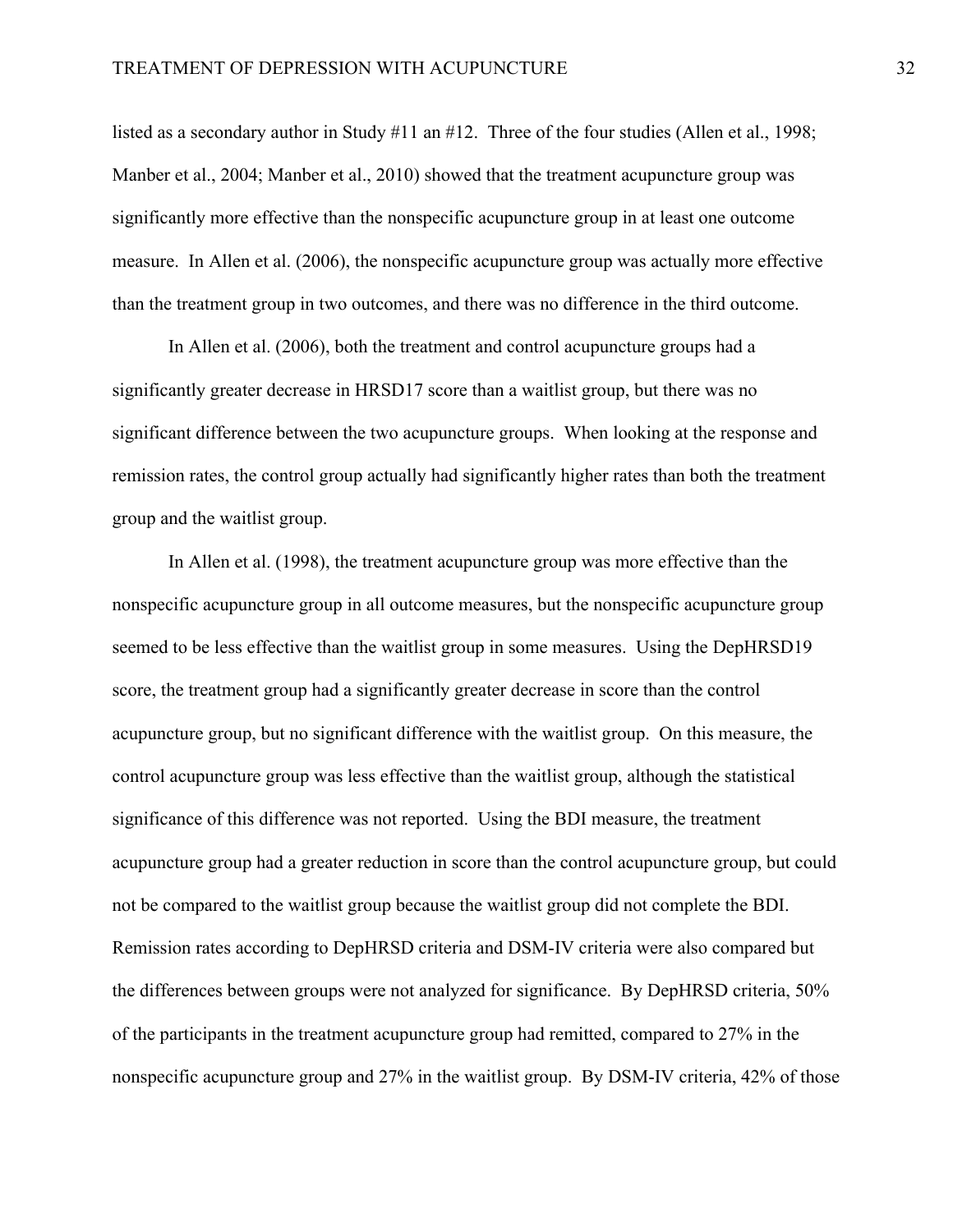in the acupuncture treatment group remitted, compared to 9% of those in the nonspecific acupuncture group, and 20% of those in the waitlist group.

In Manber et al. (2004), one measure showed a significant improvement in the treatment group compared to the nonspecific acupuncture group, while two measures did not show significant difference between these two groups  $(p > .05)$ , and the statistical significance was not reported for the five remaining measures. The measure showing significant difference was the percentage of participants in full remission at follow-up (85.7% in treatment acupuncture vs. 50.0% in control acupuncture group,  $p = .039$ ). The two measures that did not show a significant difference were change in BDI in the acute phase, and response rate in the acute phase.

In Manber et al. (2010), the treatment acupuncture group was significantly more effective than the control acupuncture group according to two of the outcome measures, but no different according to the third measure. The treatment group had a significantly greater rate of decrease in HRSD17 score ( $p < .05$ ) and a significantly higher response rate ( $p < .05$ ) than the control acupuncture group. Remission rates did not differ between the two groups.

**Treatment acupuncture vs. sham acupuncture using real acupuncture points.** In one study (Whiting, 2008), the control acupuncture intervention consisted of needling valid acupuncture points, but these points were not considered to be specific for depression. In this study, both the treatment acupuncture group and the sham acupuncture group showed a decrease in BDI score. However, the statistical significance of that decrease was not analyzed, and the difference between groups was not analyzed either.

**Treatment acupuncture vs. sham acupuncture using non-acupuncture points.** Six studies (Andreescu et al., 2011; Fu et al., 2009; Roschke et al., 2000; Song et al., 2009; Song et al., 2007; Vasquez, 2011) used a control intervention that consisted of a set of non-acupuncture points that were in the same general body area as the points in the treatment group. Andreescu et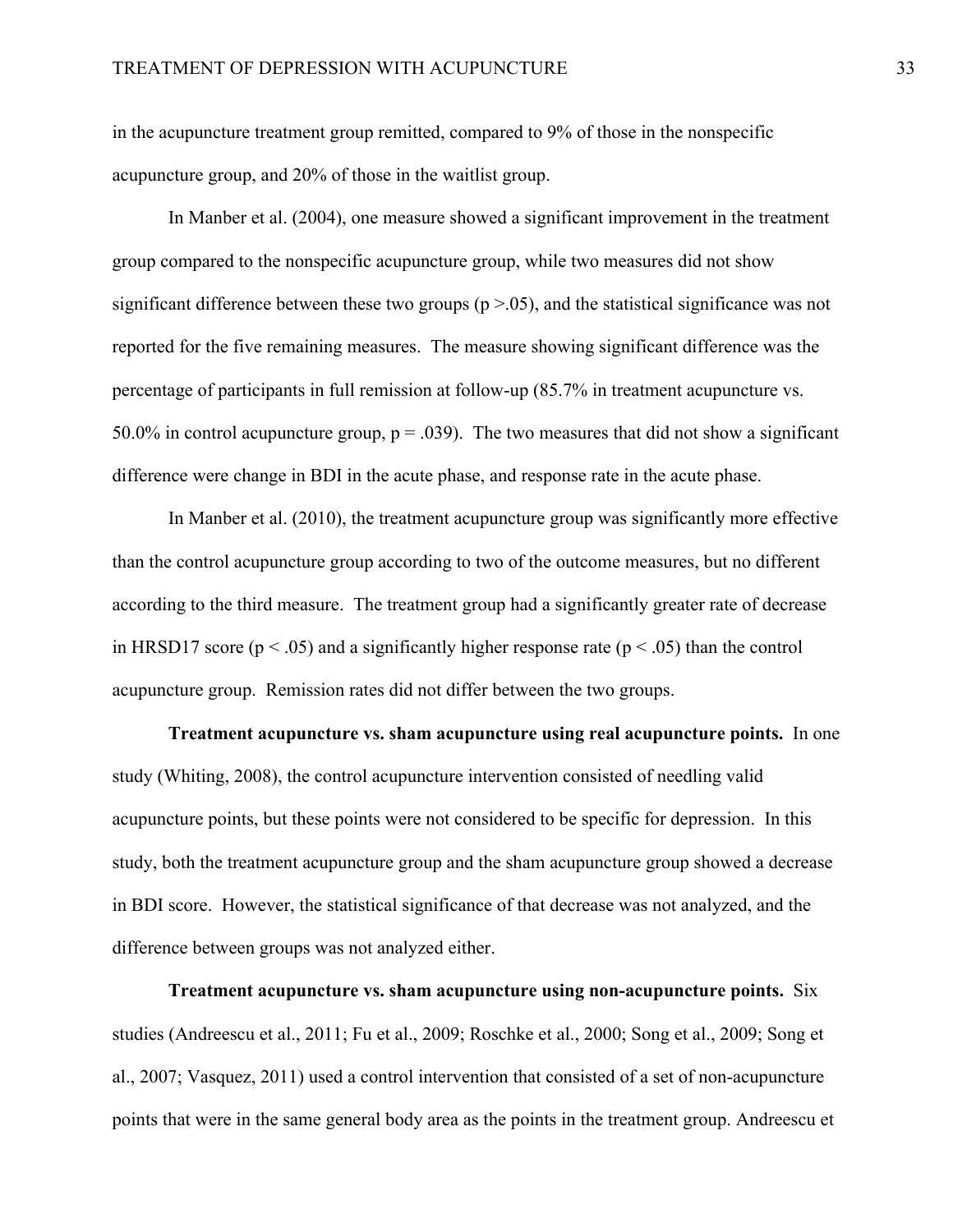al. (2011) and Roschke et al. (2000) also used a shallower insertion method for the control acupuncture intervention. Four of these six studies (Andreescu et al., 2011; Song et al., 2009; Song et al., 2007; Vasquez, 2011) compared electro-acupuncture treatment with sham electroacupuncture. In three of these studies (Andreescu et al., 2011; Song et al., 2009; Song et al., 2007), a sham electro-acupuncture device was used that did not deliver current to the needles. In Vasquez et al. (2011), it was not clear from the method description whether or not the sham group received electro-acupuncture current on the needles. One study (Fu et al., 2009) compared a manual acupuncture treatment (plus ear tacks) to a sham treatment using the same methods (manual acupuncture plus ear tacks with the same insertion and manipulation techniques but points that were .5 cm lateral to the treatment points, and ear points were on the back of the ear rather than the front). The remaining study (Roschke, 2000) compared manual acupuncture to "placebo" acupuncture, where nonspecific points in the same general area as the treatment points were needled with a different method than the treatment points (merely pricking the skin superficially, whereas in the treatment acupuncture protocol, the points were needled to a depth of a few millimeters, retained for a few minutes, and then the electrical skin resistance was measured at each acupoint.

Out of the six studies that compared acupuncture treatment to a control using nonacupuncture points, two studies (Fu et al., 2009; Song et al., 2009) found that the sham acupuncture intervention did not show any significant effects in treating depression, and the treatment acupuncture intervention was significantly more effective than the sham in at least one outcome measure. In another three studies (Andreescu et al., 2011; Roschke et al., 2000; Song et al., 2007), the sham acupuncture group showed significant effects in at least one outcome measure, and there was no significant difference between the treatment and sham interventions. In the final study (Vasquez et al., 2011), the sham acupuncture intervention did have significant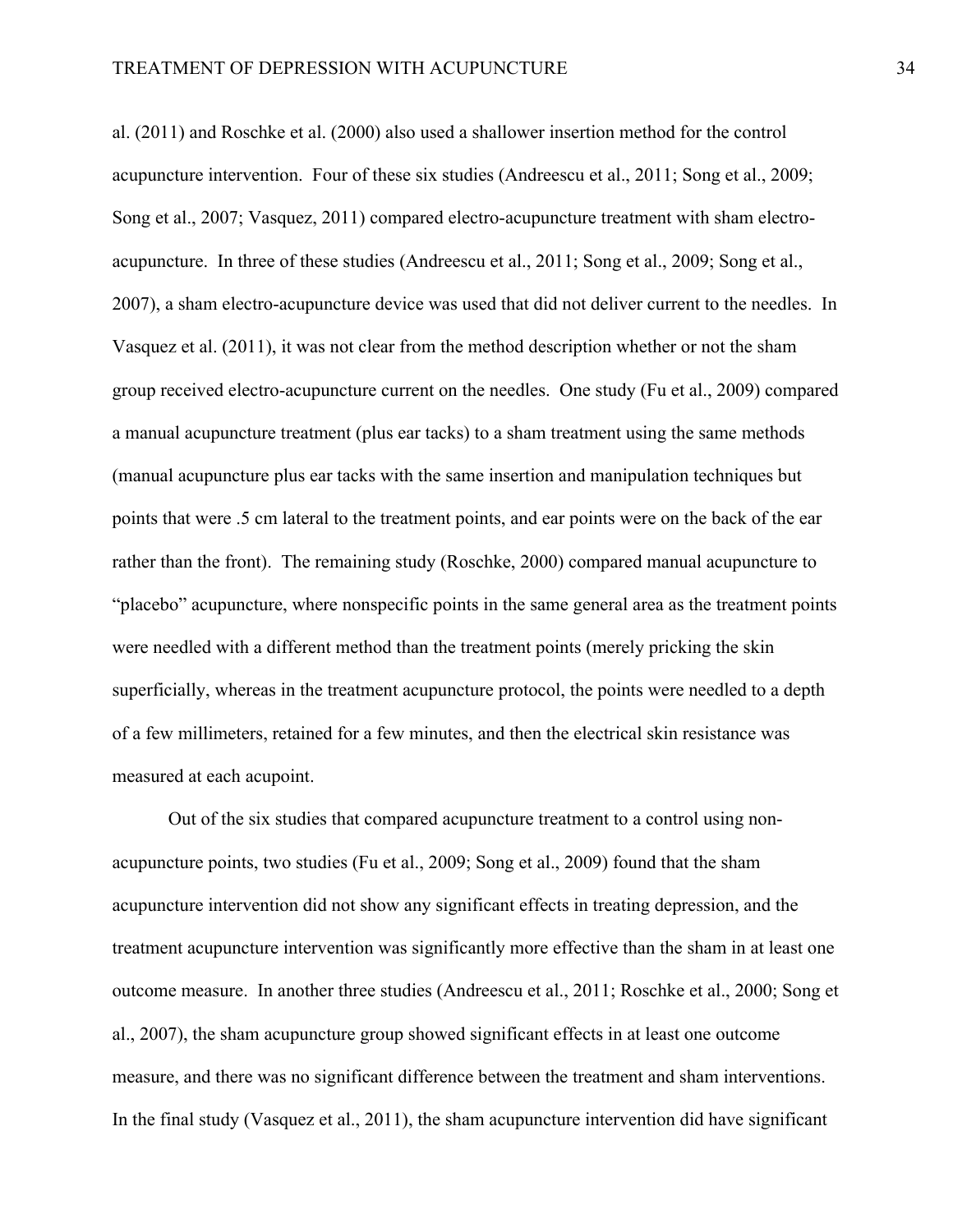effects on depression, but the treatment intervention was significantly more effective than the sham.

#### **Laser acupuncture treatment vs. sham laser treatment on same treatment points.**

One study (Quah-Smith et al., 2005) used a sham laser device for the control intervention, where the device touched the skin at the same points as in the treatment group, but it did not deliver laser energy. In that study, the real laser out-performed the "sham" laser, with a significantly larger decrease in depression severity.

#### **Acupuncture Treatment Compared to Antidepressant Medication**

Another research objective was to compare the effectiveness of acupuncture with other treatment modalities, such as antidepressant therapy. Eleven studies compared acupuncture treatment to antidepressant therapy, with various combinations of interventions used as the treatment and comparison groups. The different categories of comparison and their frequencies of use are summarized in Table 3.

#### Table 3

| Categories of Analysis for Comparison of Acupuncture and Antidepressants |  |  |  |
|--------------------------------------------------------------------------|--|--|--|
|--------------------------------------------------------------------------|--|--|--|

| <b>Type of Comparison</b>                                                                                 | <b>Number</b><br>оf<br>studies* | <b>Studies that</b><br>included<br><b>Type of</b><br>Comparison<br>(by Study #) |
|-----------------------------------------------------------------------------------------------------------|---------------------------------|---------------------------------------------------------------------------------|
| Acupuncture Alone <i>vs</i> .<br>Antidepressant Alone                                                     | 3                               | 6, 7, 20                                                                        |
| Acupuncture combined with Antidepressant vs.<br>Antidepressant Alone                                      | 4                               | 5, 9a, 15, 25                                                                   |
| Acupuncture combined with low-dose<br>Antidepressant vs.<br>Antidepressant combined with Sham Acupuncture |                                 | 26                                                                              |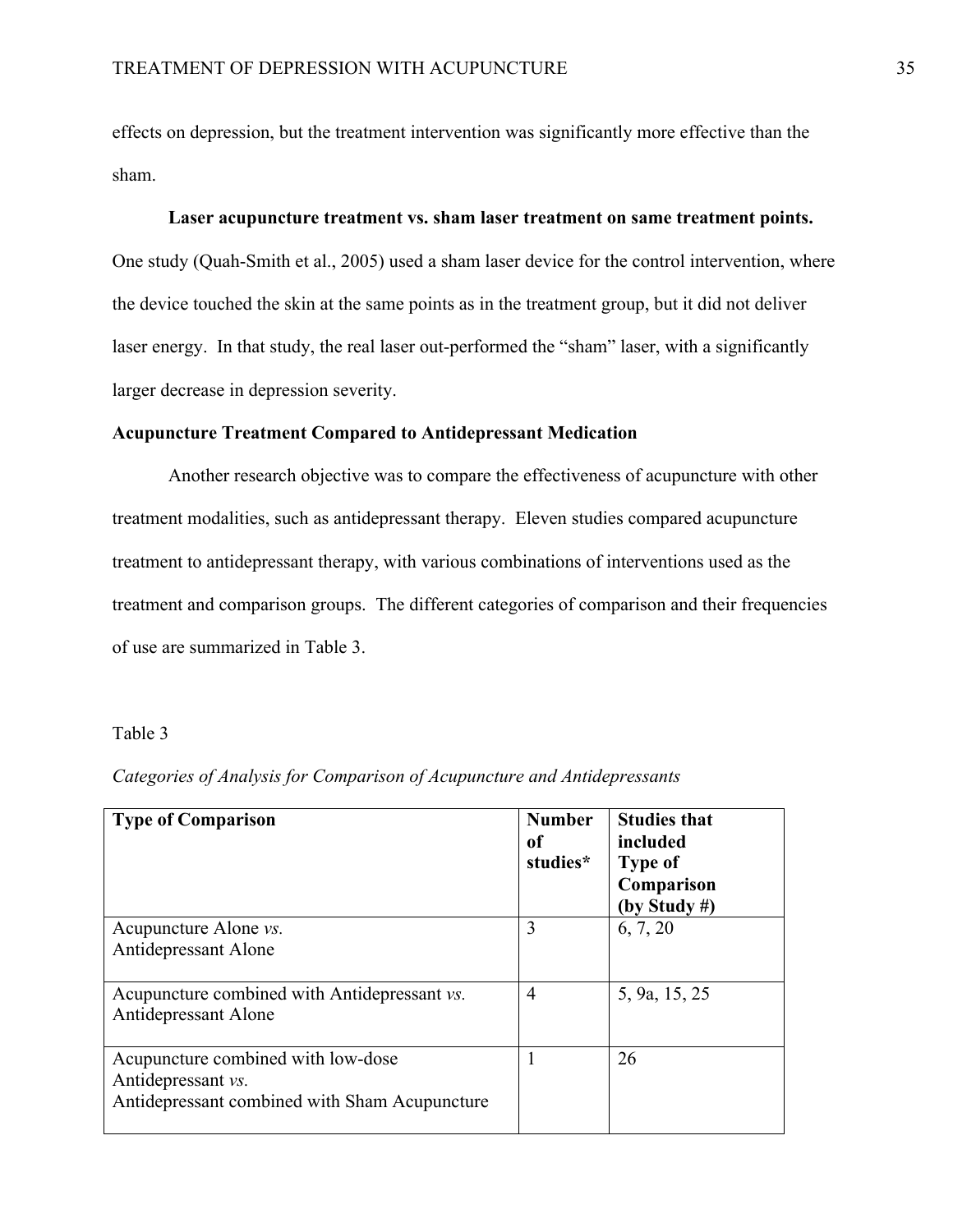| Acupuncture combined with Placebo <i>vs</i> .<br><b>Antidepressant Alone</b>                   | 9a, 9b |
|------------------------------------------------------------------------------------------------|--------|
| Acupuncture combined with Placebo <i>vs</i> .<br>Antidepressant combined with Sham Acupuncture | 16, 17 |

\*The sum of this column = 12 instead of 11, because Study  $\#9a$  had two different treatment interventions and so it was analyzed in two different categories.

**Acupuncture alone vs. antidepressant alone.** Three studies compared the use of acupuncture treatment directly to antidepressant treatment. All three studies (Feng et al., 2011; Fu et al., 2009; Wang, Ji, & Huo, 2010) used fluoxetine (Fu et al., 2009 used the brand version Prozac). All three studies found that both treatment interventions resulted in significant improvements in depression treatment outcomes. Two of the studies (Feng et al., 2011; Fu et al., 2009) found that the acupuncture group had significantly greater improvements than the fluoxetine group. One study (Wang et al., 2010) found no difference in treatment effect between the two groups at the endpoint, but found that the average effective time in the acupuncture group was significantly shorter.

**Acupuncture combined with antidepressant vs. antidepressant alone.** Four studies looked at the effects of acupuncture combined with antidepressant, compared to the effects of that antidepressant alone. Two of the studies found no significant difference between the two treatment interventions, while the other two found that the combination of acupuncture + antidepressant was more effective than the antidepressant alone in reducing depression severity in at least one outcome measure. In all four studies, both treatment interventions (acupuncture + antidepressant and antidepressant alone) resulted in statistically significant reductions in severity of depression.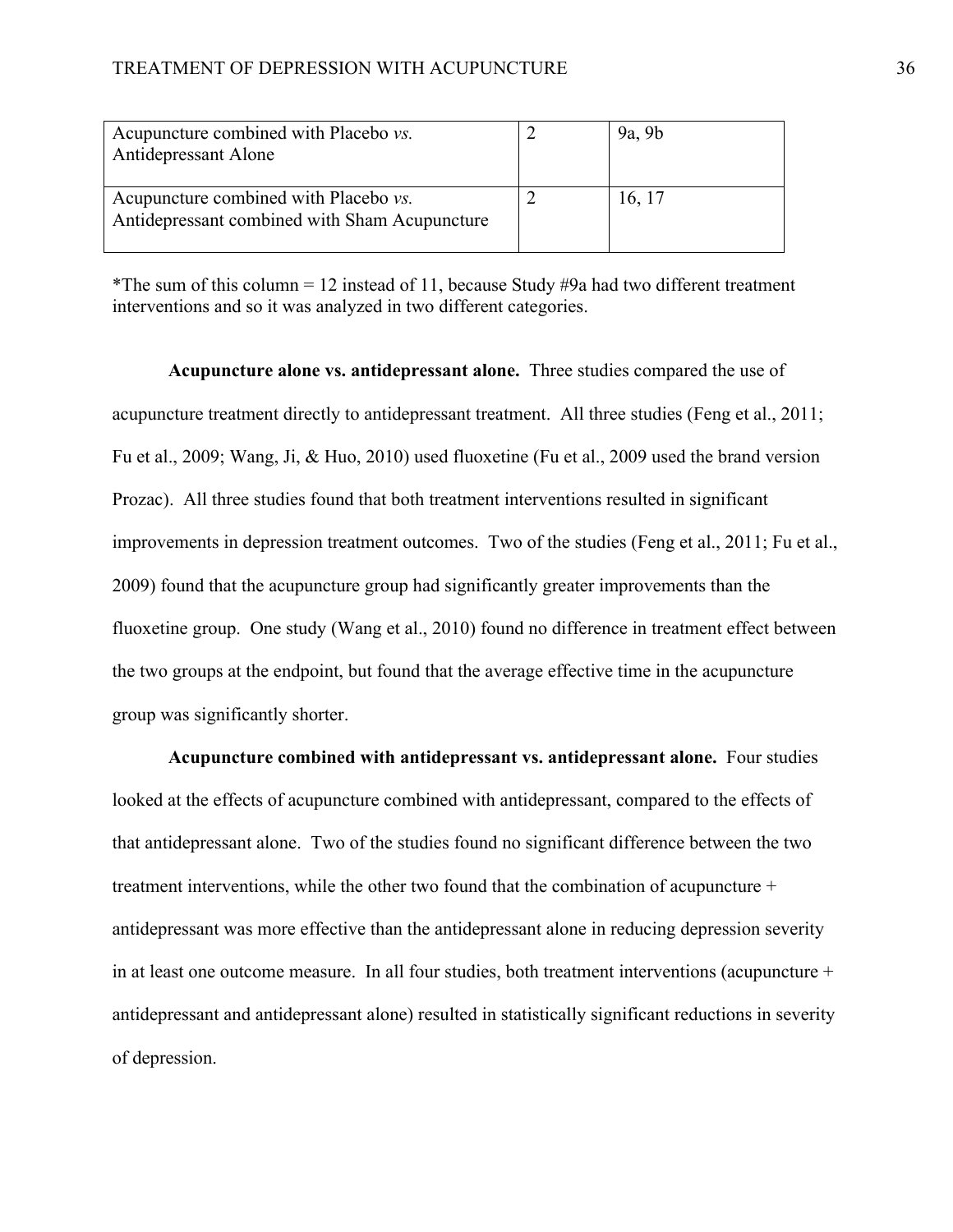The two studies that found no difference in treatment outcome between groups were Duan, Tu, Chen, & Wu (2009) and Luo et al. (1998a). Duan et al. (2009) investigated electroacupuncture combined with fluoxetine treatment compared with fluoxetine alone. The treatment period was six weeks, during which 25mg of fluoxetine was taken daily by both groups. One group additionally received five electro-acupuncture treatments per week during the 6-week period. Luo et al. (1998a) compared electro-acupuncture combined with amitriptyline to amitriptyline alone. The first group took 150 mg/day of amitriptyline and had six electroacupuncture treatments per week over a 6-week period. The second group took amitriptyline alone, and the dosage was 175 mg/day on average.

Roschke et al. (2000) and Zhang, Shi, Liu, Gong, Liu, & Liu, (2007) both found a significant difference between treatment groups in at least one treatment outcome. Roschke et al. (2000) compared manual acupuncture combined with Mianserin to Mianserin alone over a fourweek treatment period. For the combined treatment group, each patient received a standardized manual acupuncture treatment three times per week, plus 90-120 mg/day of Mianserin. The other group only received 90-120 mg/day of Mianserin. The authors found that the combination treatment group had a significantly greater improvement in two outcome measures than the Mianserin alone group: GAS ( $p = .052$ ) and CGI item 2 ( $p = .048$ ). However, no significant differences were found between the two groups for the other three treatment outcomes (CGI item 1, BRMS, and Bf-S).

Zhang et al. (2007) compared electro-acupuncture + Paroxetine to Paroxetine alone over a six week treatment period. For the combined treatment group, each patient received a standardized electro-acupuncture treatment six times per week, plus 10-40 mg/day of Paroxetine. The other group only received 10-40 mg/day of Paroxetine. The treatment outcome was HRSD17 score. There was no difference between groups before treatment started, but at all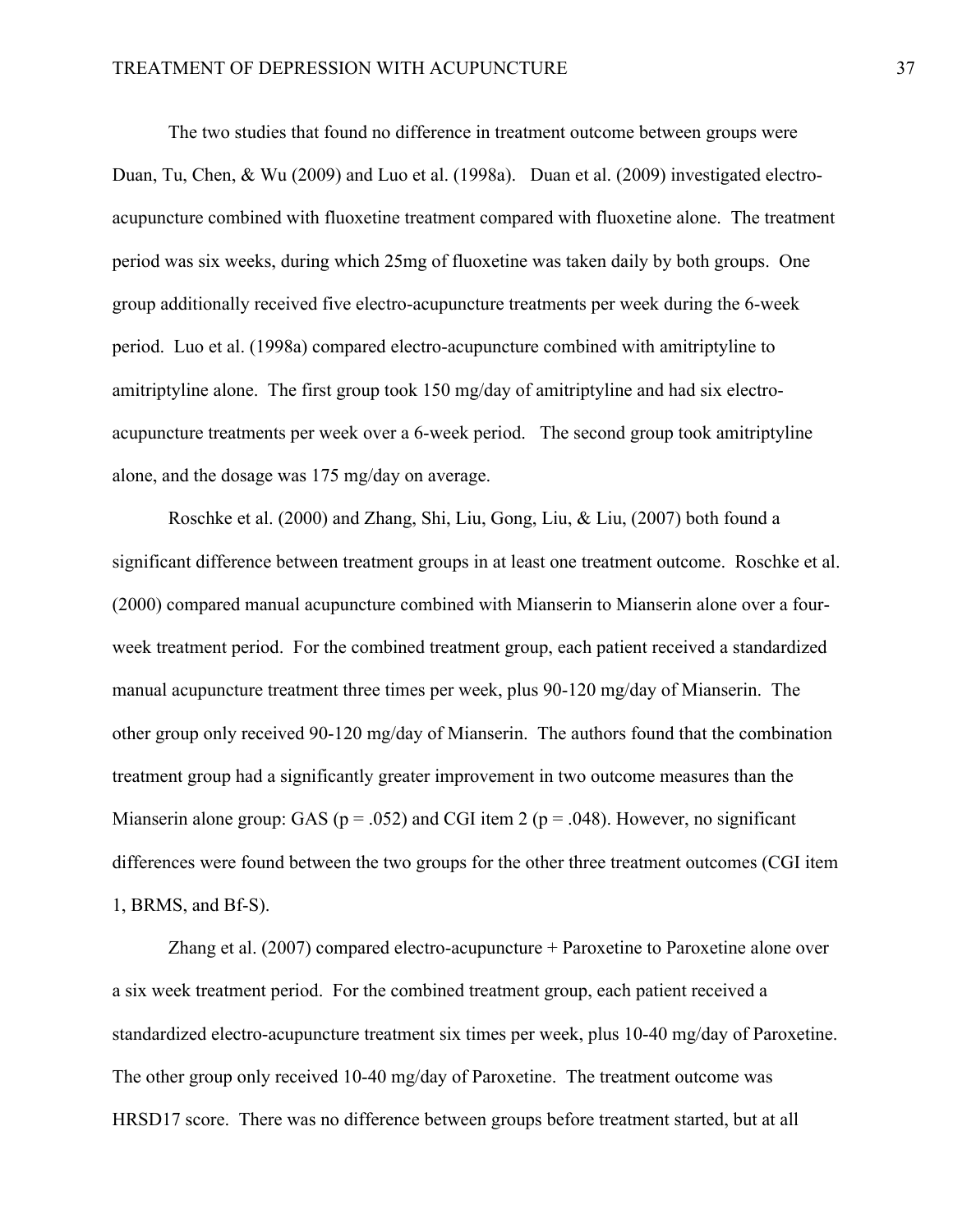subsequent time points during the treatment course (Weeks 1, 2, 4, and 6), the  $EA$  + Paroxetine group had a significantly lower HRSD17 score compared to the Paroxetine only group ( $p < .05$ ). Also, the combined treatment group showed a significant decrease in score  $(p < .01)$  at the end of Week 1, as compared to the Paroxetine only group, which did not show a significant decrease from baseline until the end of Week 2. Finally, the effective rate and markedly effective rate were evaluated at the end of the treatment period. The combined treatment group had a significantly higher markedly effective rate (72.7% vs. 40.0%,  $p < .05$ ), but there was no significant difference in the effective rate (90.9% vs. 75.0%,  $p > .05$ ).

**Acupuncture combined with low-dose antidepressant vs. antidepressant combined with sham acupuncture.** One study (Zhang et al., 2009) compared Acupuncture + low-dose Antidepressant to Antidepressant + Sham Acupuncture. In this study, the "verum acupuncture" group received a manual acupuncture treatment five times per week, along with 10mg/day fluoxetine plus placebo throughout the 6-week treatment period. The manual acupuncture treatment consisted of a standardized set of 15 points. The "sham acupuncture" group received a "sham" manual acupuncture treatment five times per week for six weeks, along with 20 mg/day fluoxetine for the first two weeks, and 30 mg/day fluoxetine for the final four weeks. The "sham" acupuncture treatment consisted of a standardized set of 15 non-acupoints that were near the treatment points, but off meridian lines, and were needled with shallow insertion and minimal manipulation compared to the "verum" acupuncture method. Both groups had a significant improvement in HRSD score, but there was no significant difference between groups. Likewise, the response rate was not significantly different between groups.

**Acupuncture combined with placebo vs. antidepressant alone.** Two studies compared the use of acupuncture treatment plus placebo pill to treatment with antidepressant alone. Both studies found that both treatment interventions significantly decreased depression severity. One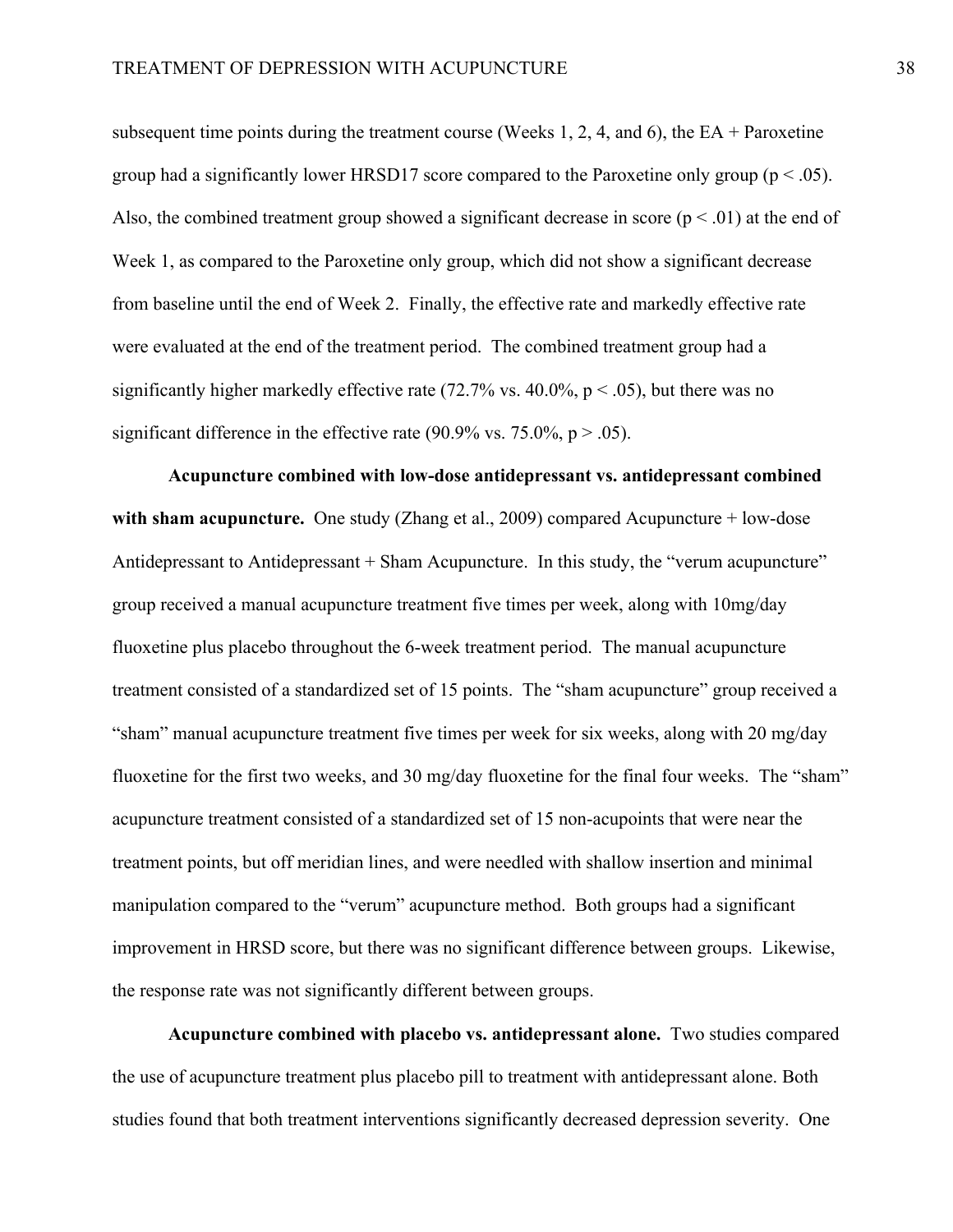study found no significant difference between groups, while the other study found significant differences between groups for a subset of outcome measures. The two studies (Luo et al., 1998a; Luo et al., 1998b) were conducted by the same investigator, had very similar treatment interventions, and were described in the same article (Luo et al., 1998). In both studies, the acupuncture + placebo group received a daily placebo pill, along with a standard electroacupuncture treatment 6 times per week, for six weeks. The treatment given was electrostimulation to two points on the head (Du20 and Yintang). In Luo et al. (1998a), the Antidepressant alone group received an average dose of 175 mg/day of amitriptyline. In Luo et al. (1998b), the Antidepressant alone group received an average dose of 161 mg/day.

In both studies, the overall HRSD24 score decreased significantly in both groups (p  $\leq$  0.01), but no difference was found between groups. Similarly, in both studies, there was no difference in the change in CGI score between groups. Luo et al., (1998b) looked at GSC ratings, which showed that the rate for the cured together with the markedly improved was not statistically different between groups.

Luo et al. (1998b) examined some other outcomes that showed a significant difference between groups. The HRSD24 score change for the sub-group of patients with reactive depression ( $n=48$ ) was reported. Among these patients, the acupuncture + placebo group had a greater score reduction of HRSD than that of the amitriptyline group ( $p < .05$ ). Luo et al. (1998b) also examined factor analysis on HRSD, which showed that the acupuncture + placebo group had a larger therapeutic effect for anxiety somatization and cognitive process disturbance than amitriptyline ( $p < 0.05$ ). Finally, the ASBERG rating scale showed that the side effects were significantly fewer in the EA treatment group than in the amitriptyline group ( $p < .001$ ).

**Acupuncture combined with placebo vs. antidepressant combined with sham acupuncture.** Two studies (Song et al., 2009; Song et al., 2007) compared the use of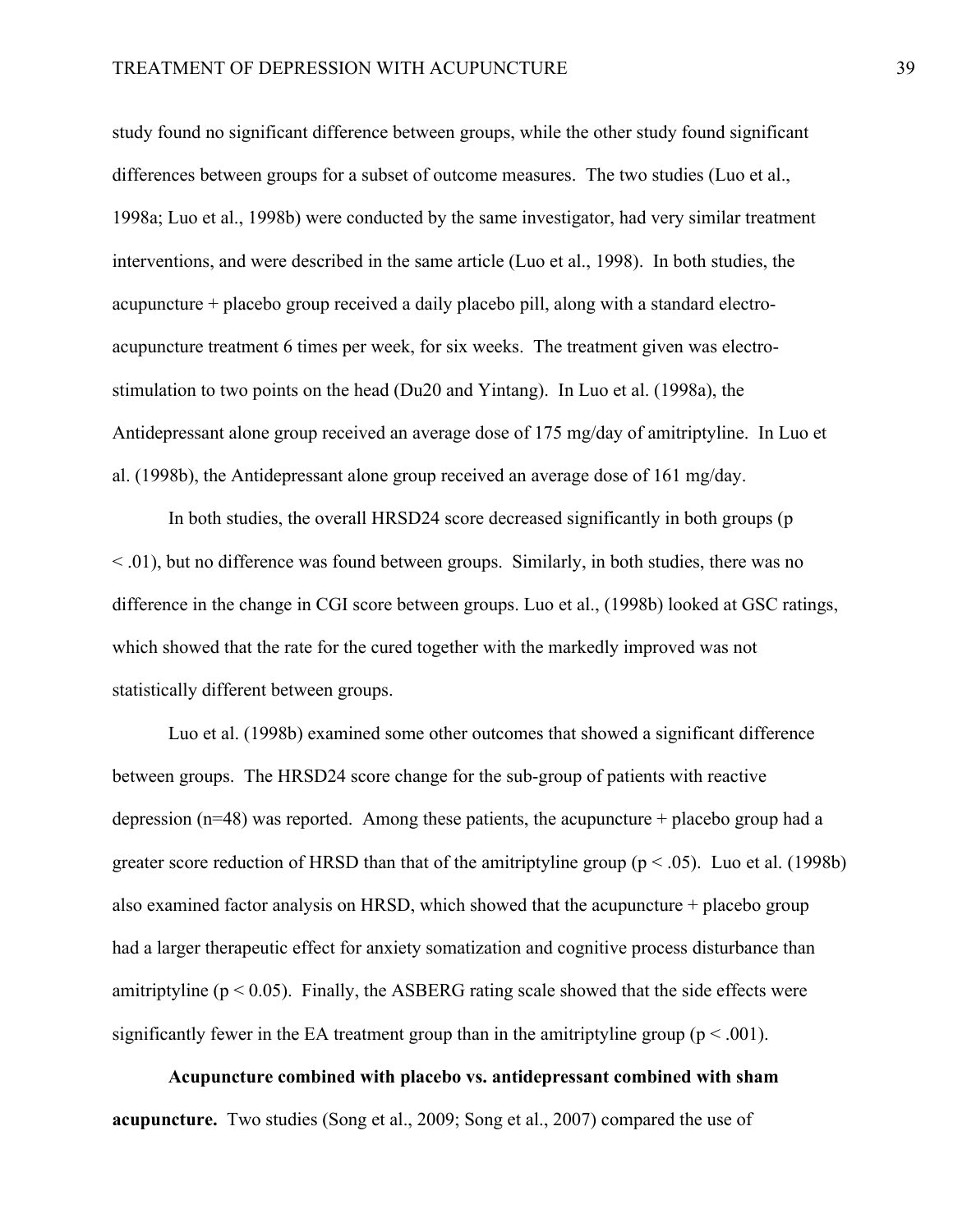acupuncture treatment plus placebo pill to treatment with antidepressant alone. Both of these studies compared electro-acupuncture + placebo to sham electro-acupuncture + fluoxetine. Both studies found significant reductions in depression severity in both treatment groups, but did not report any significant difference between the two groups.

In Song et al. (2009), the Acupuncture + Placebo group received electro-acupuncture on two points on the head, Du20 and Yintang, three times per week for six weeks, plus a daily placebo pill. The other group received 20 mg/day fluoxetine plus the sham acupuncture treatment 3 times per week, consisting of non-acupoints near the treatment points, with no current applied to the needles. Significant decreases in HRSD score were found in both groups compared to baseline ( $p < .01$ ), but the article (Song et al., 2009) did not state whether there was a significant difference between groups. There was a decrease in CGI score for both groups, but the authors did not state if the decrease was statistically significant, nor was it clear if there was any significant difference between groups.

In Song et al. (2007), the Acupuncture + Placebo group received electro-acupuncture on two points on the head, Du20 and Yintang, five times per week for six weeks, plus a daily placebo pill. The other group received 20 mg/day fluoxetine plus the sham acupuncture treatment five times per week, consisting of non-acupoints near the treatment points, with no current applied to the needles. There was significant reduction in the severity of depression in both groups according to HRSD19 scores ( $p < .01$ ), but there was no significant difference between the two groups.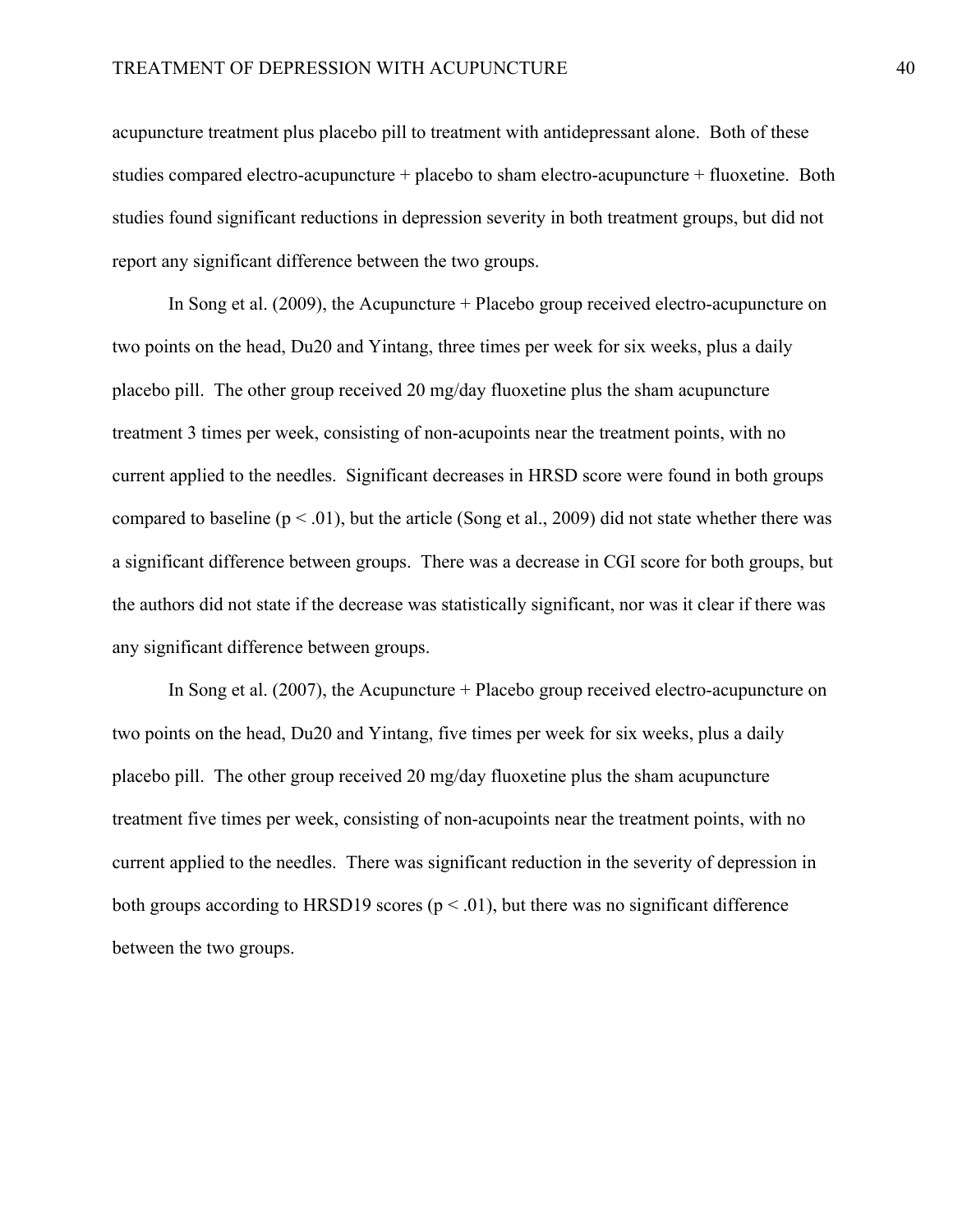#### **Discussion**

#### **Summary of Findings**

Twenty-seven studies pertaining to the treatment of depression with acupuncture were reviewed for this research synthesis. There was a lot of variation in study populations, treatment interventions, comparison groups, and outcome measures. The main treatment modalities used were acupuncture with manual stimulation, and electro-acupuncture. Most studies found that acupuncture treatment resulted in significant decrease in severity of depression over the course of treatment. In studies that compared acupuncture treatment to control acupuncture intervention, 50% of the studies found the treatment acupuncture to be significantly more effective, while the other 50% found no difference between the two. In studies that compared acupuncture treatment to antidepressant treatment, most found that the two treatment methods were comparable. Of the studies that compared acupuncture to antidepressant, one study showed a faster treatment effect in the acupuncture group, and one study demonstrated that adding acupuncture in combination with fluoxetine enabled the patients to get the same treatment effect with a lower dosage of fluoxetine.

#### **Implications for Theory and Practice**

This research synthesis explored the strengths and limitations of the available research studies in the literature that measured the effectiveness of acupuncture in the treatment of depression. It provides a foundation on which future studies on this topic can be built. It can also serve as a reference for designing research studies using acupuncture specifically to treat infertility patients who suffer from depression.

This research synthesis identified acupuncture points and protocols that were effective in research studies for the treatment of depression. Chinese medicine practitioners can benefit from the knowledge gained in the review of these studies. Although Chinese medicine treatment plans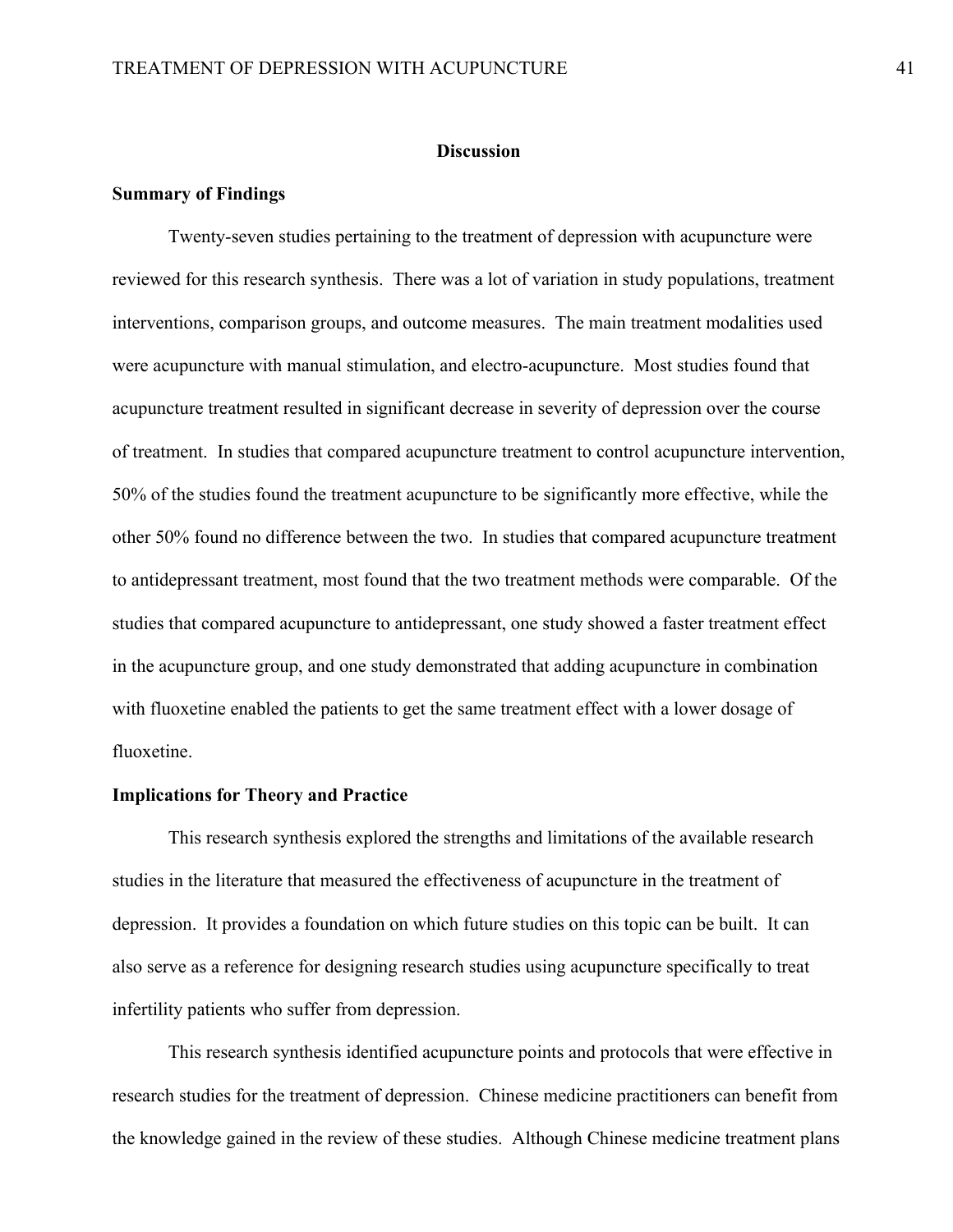tend to be individualized and based upon a patient's unique constitution and presentation, being aware of successful documented protocols and techniques can provide added information to guide treatment planning. Chinese medicine practitioners may also use the knowledge gained to educate their patients with evidence-based information.

The findings of this study indicate that acupuncture may be a viable alternative to antidepressant medication for the treatment of depression in some people. Patients who are resistant to antidepressant medication or experience side effects from the medications may both benefit from acupuncture treatment. Other healthcare practitioners can use their knowledge of the existing evidence base for the treatment of depression with acupuncture to help them make appropriate referrals. Another group who can benefit from this knowledge are people who suffer from depression and have not found conventional treatments to be effective, or are searching for alternative or complementary treatments.

#### **Limitations of the Current Study**

The inherent limitation of a research synthesis is the lack of control of the researcher over the variables of interest in the articles being studied. The small number of articles that were available for analysis was also a limiting factor. Additionally, several of the included studies were small-scale studies, pilot studies, uncontrolled studies, or case series. Among the selected articles, there was significant heterogeneity in the study populations, treatment interventions, control interventions, and outcome measurements. This could have compromised the validity of study comparisons and aggregated data. Finally, there was only one researcher who screened the articles for inclusion, collected and coded the data, and synthesized the information. Therefore, there is potential that the reliability of the data was compromised due to single rater limitations.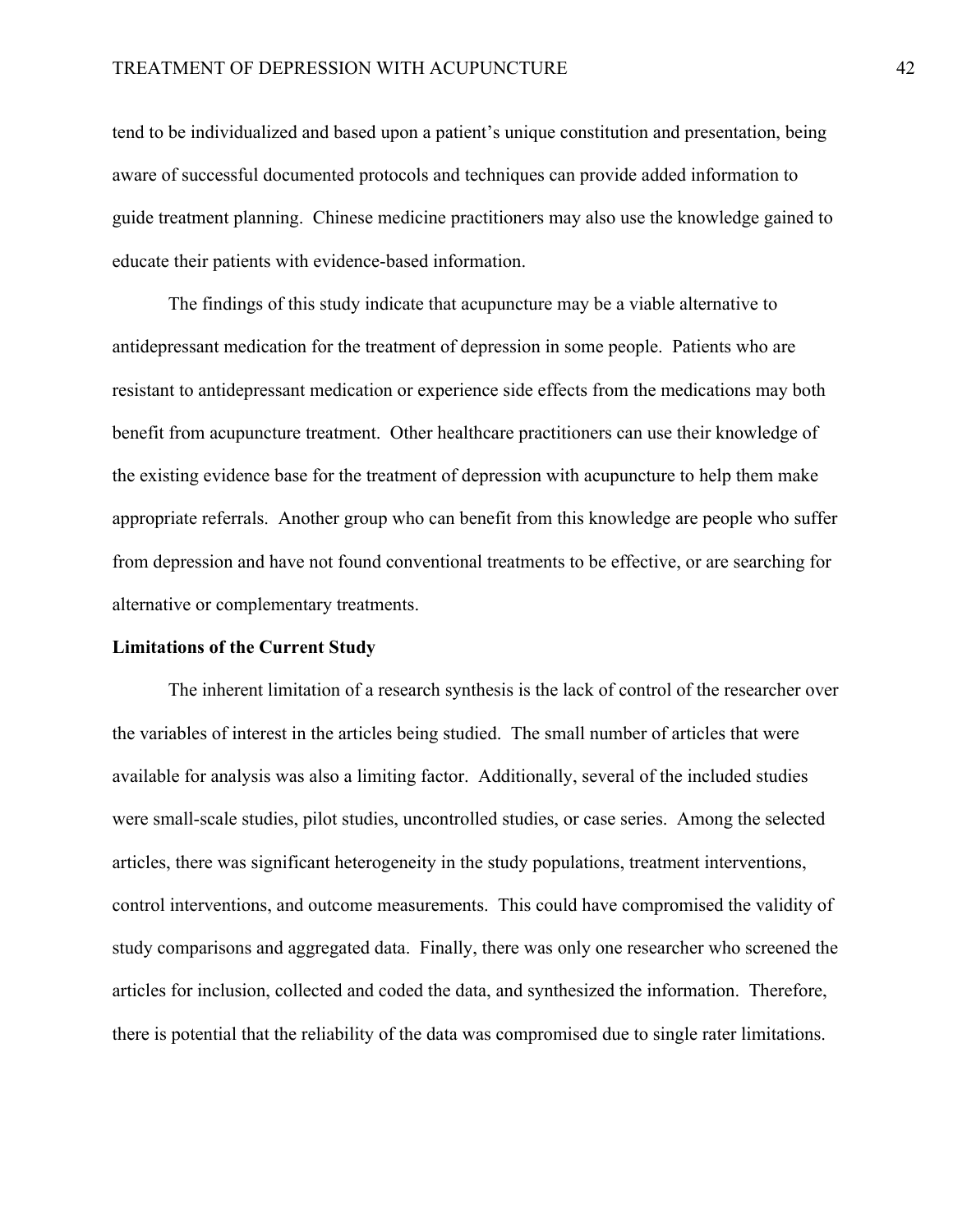#### **Recommendations for Future Research**

The original research question that I sought to answer was: How effective is acupuncture in treating depression in women who suffer from both depression and infertility, and can treating the depression with acupuncture impact reproductive outcomes?

Due to the lack of relevant research on this topic, this research synthesis was focused on a more general and preliminary research objective, which was to examine what is known about the treatment of depression with acupuncture. The studied articles revealed a large evidence base supporting the effectiveness of acupuncture for depression. There were some conflicting results, and more research is still necessary. However, from my assessment, there was more than enough evidence to recommend that future studies be conducted that examine the effects of acupuncture for the treatment of depression specifically in infertile women.

One idea for a first step would be to take the treatment protocol that was found to be the most effective for depression in a general population and use this for a new study on depressed infertile women. It would be interesting to see if this subset of depressed patients would benefit from a protocol that was designed with a broader, mixed population in mind. Furthermore, it would also be interesting to measure reproductive outcomes or fertility-related measures.

Another approach would be to find studies where the guiding TCM principles of the intervention are especially relevant for infertile women, and to use those specific treatment interventions as a starting point for studies on depression in infertile women. An obvious example is the treatment principle of regulating the liver for patients with liver qi stagnation. Liver qi stagnation was the most frequently mentioned diagnosis among the articles included for this literature synthesis review, and it was focused on exclusively in one study (Fu et al., 2009). It is also known to be a very common diagnosis in women that impacts the female reproductive system.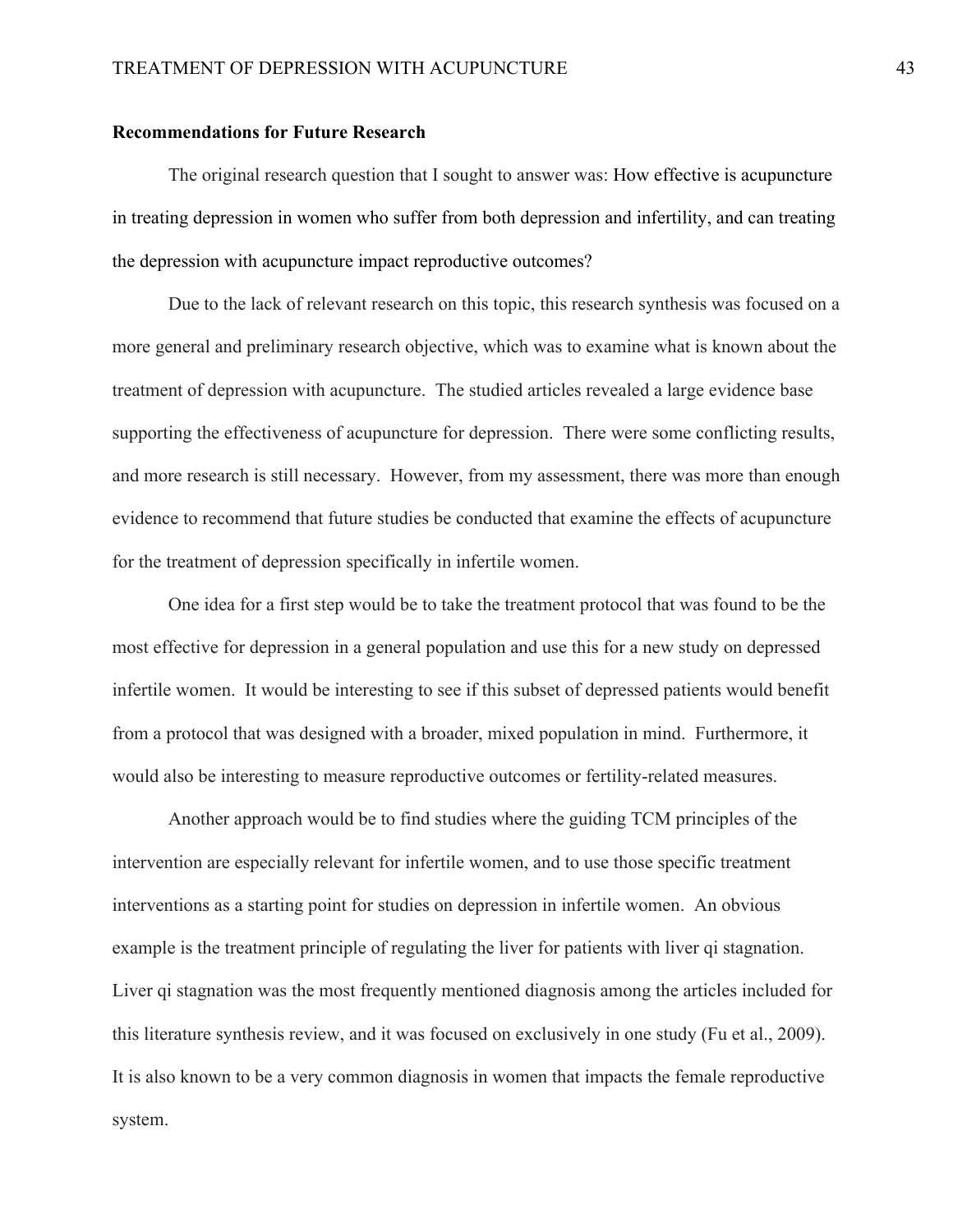New treatment approaches for the interaction of depression and infertility in women can also be drawn from classical texts or clinical experience of practitioners who are experienced in the treatment of infertility. These could include timing the treatments around a woman's menstrual cycle. If a treatment approach or specific intervention is found to effectively treat depression in women who suffer from infertility, the next (or parallel) step would be to include measurements of treatment outcomes specific to infertility. Depending on the diagnosis or the potential cause of the infertility, outcome measures for observation could include: antral follicle counts, measurement of ovarian reserve markers such FSH, AMH and inhibin B, and observation of physical signs and symptoms relating to fertility such as cervical mucus, BBT charts, and details of the menstrual cycle.

A study could also be conducted that examines how acupuncture specific for depression can affect IVF outcomes in women who are depressed. Some appropriate outcome measures would include number of eggs retrieved, pregnancy rate, and live birth rate. Many studies have measured the effectiveness of acupuncture in conjunction with IVF (Paulus, 2002; Westergaard et al., 2006), and have even theorized that acupuncture's general effects on stress and depression may contribute to its effectiveness in improving IVF outcome (Balk, Catov, Horn, Gecsi,  $\&$ Wakim, 2010). However, to the best of my knowledge, none have specifically studied depressed women, and none have included a treatment protocol that specifically targets depression.

#### **Conclusion**

The main objective of this research synthesis was to study the effects of acupuncture in the treatment of depression, in order to lay some ground work for the investigation of acupuncture's effect on reproductive outcomes in the treatment of depressed women with infertility. With a couple exceptions, almost all of the included studies found that the acupuncture treatment interventions had a significant effect on decreasing depression levels,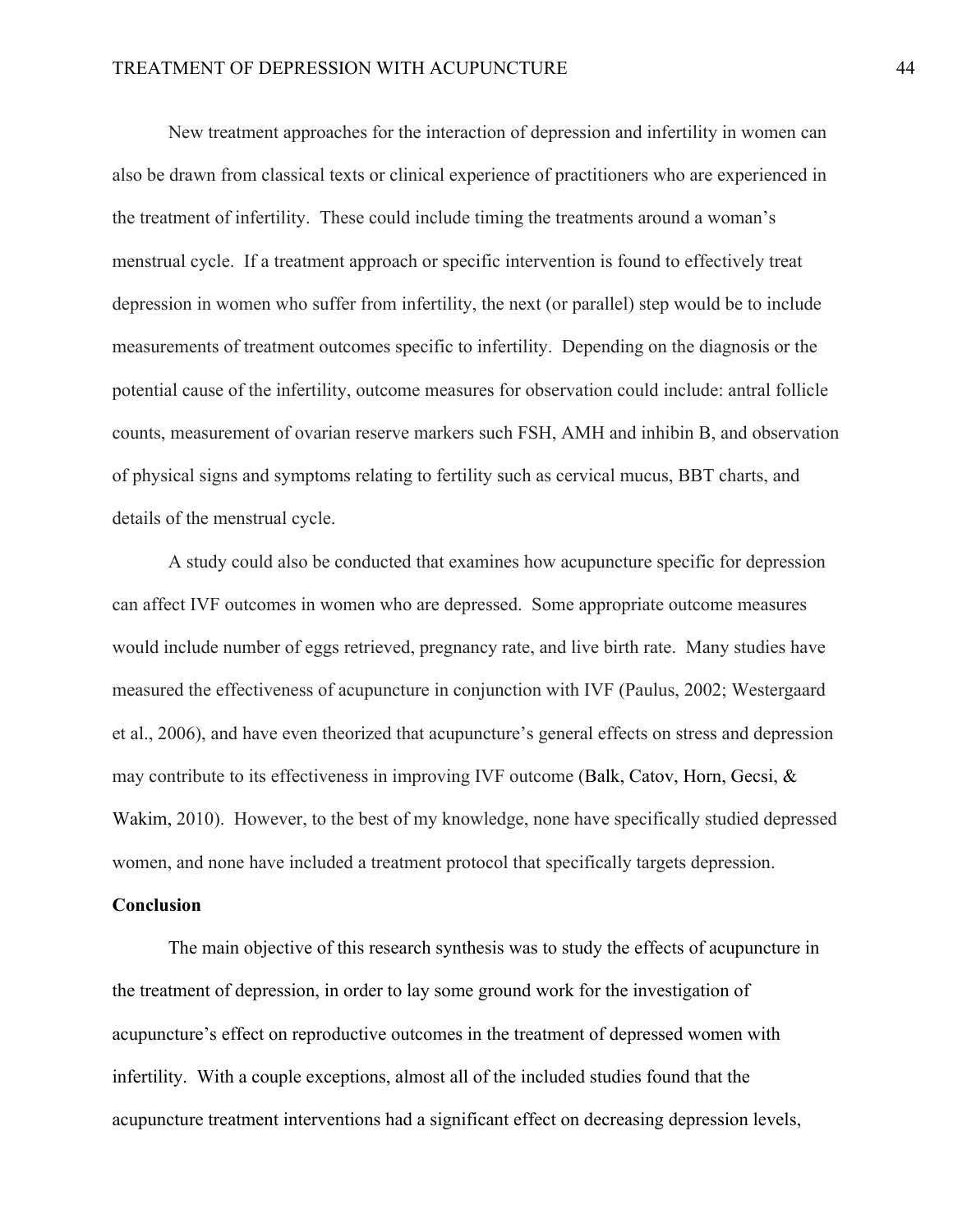even though there was a great deal of variation in the treatment interventions, study populations and outcome measures. However, caution needs to be used when interpreting this data, as many of the trials were of poor quality or small in sample size. When compared with antidepressant medications, most studies found acupuncture to have a comparable effect. Some of these studies also found significantly less side effects associated with acupuncture treatment than with antidepressants. When comparing acupuncture to control acupuncture interventions, the results were mixed, with treatment group demonstrating a significantly greater effect than the control group in about half of cases. The control interventions should be examined to see if they may have unanticipated treatment effects. In summary, the studies included in this research synthesis provide a great deal of evidence in support of the continued investigation of the role of acupuncture in the treatment of depression.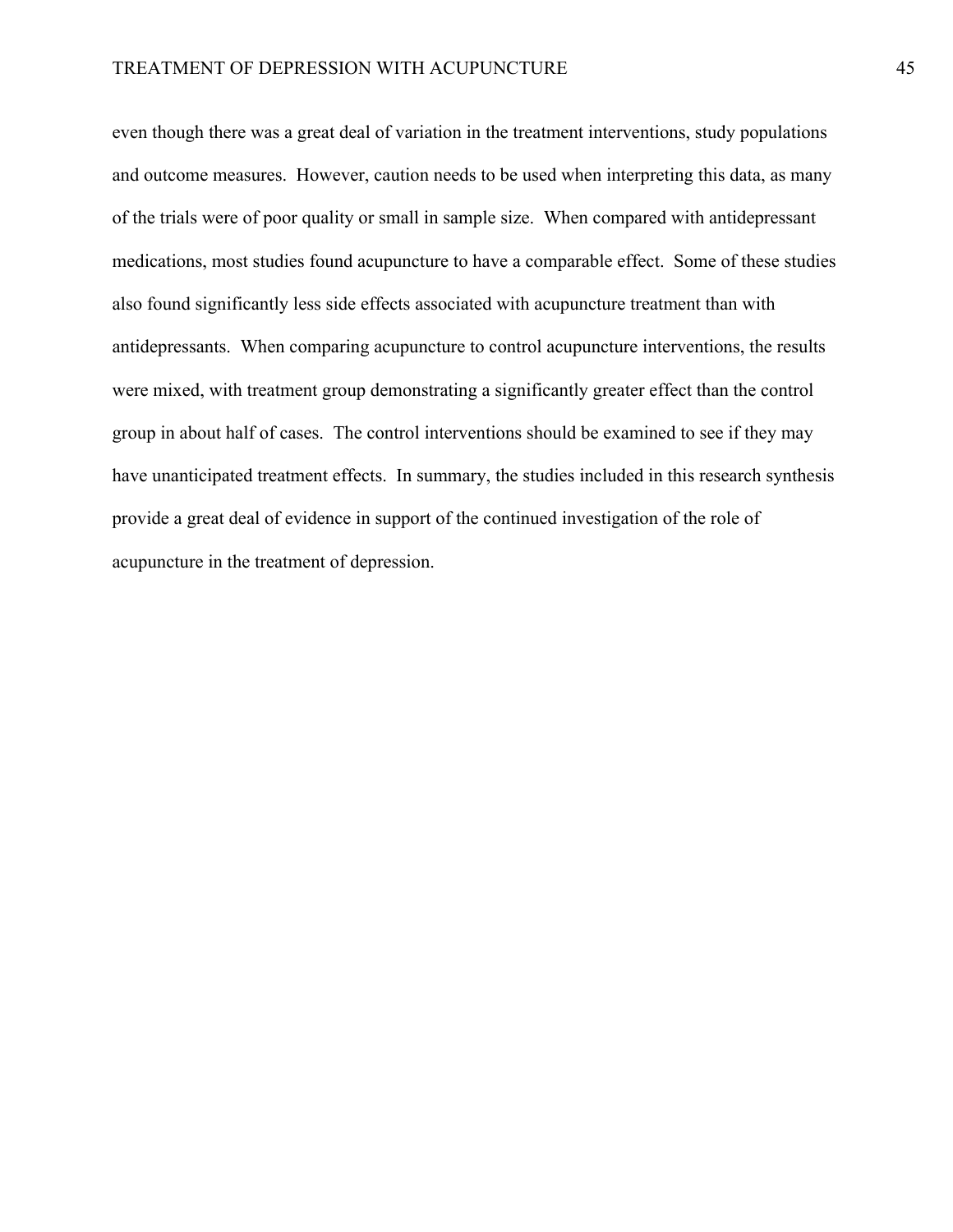#### **References**

Allen, J.J.B., Schnyer, R.N., & Hitt, S.K. (1998). The efficacy of acupuncture in the treatment of major depression in women. *Psychological Science*, *9*(5), 397-401.

Allen, J J.B., Schnyer, R.N., Chambers, A.S., Hitt, S.K., Moreno, F.A., & Manber, R. (2006). Acupuncture for depression: a randomized controlled trial. *The Journal of Clinical Psychiatry*, *67*(11), 1665-73. Retrieved from http://www.ncbi.nlm.nih.gov/pubmed/21355143

- Anderson, B.J., Haimovici, F., Ginsburg, E.S., Schust, D.J., & Wayne, P.M. (2007). In vitro fertilization and acupuncture: clinical efficacy and mechanistic basis. *Alternative Therapies in Health and Medicine*, *13*(3), 38-48. Retrieved from http://www.ncbi.nlm.nih.gov/pubmed/17515023
- Andreescu, C., Glick, R.M., Emeremni, C.A., Houck, P.R., & Mulsant, B.H. (2011). Acupuncture for the treatment of major depressive disorder: a randomized controlled trial. *The Journal of Clinical Psychiatry*, *72*(8), 1129-1135. doi:10.4088/JCP.10m06105
- Balk, J., Catov, J., Horn, B., Gecsi, K., & Wakim, A. (2010). The relationship between perceived stress, acupuncture, and pregnancy rates among IVF patients: a pilot study. *Complementary Therapies in Clinical Practice*, *16*(3), 154-7. doi:10.1016/j.ctcp.2009.11.004
- Chang, S.H., Fang, M.C., & Yang, Y.S. (2010). Effectiveness of transcutaneous electrical acupoint stimulation for improving depressive mood status among nursing home elders in Taiwan: a pilot study. *Geriatric Nursing*, *31*(5), 324-30. doi:10.1016/j.gerinurse.2010.03.001
- Deligiannidis, K.M., & Freeman, M.P. (2010). Complementary and alternative medicine for the treatment of depressive disorders in women. *The Psychiatric Clinics of North America*, *33*(2), 441-63. doi:10.1016/j.psc.2010.01.002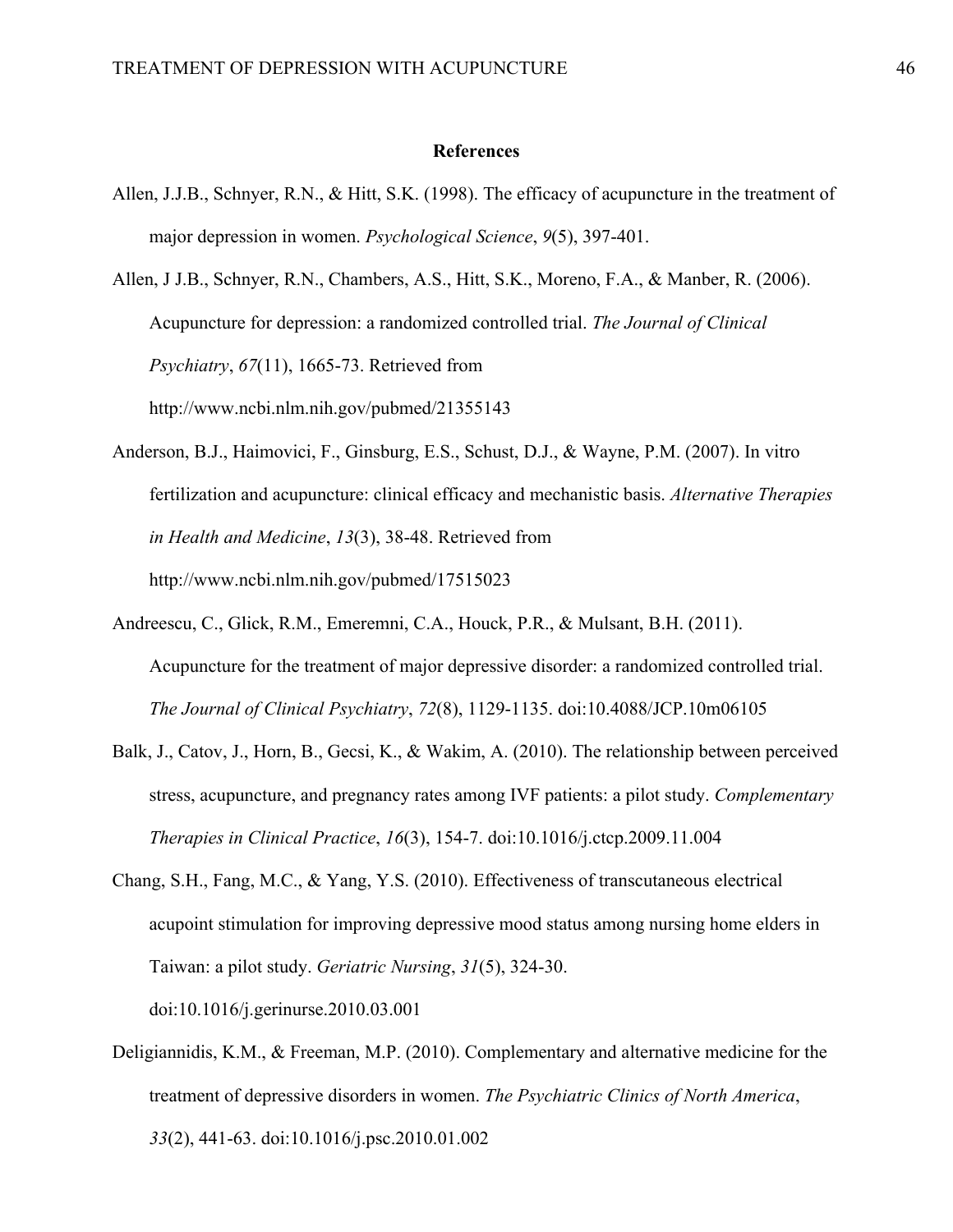- Demyttenaere, K., Bonte, L., Gheldof, M., Vervaeke, M., Meuleman, C., Vanderschuerem, D., & D'Hooghe, T. (1998). Coping style and depression level influence outcome in in vitro fertilization. *Fertility and Sterility*, *69*(6), 1026-1033. doi:10.1016/S0015-0282(98)00089-2
- Duan, D.M., Tu, Y., Chen, L.P., & Wu, Z.J. (2009). Efficacy evaluation for depression with somatic symptoms treated by electroacupuncture combined with fluoxetine. *Journal of Traditional Chinese Medicine*, *29*(3), 167-173. doi:10.1016/S0254-6272(09)60057-1
- Eisenberg, D. M., Kessler, R. C., Foster, C., Norlock, F. E., Calkins, D. R., & Delbanco, T. L. (1993). Unconventional medicine in the United States: Prevalence, costs, and patterns of use. *The New England Journal of Medicine*, *328*(4), 246-252.

doi:10.1056/NEJM199301283280406

- Elkin, I., Shea, T., Watkins, J.T., Imber, S.D., Sotsky, S.M., Collins, J.F., Glass, D.R., Pilkonis, P.A., Leber, W.R., Docherty, J.P., Fiester, S.J., & Parloff, M.B. (1989). National institute of mental health treatment of depression collaborative research program: general effectiveness of treatments. *Archives of General Psychiatry, 46*, 971–982.
- Ernst, Edzrd, Rand, J. I., & Stevinson, C. (1998). Complementary therapies for depression: An overview. *Archives of General Psychiatry*, *55*, 1026-1032.
- Feng, Y., Wang, X.Y., Li, S.D., Zhang, Y., Wang, H.M., Li, M., Cao, K., Ye, Y.F., & Zhang, Z. (2011). Clinical research of acupuncture on malignant tumor patients for improving depression and sleep quality. *Journal of Traditional Chinese Medicine*, *31*(3), 199-202. doi:10.1016/S0254-6272(11)60042-3
- Fu, W.B., Fan, L., Zhu, X.P., He, Q., Wang, L., Zhuang, L.X., Liu, Y.S., Tang, C.Z., Li, Y.W., Meng, C.R., Zhang, H.L., & Yan, J. (2009). Depressive neurosis treated by acupuncture for regulating the liver - A report of 176 cases. *Journal of Traditional Chinese Medicine*, *29*(2), 83-86. doi:10.1016/S0254-6272(09)60037-6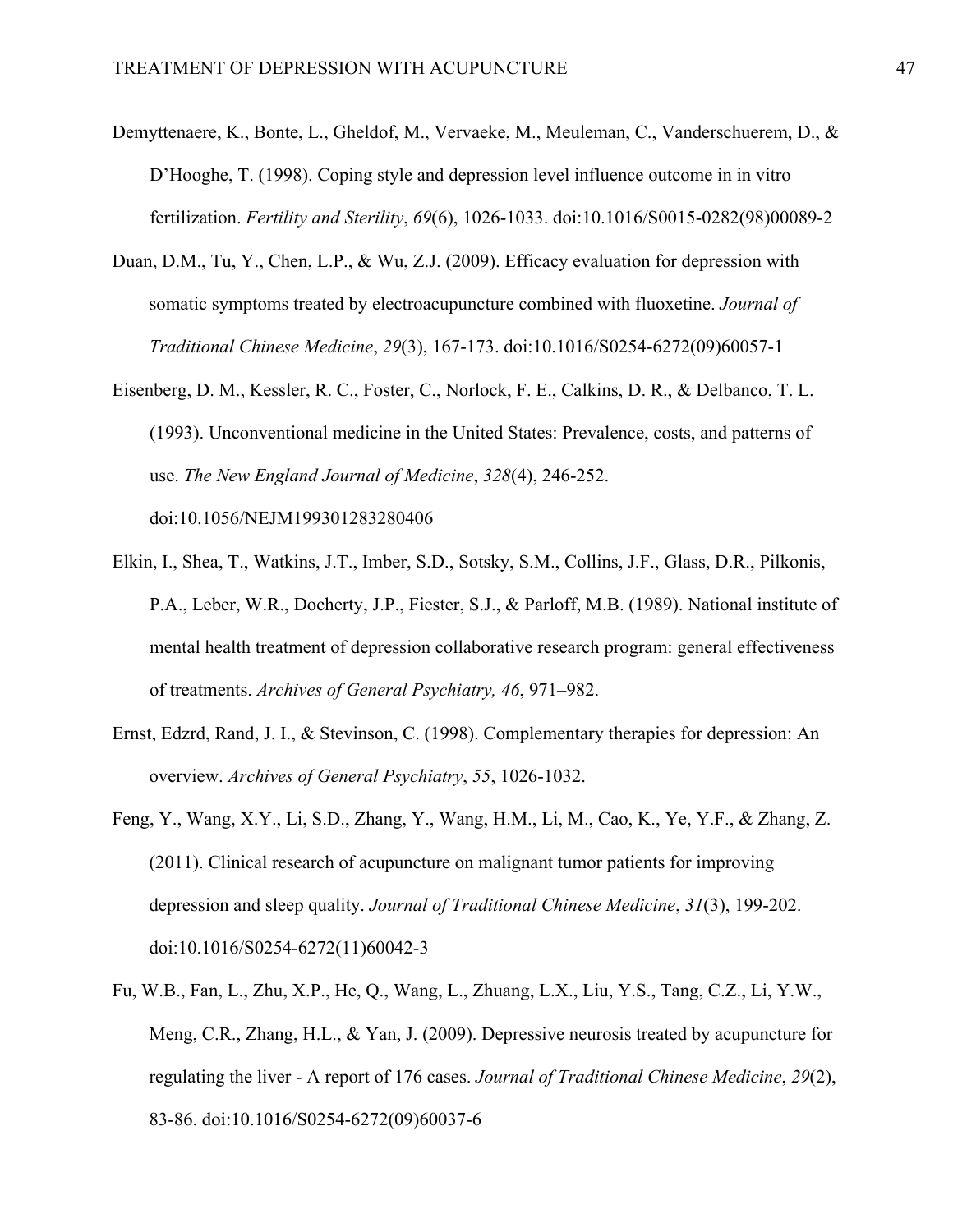- Gallagher, S.M., Allen, J.J.B., Hitt, S.K., Schnyer, R.N., & Manber, R. (2001). Six-month depression relapse rates among women treated with acupuncture. *Complementary Therapies in Medicine*, *9*(4), 216-8. doi:10.1054/ctim.2001.0470
- Han, J.S. (1986). Electroacupuncture: an alternative to antidepressants for treating affective diseases? *International Journal of Neuroscience, 29*, 79-92.
- Han, J.S. (1997). Physiology of acupuncture: review of 30 years of research. *Journal of Altern*ative and *Complementary Medicine*, *3*(Suppl 1), 101–108.
- Han, J.S., & Terenius, L. (1982). Neurochemical basis for acupuncture analgesia. *Annual Review of Pharmacology and Toxicology*, *22*, 193-220.
- Huang, D.M., Huang, G.Y., Lu, F.E., Stefan, D., Andreas, N., & Robert, G. (2011). Acupuncture for infertility: is it an effective therapy? *Chinese Journal of Integrative Medicine*, *17*(5), 386-95. doi:10.1007/s11655-011-0611-8
- Jadad, A. R., Moore, R. A., Carroll, D., Jenkinson, C., Reynolds, D. J. M., Gavaghan, D. J., & McQuay, H. J. (1996). Assessing the quality of reports of randomized clinical trials: Is blinding necessary? *Controlled Clinical Trials*, *17*(1), 1-12. Retrieved from http://www.ncbi.nlm.nih.gov/pubmed/8721797
- Kessler, R. C., McGonagle, K. A., Zhao, S., Nelson, C. B., Hughes, M., Eshleman, S., Wurchen, H.U., et al. (1994). Lifetime and 12-month prevalence of DSM-III-R psychiatric disorders in the United States. *Archives of General Psychiatry*, *51*, 8-19.
- Leo, R.J., & Ligot, J.S.A. (2007). A systematic review of randomized controlled trials of acupuncture in the treatment of depression. *Journal of Affective Disorders*, *97*(1-3), 13-22. doi:10.1016/j.jad.2006.06.012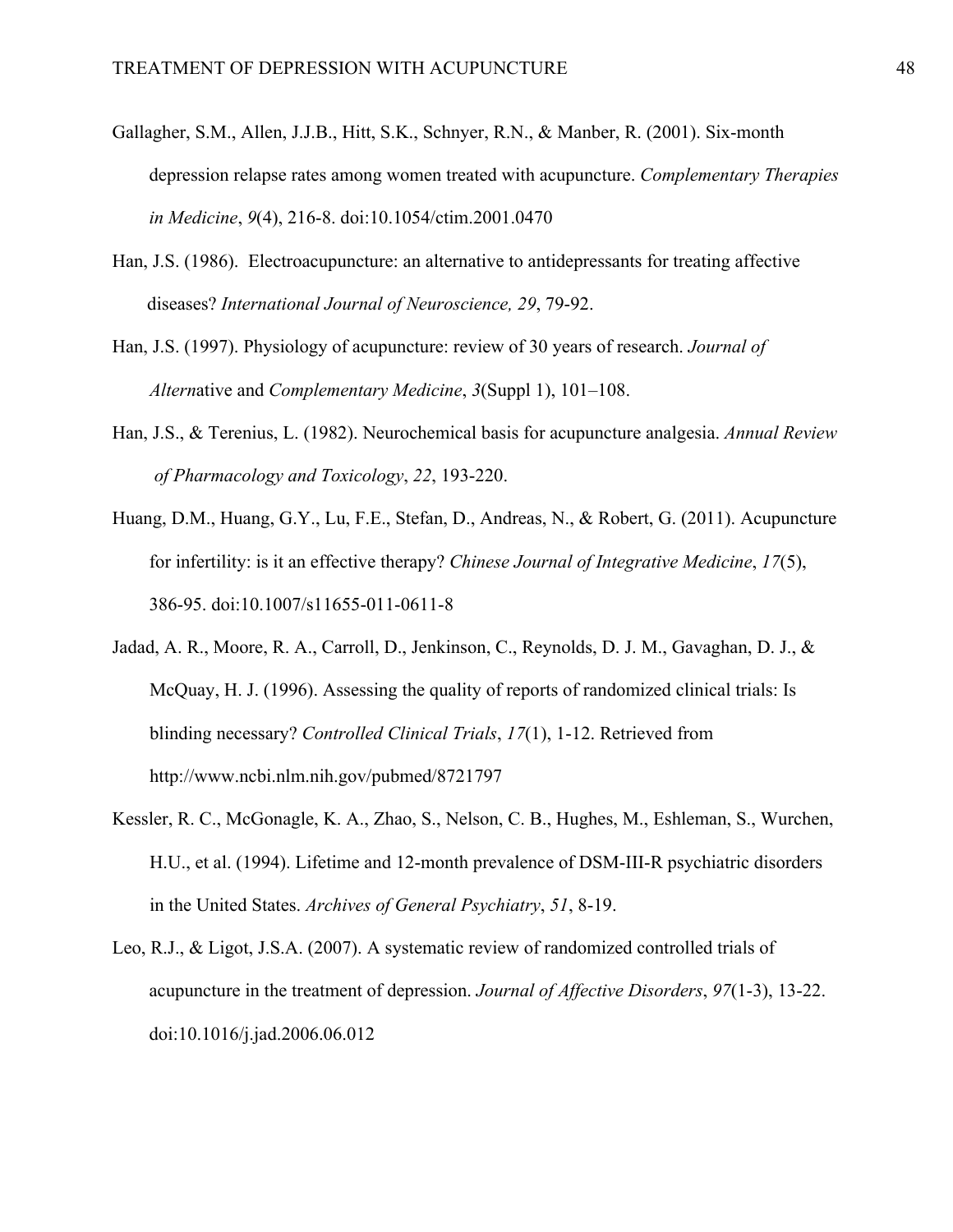- Luo, H., Jia, Y., Feng, X., Zhao, X., Tang, L.C. (1995). Advances in clinical research on common mental disorders with computer controlled electro-acupuncture treatment. *Neurochemistry in Clinical Application*, 109-122.
- Luo, H., Jia, Y., Wu, X., Dai, W. (1990). Electro-acupuncture in the treatment of depressive psychosis. *International Journal of Clinical Acupuncture, 1*, 7-13.
- Luo, H., Jia, Y., Zhan, L. (1985). Electro-acupuncture vs amitriptyline in the treatment of depressive states. *Journal of Traditional Chinese Medicine, 5*, 3-8
- Luo, H., Meng, F., Jia, Y., & Zhao, X. (1998). Clinical research on the therapeutic effect of the electro-acupuncture treatment in patients with depression. *Psychiatry and Clinical Neurosciences*, *52 Suppl*, S338-40. Retrieved from http://www.ncbi.nlm.nih.gov/pubmed/9895187
- Luo, H., Ureil, H., Shen, Y.C., Meng, F.Q., Zhao, X.Y., Liang, W., Tan, C.X., Han, H., Zhou, D.F., & Deng, P. (2003). Comparative study of electroacupuncture and fluoxetine for treatment of depression. *Chinese Journal of Psychiatry, 36*, 215–219.
- Mao, K, Wood, C. (1984). Barriers to treatment of infertility by in-vitro fertilization and embryo transfer. *Medical Journal of Australia, 140*(9), 532–3.
- MacPherson, H., Thorpe, L., Thomas, K., & Geddes, D. (2004). Acupuncture for depression: First steps toward a clinical evaluation. *Journal of Alternative and Complementary Medicine, 10*(6), 1083-91. doi:10.1089/acm.2004.10 .1083
- Manber, R., Schnyer, R.N., Allen, J.J.B., Rush, A.J., & Blasey, C.M. (2004). Acupuncture: A promising treatment for depression during pregnancy. *Journal of Affective Disorders*, *83*(1), 89-95. doi:10.1016/j.jad.2004.05.009
- Manber, R., Schnyer, R.N., Lyell, D., Chambers, A.S., Caughey, A.B., Druzin, M., Carlyle, E., Celio, C., Gress, J.L., Huang, M.I., Kalista, T., Martin-Okada, R., Allen, J.J.B. (2010).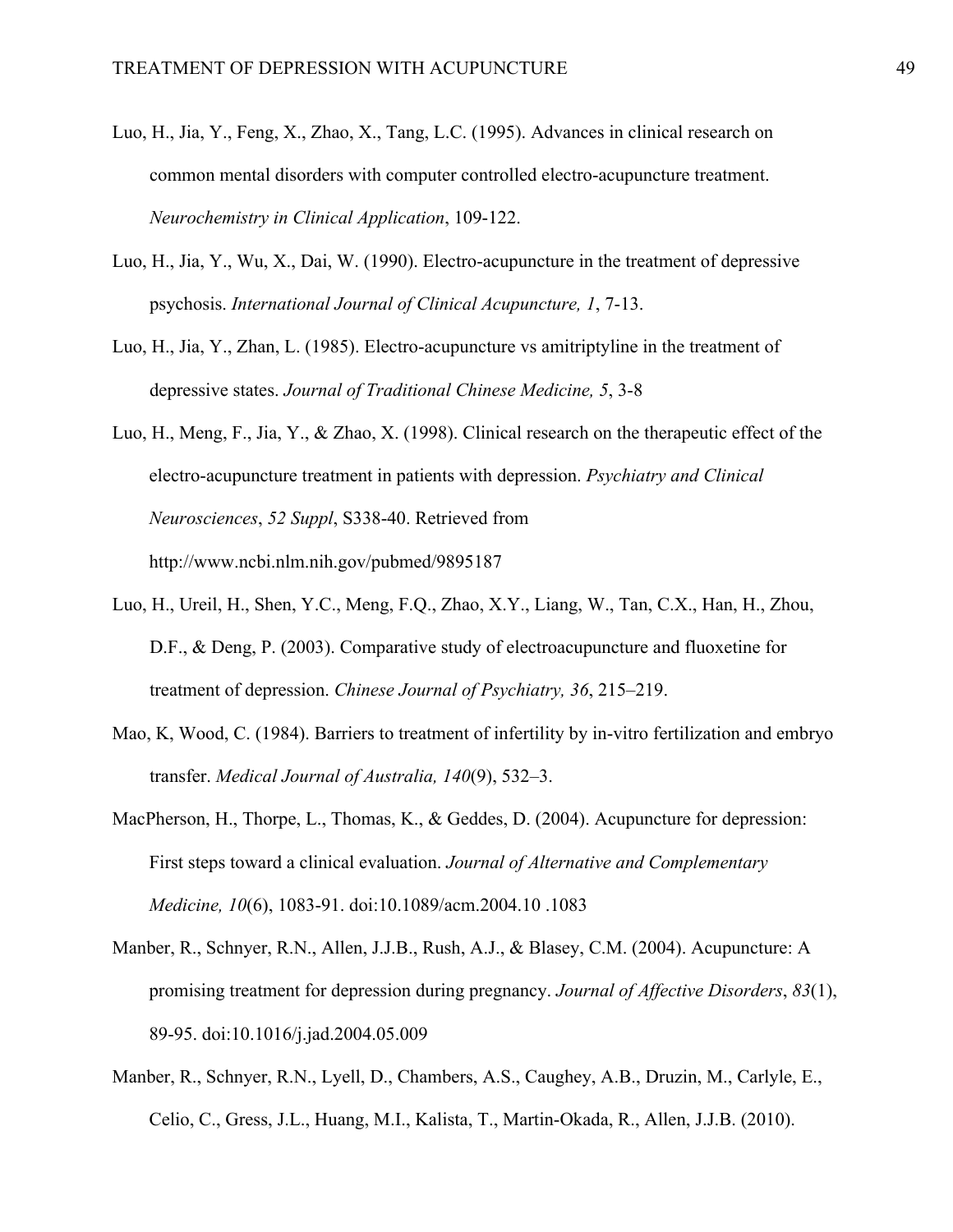Acupuncture for depression during pregnancy: A randomized controlled trial. *Obstetrics and Gynecology*, *115*(3), 511-20. doi:10.1097/AOG.0b013e3181cc0816

- Mukaino, Y., Park, J., White, A., & Ernst, E. (2005). The effectiveness of acupuncture for depression - a systematic review of randomised controlled trials. *Acupuncture In Medicine*, *23*(2), 70-76.
- Paulus, W. (2002). Influence of acupuncture on the pregnancy rate in patients who undergo assisted reproduction therapy. *Fertility and Sterility*, *77*(4), 721-724. doi:10.1016/S0015- 0282(01)03273-3
- Pilkington, K. (2010). Anxiety, depression and acupuncture: A review of the clinical research. *Autonomic Neuroscience : Basic & Clinical*, *157*(1-2), 91-5. doi:10.1016/j.autneu.2010.04.002
- Pohl, A., & Nordin, C. (2002). Clinical and biochemical observations during treatment of depression with electroacupuncture: a pilot study. *Human Psychopharmacology*, *17*(7), 345- 8. doi:10.1002/hup.425
- Quah-Smith, J.I., Tang, W.M., & Russell, J. (2005). Laser acupuncture for mild to moderate depression in a primary care setting--a randomised controlled trial. *Acupuncture in Medicine : Journal of the British Medical Acupuncture Society*, *23*(3), 103-11. Retrieved from http://www.ncbi.nlm.nih.gov/pubmed/16259308
- Röschke, J., Wolf, C., Müller, M.J., Wagner, P., Mann, K., Grözinger, M., & Bech, S. (2000). The benefit from whole body acupuncture in major depression. *Journal of Affective Disorders*, *57*(1-3), 73-81. Retrieved from http://www.ncbi.nlm.nih.gov/pubmed/10708818
- Samuels, N., Gropp, C., Singer, S.R., & Oberbaum, M. (2008). Acupuncture for psychiatric illness: a literature review. *Behavioral Medicine, 34*(2), 55-64. doi:10.3200/BMED.34.2.55-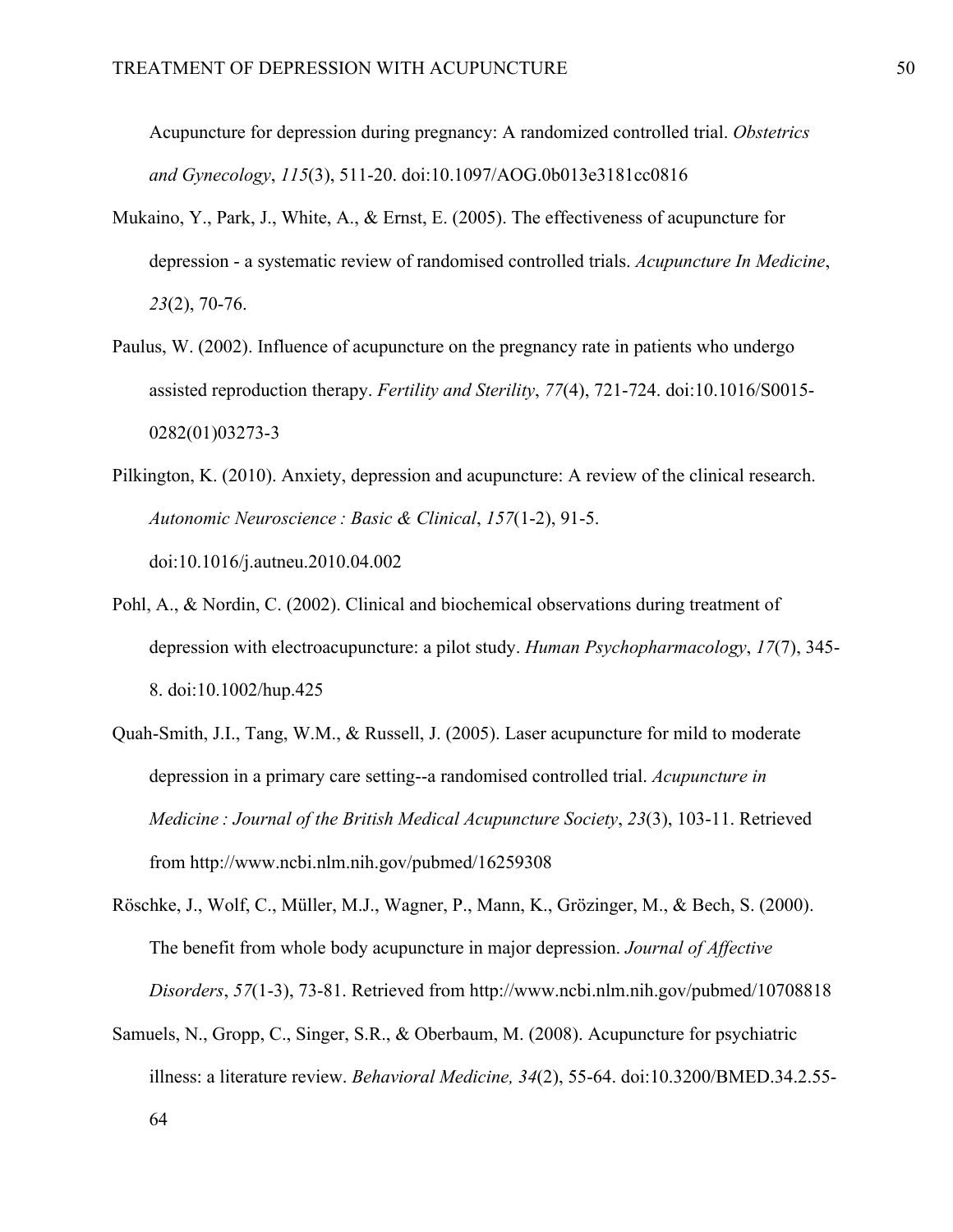- Smeenk, J.M., Verhaak, C.M., Eugster, A., van Minnen, A., Zielhuis, G.A., & Braat, D.D. (2001). The effect of anxiety and depression on the outcome of in-vitro fertilization. *Human Reproduction*, *16*(7), 1420-3. Retrieved from http://www.ncbi.nlm.nih.gov/pubmed/11425823
- Smith, C.A., & Hay, P.P.J. (2004). Acupuncture for depression (Review). *Cochrane Database of Systematic Reviews*, (3).
- Smith, C.A., Hay, P.P.J., & Macpherson, H. (2010). Acupuncture for depression (Review). *Cochrane Database of Systematic Reviews*, (1).
- Song, C., Halbreich, U., Han, C., Leonard, B.E., & Luo, H. (2009). Imbalance between pro- and anti-inflammatory cytokines, and between Th1 and Th2 cytokines in depressed patients: The effect of electroacupuncture or fluoxetine treatment. *Pharmacopsychiatry*, *42*, 182-188. doi:10.1055/s-0029-1202263
- Song, Y., Zhou, D., Fan, J., Luo, H., & Halbreich, U. (2007). Effects of electroacupuncture and fluoxetine on the density of GTP-binding-proteins in platelet membrane in patients with major depressive disorder. *Journal of Affective Disorders*, *98*(3), 253-7. doi:10.1016/j.jad.2006.07.012
- Terzioglu, F. (2001). Investigation into effectiveness of counseling on assisted reproductive techniques in Turkey. *Journal of Psychosomatic Obstetrics & Gynecology*, *22*(3), 133-41. Retrieved from http://www.ncbi.nlm.nih.gov/pubmed/11594714
- Thiering, P., Beaurepaire, J., Jones, M., Saunders, D., & Tennant, C. (1993). Mood state as a predictor of treatment outcome after in vitro fertilization/embryo transfer technology (IVF/ET). *Journal of Psychosomatic Research*, *37*(5), 481-491. doi:10.1016/0022- 3999(93)90004-Y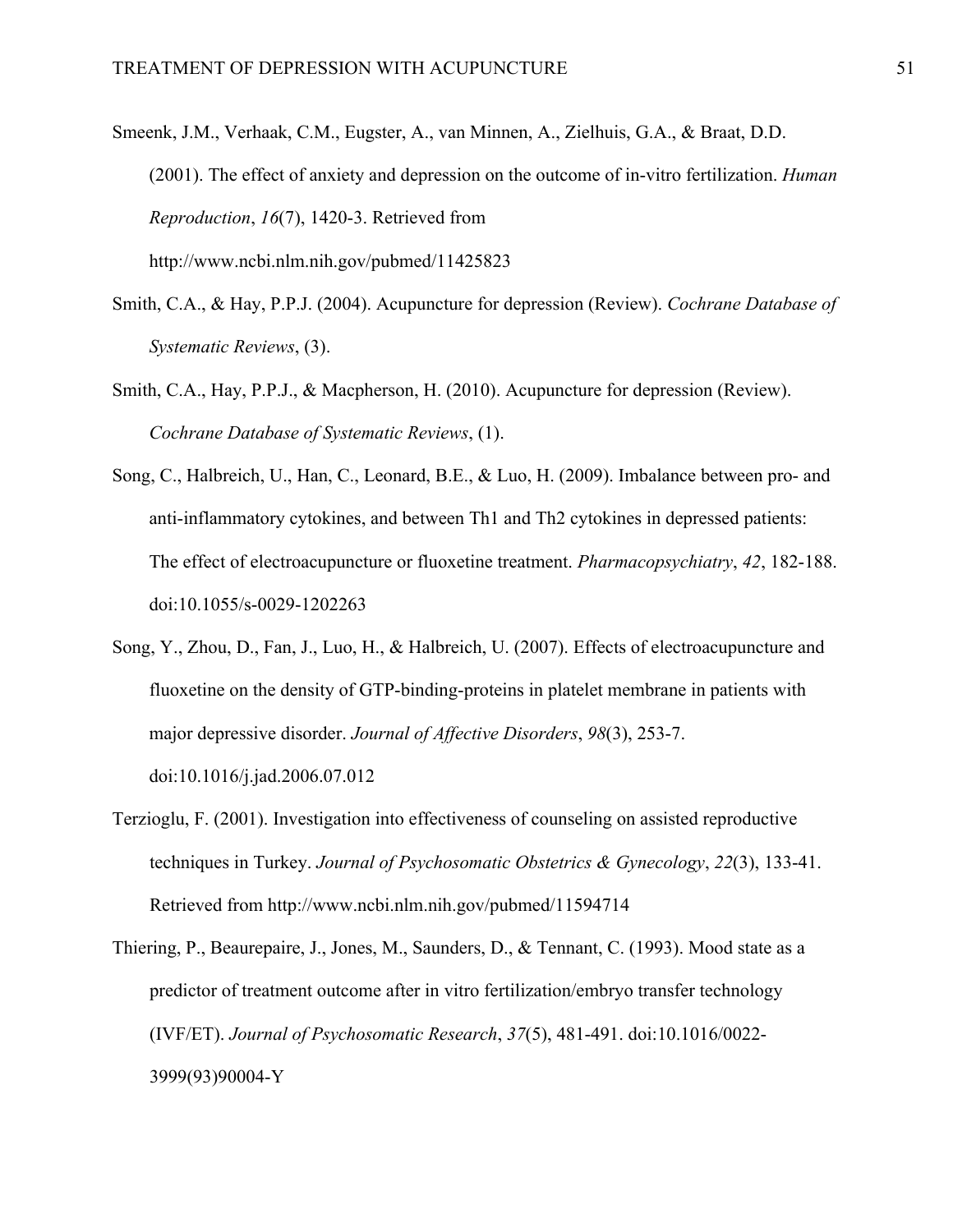- Tsay, S.L., Cho, Y.C., & Chen, M.L. (2004). Acupressure and Transcutaneous Electrical Acupoint Stimulation in improving fatigue, sleep quality and depression in hemodialysis patients. *The American Journal of Chinese Medicine*, *32*(3), 407-16. Retrieved from http://www.ncbi.nlm.nih.gov/pubmed/15344424
- Vázquez, R.D., González-Macías, L., Berlanga, C., & Aedo, F.J. (2011). Effect of acupuncture treatment on depression: Correlation between psychological outcomes and salivary cortisol levels. *Salud Mental*, *34*, 21-26.
- Wang, H., Qi, H., Wang, B.S., Cui, Y.Y., Zhu, L., Rong, Z.X., & Chen, H.Z. (2008). Is acupuncture beneficial in depression: a meta-analysis of 8 randomized controlled trials? *Journal of Affective Disorders*, *111*(2-3), 125-34. doi:10.1016/j.jad.2008.04.020
- Wang, P., Ji, Q.M., & Huo, X.L. (2010). Clinical study on treatment of post-stroke depression by scalp acupuncture plus body acupuncture. *Journal of Acupuncture and Tuina Science*, *8*(6), 340-343. doi:10.1007/s11726-010-0445-5
- Wang, X., Zhang, L., Wang, Y.L., & Wang, T. (2005). Acupuncture treatment of depression by pattern identification. *Journal of Acupuncture and Tuina Science*, *3*(1), 24-26. doi:10.1007/BF02900022
- Westergaard, L.G., Mao, Q., Krogslund, M., Sandrini, S., Lenz, S., & Grinsted, J. (2006). Acupuncture on the day of embryo transfer significantly improves the reproductive outcome in infertile women: a prospective, randomized trial. *Fertility and Sterility*, *85*(5), 1341-6. doi:10.1016/j.fertnstert.2005.08.070
- Whiting, M., Leavey, G., Scammell, A., Au, S., & King, M. (2008). Using acupuncture to treat depression: a feasibility study. *Complementary Therapies in Medicine*, *16*(2), 87-91. doi:10.1016/j.ctim.2007.07.005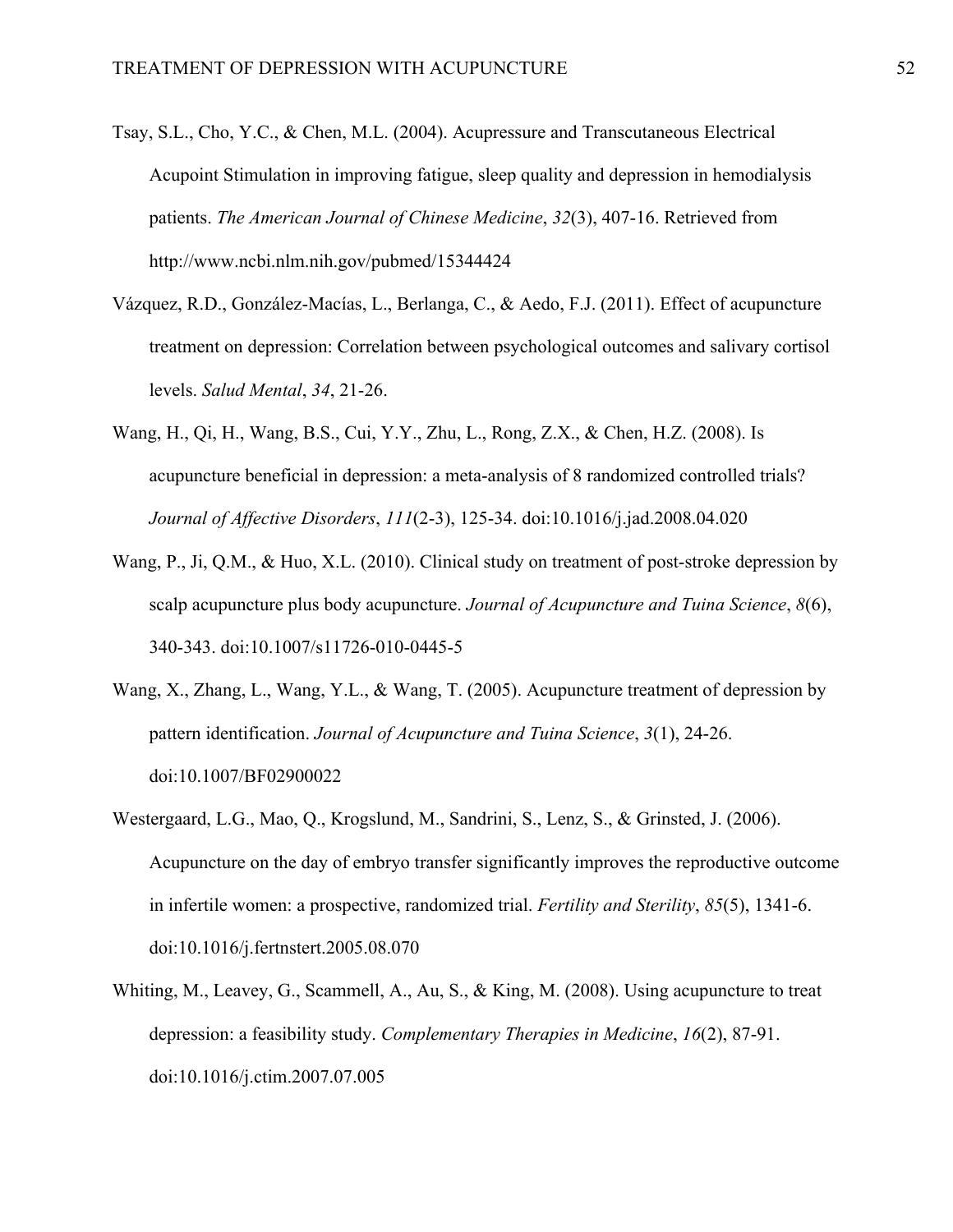Williams, J., & Graham, C. (2006). Acupuncture for older adults with depression – a pilot study to assess acceptability and feasibility. *International Journal of Geriatric Psychiatry*, *21*, 599-600. doi:10.1002/gps.1544

Yeung, A.S., Ameral, V.E., Chuzi, S.E., Fava, M., & Mischoulon, D. (2011). A pilot study of acupuncture augmentation therapy in antidepressant partial and non-responders with major depressive disorder. *Journal of Affective Disorders*, *130*(1-2), 285-9. doi:10.1016/j.jad.2010.07.025

- Zhang, G.J., Shi, Z.Y., Liu, S., Gong, S.H., Liu, J.Q., & Liu, J.S. (2007). Clinical observation on treatment of depression by electro-acupuncture combined with paroxetine. *Chinese Journal of Integrative Medicine*, *13*(3), 228-230. doi:10.1007/s11655-007-0228-0
- Zhang, W.J., Yang, X.B., & Zhong, B.L. (2009). Combination of acupuncture and fluoxetine for depression: a randomized, double-blind, sham-controlled trial. *Journal of Alternative and Complementary Medicine*, *15*(8), 837-44. doi:10.1089/acm.2008.0607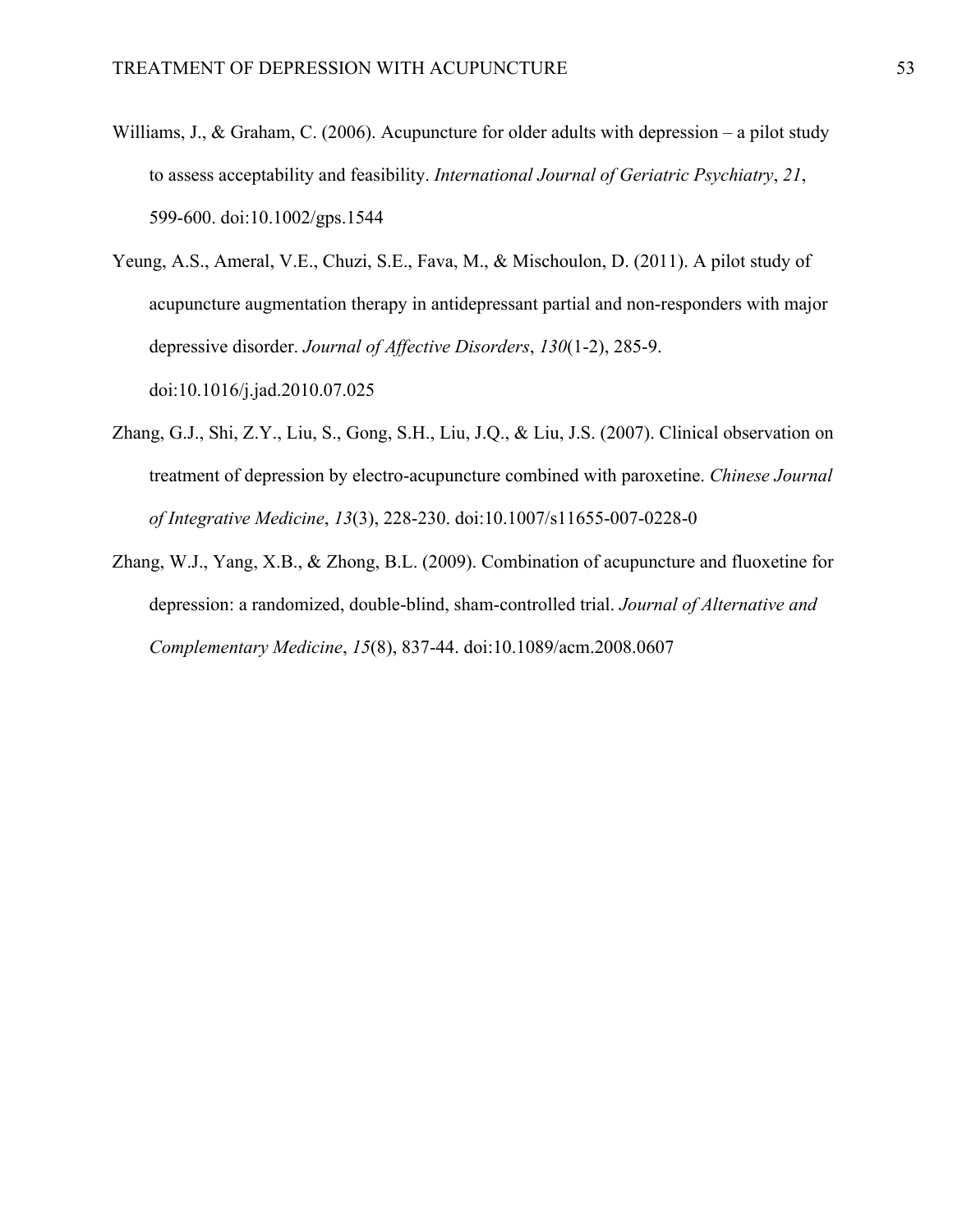| <b>Study</b><br># | Author(s)                                                                                                                       | Year | <b>Article Title</b>                                                                                                                                              | Journal                                                                                            |
|-------------------|---------------------------------------------------------------------------------------------------------------------------------|------|-------------------------------------------------------------------------------------------------------------------------------------------------------------------|----------------------------------------------------------------------------------------------------|
| 1                 | Allen, Schnyer, & Hitt                                                                                                          | 1998 | The efficacy of acupuncture in the treatment<br>of major depression in women.                                                                                     | Psychological Science                                                                              |
| $\overline{2}$    | Allen, Schnyer,<br>Chambers, Hitt,<br>Moreno, & Manber                                                                          | 2006 | Acupuncture for depression: a randomized<br>controlled trial.                                                                                                     | The Journal of Clinical<br>Psychiatry                                                              |
| $\overline{3}$    | Andreescu, Glick,<br>Emeremni, Houck, &<br>Mulsant                                                                              | 2011 | Acupuncture for the treatment of major<br>depressive disorder: a randomized controlled<br>trial.                                                                  | The Journal of Clinical<br>Psychiatry                                                              |
| $\overline{4}$    | Chang, Fang, & Yang                                                                                                             | 2010 | Effectiveness of transcutaneous electrical<br>acupoint stimulation for improving<br>depressive mood status among nursing home<br>elders in Taiwan: a pilot study. | Geriatric Nursing                                                                                  |
| 5                 | Duan, Tu, Chen, & Wu                                                                                                            | 2009 | Efficacy evaluation for depression with<br>somatic symptoms treated by<br>electroacupuncture combined with<br>fluoxetine.                                         | Journal of Traditional<br>Chinese Medicine                                                         |
| 6                 | Feng, Wang, Li, Zhang,<br>Wang, Li, Cao, Ye, &<br>Zhang                                                                         | 2011 | Clinical research of acupuncture on<br>malignant tumor patients for improving<br>depression and sleep quality.                                                    | Journal of Traditional<br>Chinese Medicine                                                         |
| 7                 | Fu, Fan, Zhu, He,<br>Wang, Zhuang, Liu,<br>Tang, Li, Meng, Zhang,<br>& Yan                                                      | 2009 | Depressive neurosis treated by acupuncture<br>for regulating the liver - A report of 176<br>cases.                                                                | Journal of Traditional<br>Chinese Medicine                                                         |
| 8                 | Gallagher, Allen, Hitt,<br>Schnyer, & Manber                                                                                    | 2001 | Six-month depression relapse rates among<br>women treated with acupuncture.                                                                                       | Complementary<br>Therapies in Medicine                                                             |
| 9a                | Luo, Meng, Jia, & Zhao                                                                                                          | 1998 | Clinical research on the therapeutic effect of<br>the electro-acupuncture treatment in patients<br>with depression.                                               | Psychiatry and Clinical<br>Neurosciences                                                           |
| 9 <sub>b</sub>    | Luo, Meng, Jia, & Zhao                                                                                                          | 1998 | Clinical research on the therapeutic effect of<br>the electro-acupuncture treatment in patients<br>with depression.                                               | Psychiatry and Clinical<br>Neurosciences                                                           |
| 10                | MacPherson, Thorpe,<br>Thomas, & Geddes                                                                                         | 2004 | Acupuncture for depression: first steps<br>toward a clinical evaluation.                                                                                          | Journal of Alternative<br>and Complementary<br>Medicine                                            |
| 11                | Manber, Schnyer,<br>Allen, Rush, & Blasey                                                                                       | 2004 | Acupuncture: a promising treatment for<br>depression during pregnancy.                                                                                            | Journal of Affective<br>disorders                                                                  |
| 12                | Manber, Schnyer,<br>Lyell, Chambers,<br>Caughey, Druzin,<br>Carlyle, Celio, Gress,<br>Huang, Kalista, Martin-<br>Okada, & Allen | 2010 | Acupuncture for depression during<br>pregnancy: a randomized controlled trial.                                                                                    | Obstetrics and<br>Gynecology                                                                       |
| 13                | Pohl & Nordin                                                                                                                   | 2002 | Clinical and biochemical observations during<br>treatment of depression with<br>electroacupuncture: a pilot study.                                                | Human<br>Psychopharmacology                                                                        |
| 14                | Quah-Smith, Tang, &<br>Russell                                                                                                  | 2005 | Laser acupuncture for mild to moderate<br>depression in a primary care setting--a<br>randomised controlled trial.                                                 | Acupuncture in<br>medicine: Journal of the<br><b>British Medical</b><br><b>Acupuncture Society</b> |

# **Appendix A: Articles Used for Research Synthesis**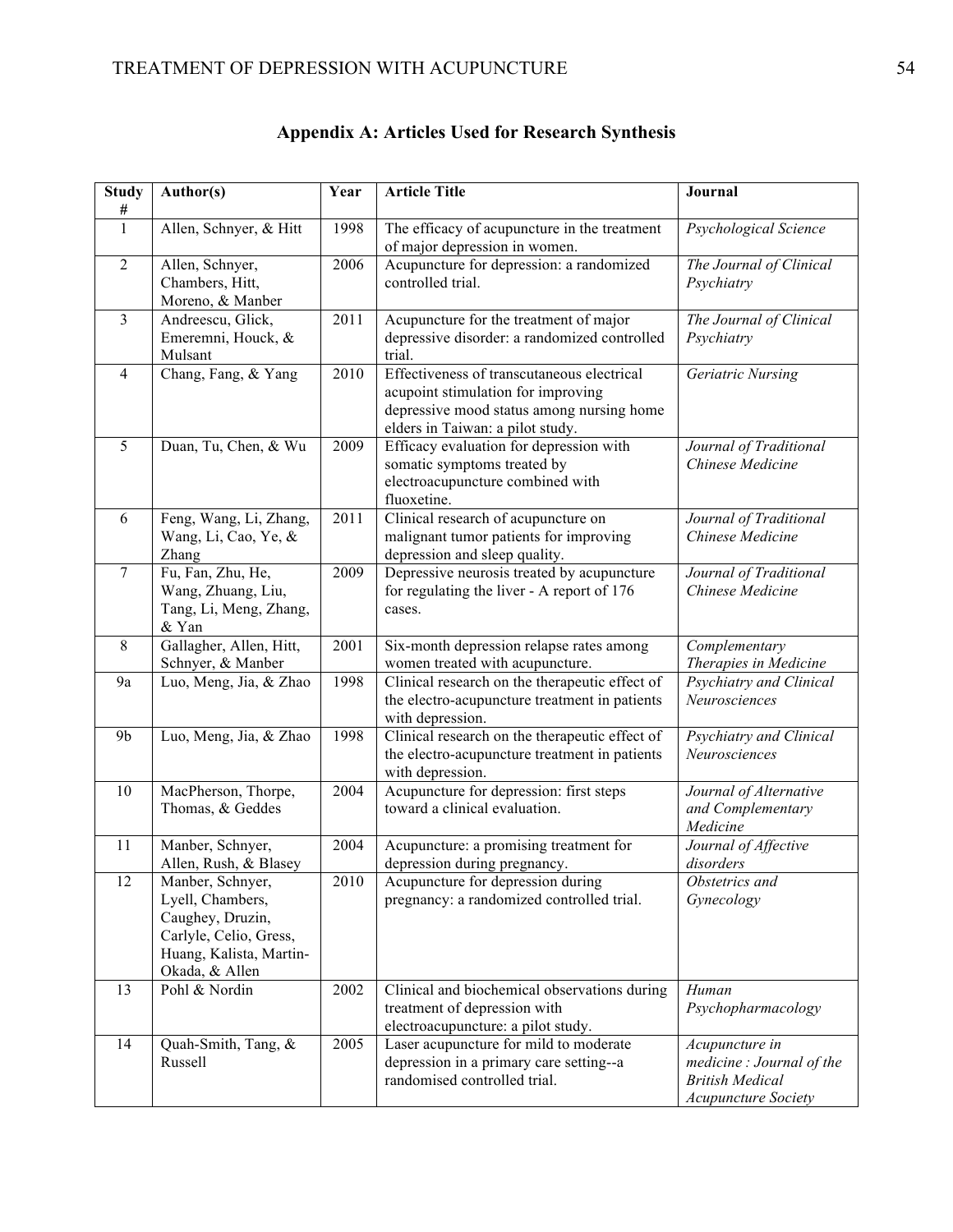| 15 | Röschke, Wolf, Müller,<br>Wagner, Mann,<br>Grözinger, & Bech | 2000 | The benefit from whole body acupuncture in<br>major depression.                                                                                                                         | Journal of Affective<br><b>Disorders</b>                |
|----|--------------------------------------------------------------|------|-----------------------------------------------------------------------------------------------------------------------------------------------------------------------------------------|---------------------------------------------------------|
| 16 | Song, Halbreich, Han,<br>Leonard, & Luo                      | 2009 | Imbalance between pro- and anti-<br>inflammatory cytokines, and between Th1<br>and Th2 cytokines in depressed patients: The<br>effect of electroacupuncture or fluoxetine<br>treatment. | Pharmacopsychiatry                                      |
| 17 | Song, Zhou, Fan, Luo,<br>& Halbreich                         | 2007 | Effects of electroacupuncture and fluoxetine<br>on the density of GTP-binding-proteins in<br>platelet membrane in patients with major<br>depressive disorder.                           | Journal of Affective<br><b>Disorders</b>                |
| 18 | Tsay, Cho, & Chen                                            | 2004 | Acupressure and Transcutaneous Electrical<br>Acupoint Stimulation in improving fatigue,<br>sleep quality and depression in hemodialysis<br>patients.                                    | The American Journal of<br>Chinese Medicine             |
| 19 | Vázquez, González-<br>Macías, Berlanga, &<br>Aedo            | 2011 | Effect of acupuncture treatment on<br>depression: Correlation between<br>psychological outcomes and salivary cortisol<br>levels.                                                        | Salud Mental                                            |
| 20 | Wang, Ji, & Huo                                              | 2010 | Clinical study on treatment of post-stroke<br>depression by scalp acupuncture plus body<br>acupuncture.                                                                                 | Journal of Acupuncture<br>and Tuina Science             |
| 21 | Wang, X., Zhang,<br>Wang, Y.L., & Wang,<br>T.                | 2005 | Acupuncture treatment of depression by<br>pattern identification.                                                                                                                       | Journal of Acupuncture<br>and Tuina Science             |
| 22 | Whiting, Leavey,<br>Scammell, Au, & King                     | 2008 | Using acupuncture to treat depression: a<br>feasibility study.                                                                                                                          | Complementary<br>Therapies in Medicine                  |
| 23 | Williams & Graham                                            | 2006 | Acupuncture for older adults with depression<br>- a pilot study to assess acceptability and<br>feasibility.                                                                             | International Journal of<br>Geriatric Psychiatry        |
| 24 | Yeung, Ameral, Chuzi,<br>Fava, & Mischoulon                  | 2011 | A pilot study of acupuncture augmentation<br>therapy in antidepressant partial and non-<br>responders with major depressive disorder.                                                   | Journal of Affective<br><b>Disorders</b>                |
| 25 | Zhang, Shi, Liu, S.,<br>Gong, Liu, J.Q., & Liu,<br>J.S.      | 2007 | Clinical observation on treatment of<br>depression by electro-acupuncture combined<br>with paroxetine.                                                                                  | Chinese Journal of<br><b>Integrative Medicine</b>       |
| 26 | Zhang, Yang, & Zhong                                         | 2009 | Combination of acupuncture and fluoxetine<br>for depression: a randomized, double-blind,<br>sham-controlled trial.                                                                      | Journal of Alternative<br>and Complementary<br>Medicine |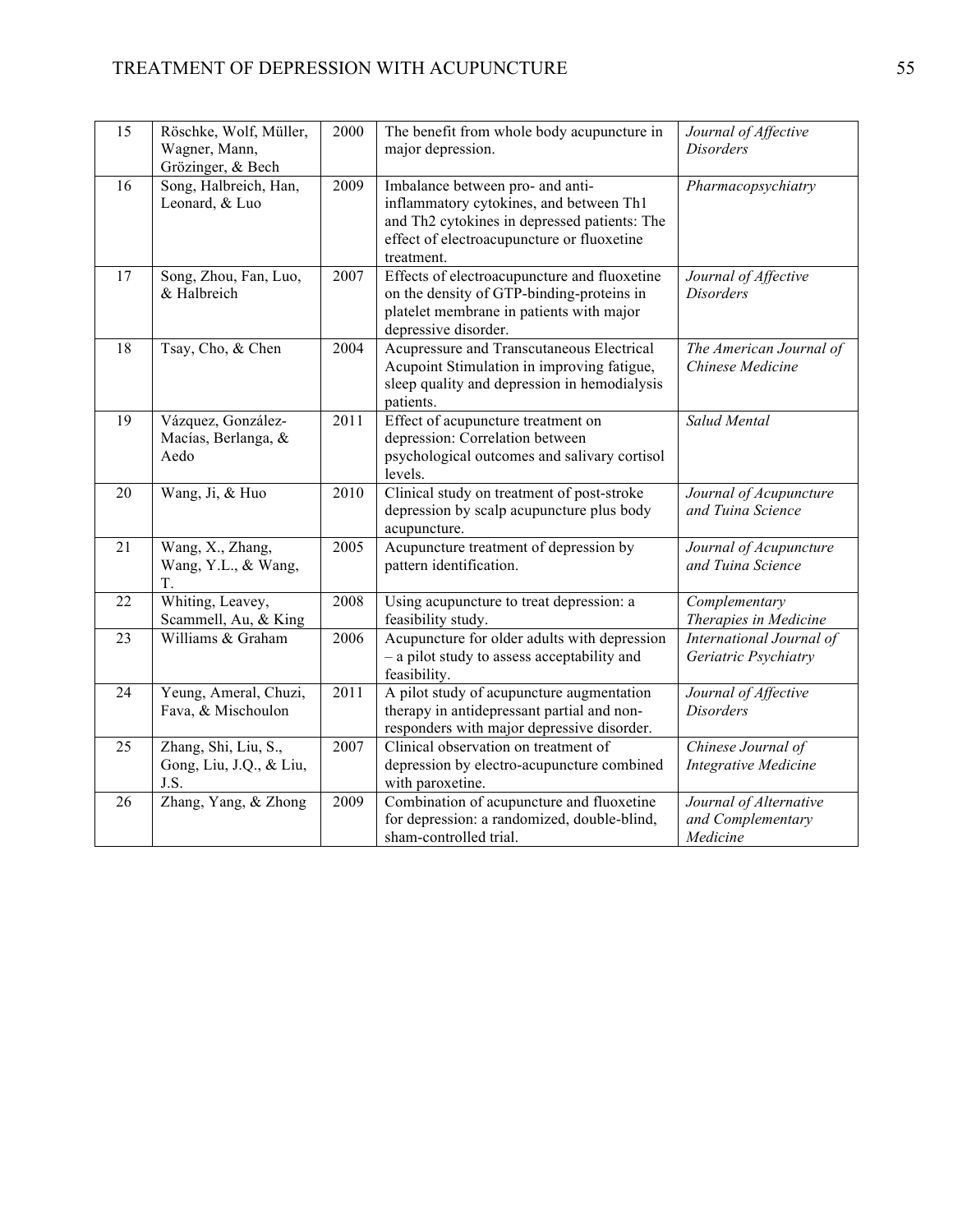#### TREATMENT OF DEPRESSION WITH ACUPUNCTURE 56

| Stu<br>dy#     | Inclusion/<br>exclusion        | Control/<br>comparison | Were all parties blinded?<br>Randomization<br>Assignment<br>method<br>to groups |                  |                |              |                |                            |              | Treatment<br>A11<br>interventions<br>outcomes |  | <b>Total</b><br><b>Score</b> |
|----------------|--------------------------------|------------------------|---------------------------------------------------------------------------------|------------------|----------------|--------------|----------------|----------------------------|--------------|-----------------------------------------------|--|------------------------------|
|                | criteria<br>clearly<br>stated? | group(s)<br>present?   | randomized?                                                                     | described?       | Participants   | Provider     | Assessor       | repeatable?<br>$(0,1,2)^*$ | reported?    |                                               |  |                              |
| -1             |                                | $\mathbf{1}$           |                                                                                 | 1                | 1              | $\mathbf{1}$ |                |                            | 1            | 9                                             |  |                              |
| $\overline{2}$ |                                |                        |                                                                                 | $\mathbf{0}$     |                | $\mathbf{1}$ |                | $\mathbf{0}$               | 1            | 7                                             |  |                              |
| $\overline{3}$ |                                |                        |                                                                                 | $\mathbf{0}$     |                | $\mathbf{0}$ |                | $\overline{2}$             |              | 8                                             |  |                              |
| $\overline{4}$ |                                |                        |                                                                                 | 1                | $\overline{0}$ | $\mathbf{0}$ | $\mathbf{0}$   |                            | $\mathbf{0}$ | 5                                             |  |                              |
| 5              |                                |                        |                                                                                 | $\mathbf{0}$     | $\theta$       | $\theta$     | $\theta$       |                            |              | 5                                             |  |                              |
| 6              |                                |                        |                                                                                 | $\mathbf{0}$     | $\mathbf{0}$   | $\mathbf{0}$ | $\mathbf{0}$   | $\overline{2}$             |              | 6                                             |  |                              |
| $\overline{7}$ |                                |                        |                                                                                 | $\mathbf{0}$     |                | $\mathbf{0}$ |                | $\overline{2}$             |              | 8                                             |  |                              |
| 8              |                                | $\mathbf{0}$           | $\theta$                                                                        | $\mathbf{0}$     | $\theta$       | $\theta$     | $\theta$       | $\mathbf{0}$               |              | $\overline{c}$                                |  |                              |
| 9              | $\mathbf{1}$                   | $\mathbf{1}$           |                                                                                 | $\mathbf{0}$     | 1              | $\mathbf{1}$ |                | $\overline{2}$             |              | 9                                             |  |                              |
| 10             |                                | $\mathbf{0}$           | $\theta$                                                                        | $\mathbf{0}$     | $\mathbf{0}$   | $\mathbf{0}$ | $\mathbf{0}$   | $\mathbf{0}$               |              | $\overline{c}$                                |  |                              |
| 11             |                                |                        |                                                                                 | $\mathbf{0}$     |                | 1            | $\overline{0}$ |                            |              | $\overline{7}$                                |  |                              |
| 12             |                                |                        |                                                                                 |                  |                |              |                |                            |              | 9                                             |  |                              |
| 13             | $\overline{0}$                 | $\mathbf{0}$           | $\theta$                                                                        | $\boldsymbol{0}$ | $\mathbf{0}$   | $\mathbf{0}$ | $\mathbf{0}$   |                            |              | $\overline{c}$                                |  |                              |
| 14             |                                |                        |                                                                                 |                  |                | 1            |                | $\overline{2}$             |              | 10                                            |  |                              |
| 15             |                                |                        |                                                                                 | $\mathbf{0}$     |                | $\theta$     |                | $\overline{2}$             |              | 8                                             |  |                              |
| 16             |                                |                        |                                                                                 | $\mathbf{0}$     |                | $\mathbf{0}$ | $\mathbf{0}$   |                            |              | 6                                             |  |                              |
| 17             |                                |                        |                                                                                 | $\mathbf{0}$     |                | $\mathbf{0}$ |                |                            |              | 7                                             |  |                              |
| 18             |                                |                        |                                                                                 | $\overline{0}$   | $\mathbf{0}$   | $\mathbf{0}$ | $\overline{0}$ | $\overline{2}$             |              | 6                                             |  |                              |
| 19             |                                |                        |                                                                                 | $\mathbf{0}$     |                | $\mathbf{0}$ |                | $\overline{2}$             |              | 8                                             |  |                              |
| 20             | $\theta$                       |                        |                                                                                 | $\mathbf{0}$     |                | $\theta$     | $\theta$       |                            | $\theta$     | 4                                             |  |                              |
| 21             | $\overline{0}$                 | $\mathbf{0}$           | $\theta$                                                                        | $\mathbf{0}$     | $\overline{0}$ | $\mathbf{0}$ | $\mathbf{0}$   |                            |              | $\overline{\mathbf{c}}$                       |  |                              |
| 22             |                                |                        |                                                                                 |                  |                | $\mathbf{0}$ |                |                            |              | 8                                             |  |                              |
| 23             | $\overline{0}$                 | $\mathbf{0}$           | $\mathbf{0}$                                                                    | $\boldsymbol{0}$ | $\mathbf{0}$   | $\mathbf{0}$ | $\overline{0}$ | $\mathbf{0}$               | $\mathbf{0}$ | $\boldsymbol{0}$                              |  |                              |
| 24             |                                | $\mathbf{0}$           | $\theta$                                                                        | $\mathbf{0}$     | $\mathbf{0}$   | $\mathbf{0}$ | $\theta$       | $\overline{2}$             |              | 4                                             |  |                              |
| 25             |                                |                        |                                                                                 | $\mathbf{0}$     | $\theta$       | $\mathbf{0}$ | $\mathbf{0}$   | $\mathbf{0}$               |              | 4                                             |  |                              |
| 26             |                                |                        |                                                                                 | $\overline{1}$   |                | $\mathbf{0}$ |                | $\overline{2}$             |              | 9                                             |  |                              |

### **Appendix B: Quality of Methodology**

\*In the column "Treatment interventions repeatable?" the value can be 0, 1, or 2. ( $0 =$  not repeatable,  $1 =$ somewhat repeatable,  $2$  = repeatable)

In all other columns:  $1 = Yes$ 0=No, N/A, not stated, or unclear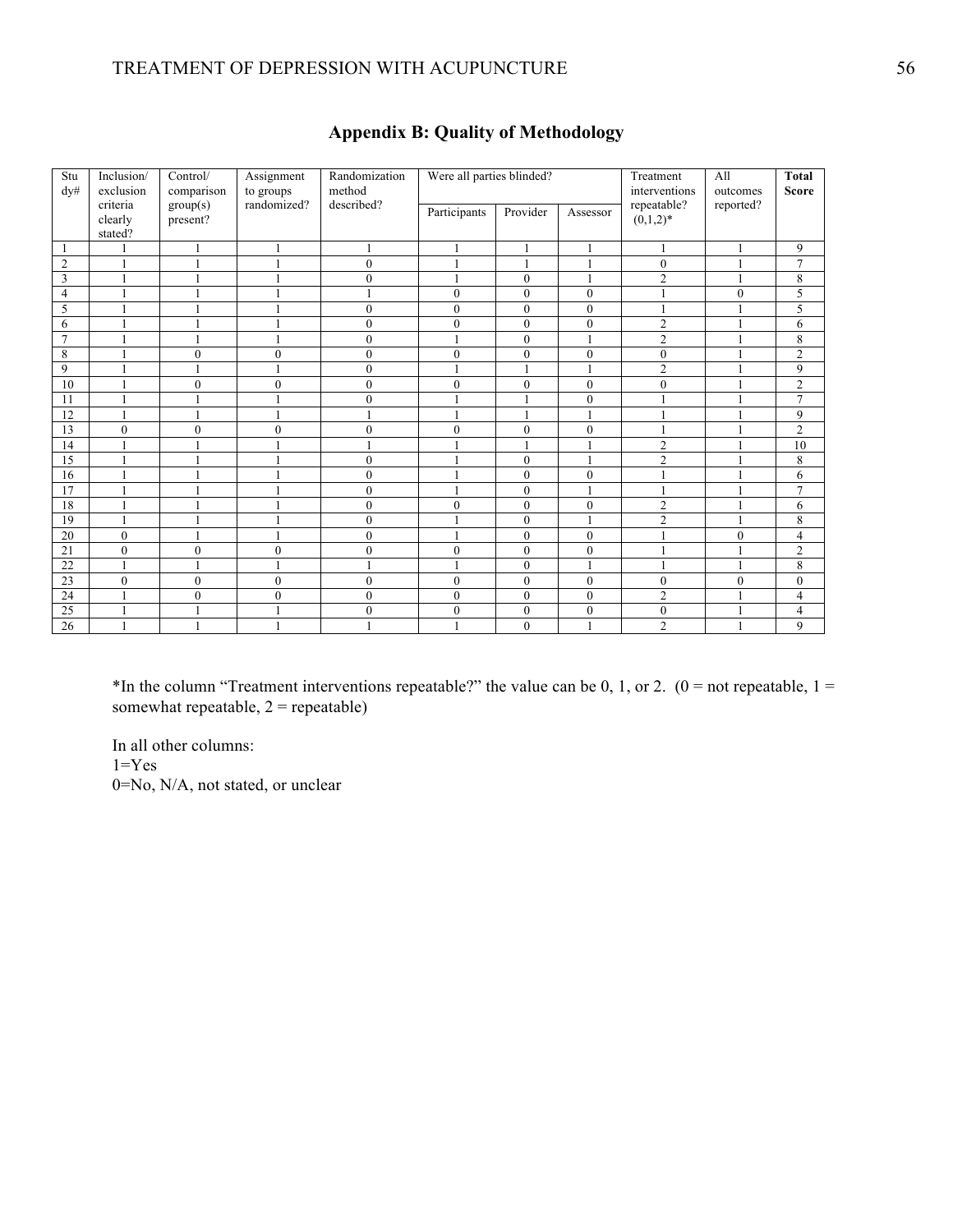| Study          | N               | Quality of         | <b>Treatment Intervention</b>                  | Control/Comparison Interventions                | Primary Outcome Measure(s)*              |
|----------------|-----------------|--------------------|------------------------------------------------|-------------------------------------------------|------------------------------------------|
| $\#$           |                 | Methods<br>"Score" |                                                |                                                 |                                          |
| $\mathbf{1}$   | 151             | $\mathbf{Q}$       | MA                                             | 1- Non-specific acupuncture<br>2- Waitlist      | HRSD17, BDI                              |
| $\overline{2}$ | 38              | $7\phantom{.0}$    | MA                                             | 1- Non-specific acupuncture                     | BDI, DepHRSD19                           |
|                |                 |                    |                                                | 2- Waitlist                                     |                                          |
| 3              | 53              | 8                  | EA                                             | 1- Sham acupuncture                             | HRSD, MOS-SF-36                          |
| $\overline{4}$ | $\overline{20}$ | 5                  | <b>TEAS</b>                                    | 1-15 min social visits                          | $GDS-SF$                                 |
| $\sqrt{5}$     | 95              | 5                  | EA + fluoxetine                                | 1- Fluoxetine                                   | <b>HRSD</b>                              |
| 6              | 80              | 6                  | MA                                             | 1- Fluoxetine                                   | <b>HRSD</b>                              |
| $\tau$         | 440             | 8                  | $MA + ear$ tacks                               | 1- Sham acupuncture                             | <b>SDS</b>                               |
|                |                 |                    |                                                | 2- Prozac                                       |                                          |
| 8              | 38              | $\overline{2}$     | MA                                             | None                                            | DepHRSD, SCID                            |
| 9a             | 29              | $\mathbf{Q}$       | 1- EA+amitriptyline<br>$2 - EA + placebo$ pill | 1- Amitriptyline                                | HRSD, CGI                                |
| 9 <sub>b</sub> | 241             | $\overline{c}$     | $EA + placebo$ pill                            | 1- Amitriptyline                                | HRSD, CGI, GSC                           |
| 10             | 10              | $\overline{7}$     | MA                                             | None                                            | <b>BDI. HADS</b>                         |
| 11             | 61              | 9                  | <b>MA</b>                                      | 1- Non-specific acupuncture                     | BDI, HRSD17, SCID                        |
|                |                 |                    |                                                | 2-20 minute massage                             |                                          |
| 12             | 150             | 2                  | MA                                             | 1- Non-specific acupuncture                     | HRSD17                                   |
|                |                 |                    |                                                | 2-20 minute massage                             |                                          |
| 13             | 6               | 10                 | EA                                             | None                                            | HRSD, MADRS                              |
| 14             | 30              | $\,$ 8 $\,$        | Laser                                          | 1- Sham laser                                   | <b>BDI</b>                               |
| 15             | 70              | 6                  | MA+ Mianserin                                  | 1- Sham acupuncture + Mianserin<br>2- Mianserin | BRMS, Bf-S, CGI, GAS                     |
| 16             | 95              | $\overline{7}$     | $EA + placebo$ pill                            | 1- Sham acupuncture + Placebo pill              | HRSD, CGI                                |
|                |                 |                    |                                                | 2- Sham acupuncture + Fluoxetine                |                                          |
| 17             | 90              | 6                  | EA                                             | 1- Sham acupuncture                             | HRSD19                                   |
|                |                 |                    |                                                | 2- Fluoxetine                                   |                                          |
| 18             | 108             | 8                  | 1- TEAS                                        | 1- Routine unit care                            | <b>BDI</b>                               |
|                |                 |                    | 2- acupressure                                 |                                                 |                                          |
| 19             | 42              | 4                  | EA                                             | 1- Sham acupuncture                             | <b>CRSD</b>                              |
| 20             | 60              | $\overline{2}$     | MA                                             | 1- Fluoxetine                                   | <b>HRSD</b>                              |
| 21             | 63              | $\,8\,$            | <b>MA</b>                                      | None                                            | Researcher defined levels of improvement |
| 22             | 19              | $\theta$           | MA                                             | 1- Sham acupuncture                             | <b>BDI</b>                               |
| 23             | 13              | $\overline{4}$     | MA                                             | None                                            | HRSD, MYMOP                              |
| 24             | 30              | $\overline{4}$     | EA                                             | None                                            | HRSD17                                   |
| 25             | 42              | 9                  | EA+Paroxetine                                  | 1- Paroxetine                                   | <b>HRSD</b>                              |
| 26             | 80              | 9                  | $MA + low-dose$                                | 1- Fluoxetine                                   | HRSD17                                   |
|                |                 |                    | $Fluoxetime + placebo$                         |                                                 |                                          |

#### **Appendix C: Overview of Articles**

\* Full name and descriptions of the outcome measures can be found in the Definition of Terms section of the Introduction.

EA = electroacupuncture (needle acupuncture with electro-stimulation on one or more needles)

 $MA =$  manual acupuncture (needle acupuncture with no electro-stimulation)

TEAS = transcutaneous electro-acupuncture stimulation

HRSD: Hamilton Rating Scale for depression. Also referred to as HDRS, HAMD, HAM-D

HRSD17: a common version of the HRSD that uses 17 items

DepHRSD: a variation of the HRSD that uses 19 items and a subset of depression symptoms

SCID: structured clinical interview for DSM disorders

CGI: Clinical Global Impressions Scale

BDI: Beck Depression Inventory

CRSD: Carroll Rating Scale for Depression

BRMS: Bech-Rafaelson Melancholia Scale

Bf-S: self-rating scale for evaluating depressive states in longitudinal studies

GAS: global assessment scale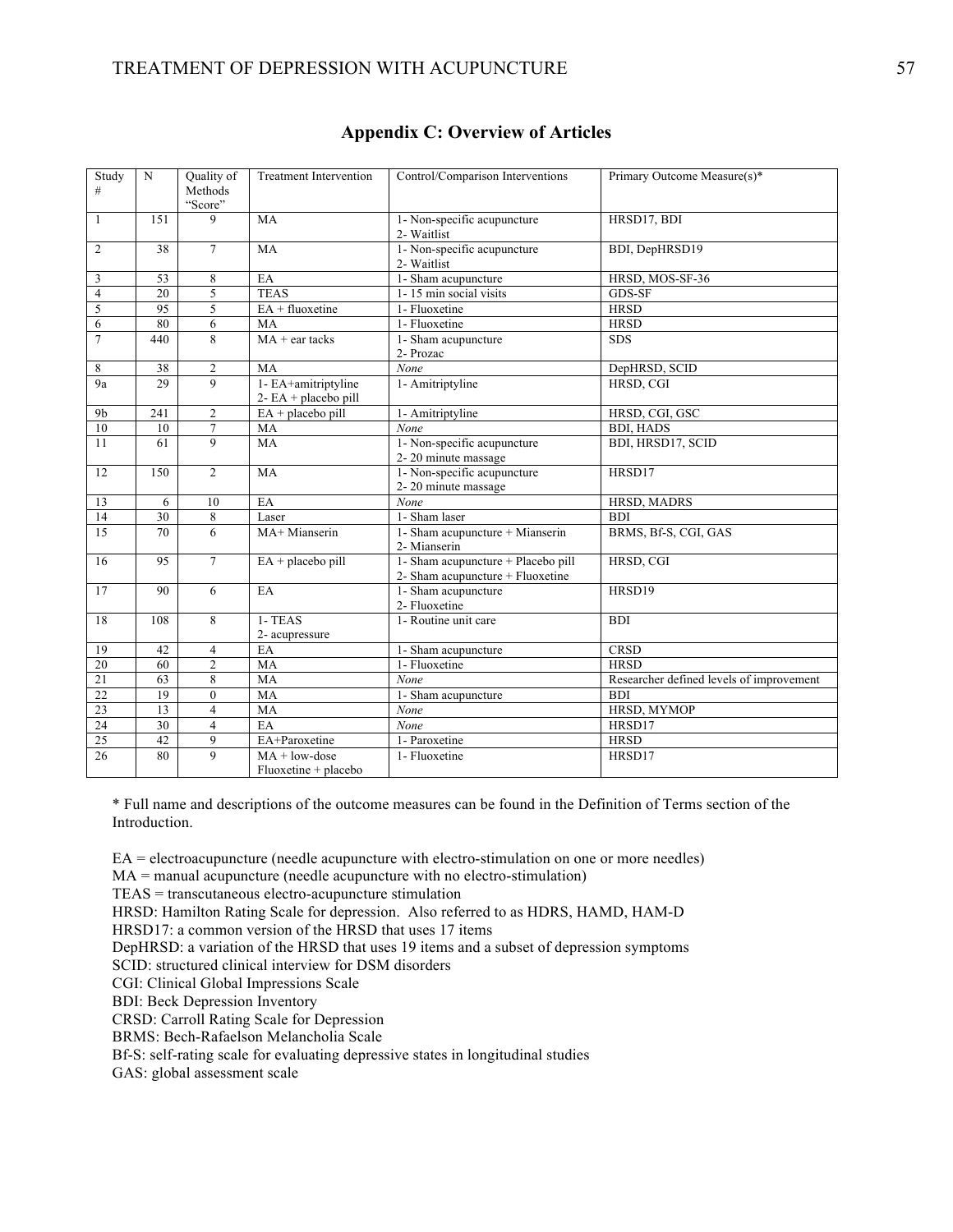| Study                   | $\mathbf N$     | Percent | Mean            | Age       | Level of Depression at                 | Other diagnoses/ special                                                               | Recruitment Pool                     |
|-------------------------|-----------------|---------|-----------------|-----------|----------------------------------------|----------------------------------------------------------------------------------------|--------------------------------------|
| $\#$                    |                 | Female  | Age             | Range     | Baseline                               | inclusion criteria                                                                     | Location                             |
| $\,1$                   | 151             | 69%     | 41              | $18-65$   | Mild to moderate                       | $\overline{a}$                                                                         | Arizona                              |
| $\overline{2}$          | $\overline{38}$ | 100%    | Unclear         | $18-45$   | Mild to moderate                       | $\overline{a}$                                                                         | Arizona                              |
| $\overline{\mathbf{3}}$ | 53              | 28%     | 46              | 18-80     | <b>HRSD 18.1</b>                       | $\overline{a}$                                                                         | Pennsylvania                         |
| $\overline{4}$          | $\overline{20}$ | 45%     | 84              | $65+$     | Mild to moderate                       | Nursing home residents                                                                 | Taiwan                               |
| 5                       | $\overline{95}$ | 62%     | 38              | $18-60$   | Mild to moderate                       | in- and outpatients from<br>Department of Neurology<br>and Department of<br>Psychology | China                                |
| 6                       | 80              | 34%     | 64              | 18-75     | HRSD17=20.82                           | Malignant tumor patients                                                               | China                                |
| $\boldsymbol{7}$        | 440             | 66%     | 41              | Unclear   | SDS=67.33<br>HRSD > or equal 20        | Liver Qi Stagnation patients                                                           | China                                |
| 8                       | 38              | 100%    |                 | $18-45$   | Mild to Moderate                       | $\overline{a}$                                                                         | Arizona                              |
| 9a                      | 29              | Unclear | 37              | Unclear   | $HRSD = 28.1$                          | Inpatients at Institute of<br>Mental Health (bipolar<br>included)                      | China                                |
| 9 <sub>b</sub>          | 241             | 55%     | 32              | Unclear   | $HRSD=36.5$                            | Inpatients in psychiatric<br>hospitals (bipolar included)                              | China                                |
| $\overline{10}$         | 10              | 60%     | $\overline{51}$ | $30 - 77$ | Minimal to severe, mean<br>BDI=24.7    | Ξ.                                                                                     | <b>UK</b>                            |
| 11                      | 61              | 100%    | 33              |           | HRSD17=21                              | Pregnant                                                                               | California                           |
| 12                      | 150             | $100\%$ | 33              | $18+$     | $HRSD17 = 20.7$ ,<br>$BDI = 30$        | Pregnant                                                                               | California                           |
| 13                      | 6               | 83%     | 44              | Unclear   | <b>HRSD 19.5</b>                       | Щ.                                                                                     | Sweden                               |
| 14                      | 30              | 77%     | 39              | $21-49$   | Mild to Moderate                       | $\overline{a}$                                                                         | Australia                            |
| 15                      | 70              | 69%     | 48              | $21-68$   | severe depression, mean<br>$HRSD = 28$ | Inpatients                                                                             | Germany                              |
| 16                      | 95              | 59%     | 32              | Unclear   | HRSD=22.5                              | <b>Outpatients from Mental</b><br>Health Institute                                     | China                                |
| 17                      | 90              | Unclear | 33              | Unclear   | Moderate,<br>HRSD24=25.3               | Outpatients from Institute of<br>Mental Health                                         | China                                |
| $\overline{18}$         | 108             | 66%     | 58              | Unclear   | (Moderate)<br>$BDI=20.1$               | Dialysis Center patients<br>with fatigue and sleep<br>disturbance                      | Taiwan                               |
| 19                      | 42              | 83%     | 44              | $18+$     | Carroll Scale 28.8                     | $\overline{a}$                                                                         | University<br>Primary care<br>center |
| $20\,$                  | 60              | 40%     | 65              | Unclear   | <b>HRSD 22.3</b>                       | Post-stroke patients                                                                   | China                                |
| $\overline{21}$         | 63              | 65%     | 37              | 16-62     | Unclear                                | ÷.                                                                                     | China                                |
| $\overline{22}$         | $\overline{19}$ | 74%     | 40              | $18+$     | <b>BDI 28.8</b>                        | Ξ.                                                                                     | <b>UK</b>                            |
| 23                      | 13              | 92%     | $74\,$          | Unclear   | Unclear                                | $\overline{a}$                                                                         | UK                                   |
| 24                      | 30              | 47%     | 48              | $18+$     | HRSD17>14, mean<br>$HRSD17=18.5$       | Partial or non-responders to<br>antidepressants (including<br>natural remedies)        | Massachusetts                        |
| 25                      | 42              | 50%     | 37              | 18-65     | HRSD17=28.8                            | Inpatients in Psychology<br>department                                                 | China                                |
| 26                      | 80              | 66%     | 36              | Unclear   | <b>HRSD 21.3</b>                       | $\overline{\phantom{a}}$                                                               | China                                |

# **Appendix D: Summary of Study Participants**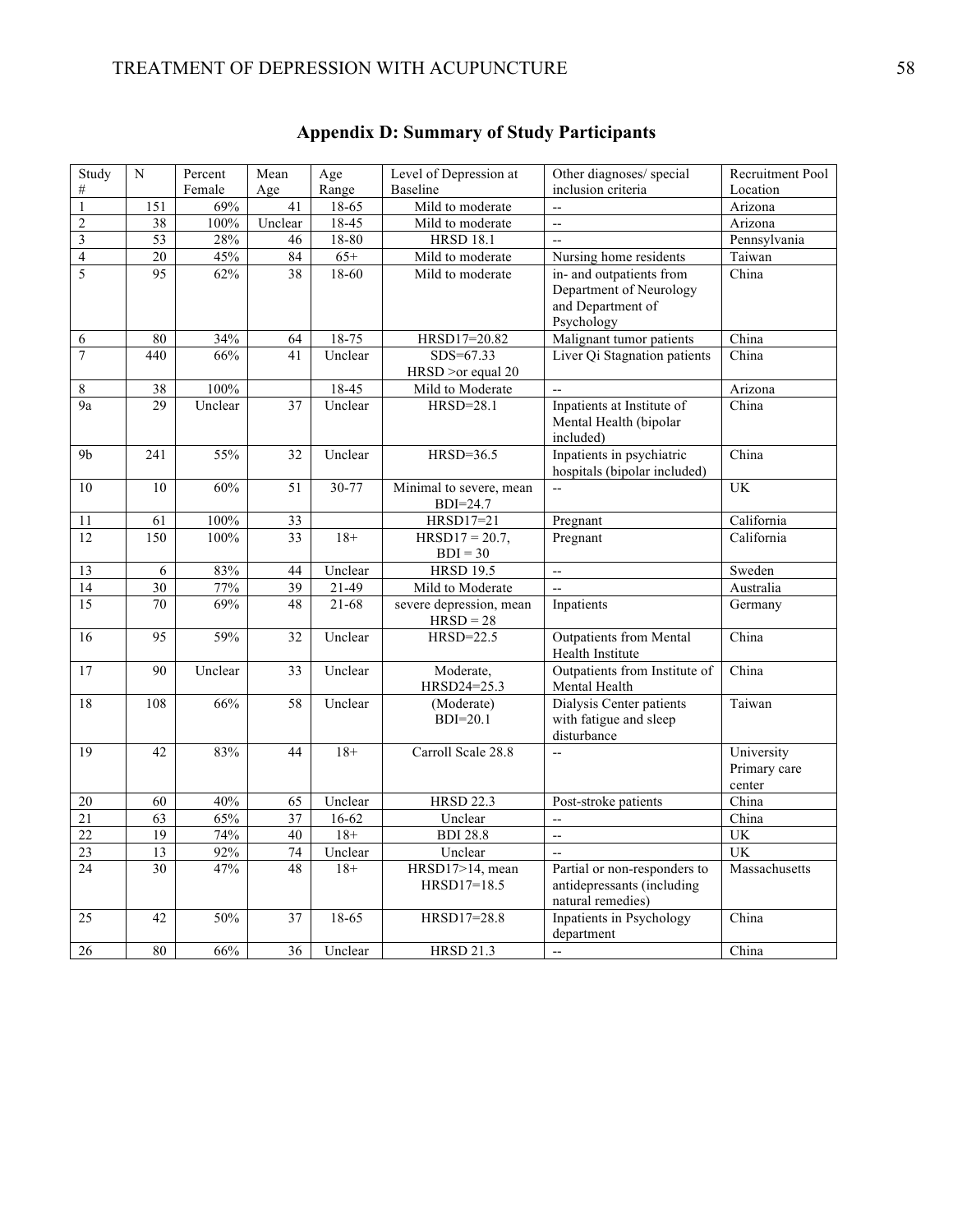| Total $(S^*, I^{**})$<br>point was used for all patients in the<br>where the point was used<br>Point<br>treatment group*<br>for a subset of patients**<br>15<br>LU1<br>1(1,0)<br>$\overline{\phantom{a}}$<br>LU7<br>1(0,1)<br>10<br>--<br>LU9<br>1(0,1)<br>25<br>$\overline{\phantom{0}}$<br>LI4<br>10(4,6)<br>5, 10, 14, 20, 21, 25<br>7, 22, 24, 26 |  |
|-------------------------------------------------------------------------------------------------------------------------------------------------------------------------------------------------------------------------------------------------------------------------------------------------------------------------------------------------------|--|
|                                                                                                                                                                                                                                                                                                                                                       |  |
|                                                                                                                                                                                                                                                                                                                                                       |  |
|                                                                                                                                                                                                                                                                                                                                                       |  |
|                                                                                                                                                                                                                                                                                                                                                       |  |
|                                                                                                                                                                                                                                                                                                                                                       |  |
| LI1<br>20<br>1(0,1)                                                                                                                                                                                                                                                                                                                                   |  |
| ST36<br>5, 10, 21, 25<br>8(4.4)<br>4, 13, 18, 24                                                                                                                                                                                                                                                                                                      |  |
| <b>ST40</b><br>20, 25<br>5(3,2)<br>6, 15, 22                                                                                                                                                                                                                                                                                                          |  |
| 21<br>SP3<br>1(0,1)<br>$\overline{\phantom{0}}$                                                                                                                                                                                                                                                                                                       |  |
| SP <sub>4</sub><br>$10\,$<br>1(0,1)<br>--                                                                                                                                                                                                                                                                                                             |  |
| SP5<br>1(1,0)<br>15<br>$\overline{a}$                                                                                                                                                                                                                                                                                                                 |  |
| SP <sub>6</sub><br>13(7,6)<br>5, 10, 14, 20, 21, 25<br>4, 6, 15, 18, 19, 22, 24                                                                                                                                                                                                                                                                       |  |
| SP <sub>9</sub><br>10<br>2(1,1)<br>6                                                                                                                                                                                                                                                                                                                  |  |
| 21<br>SP10<br>6<br>2(1,1)                                                                                                                                                                                                                                                                                                                             |  |
| 11(8,3)<br>H7<br>4, 6, 14, 15, 19, 22, 24, 26<br>5, 21, 25                                                                                                                                                                                                                                                                                            |  |
| UB15<br>2(2,0)<br>15, 19<br>$-$                                                                                                                                                                                                                                                                                                                       |  |
| UB17<br>1(1,0)<br>15<br>$\overline{a}$                                                                                                                                                                                                                                                                                                                |  |
| <b>UB18</b><br>15<br>1(1,0)<br>$\overline{\phantom{m}}$                                                                                                                                                                                                                                                                                               |  |
| 19<br><b>UB23</b><br>1(1,0)<br>$\overline{\phantom{a}}$                                                                                                                                                                                                                                                                                               |  |
| 13<br><b>UB57</b><br>1(1,0)<br>$-$                                                                                                                                                                                                                                                                                                                    |  |
| K1<br>2(2,0)<br>4, 18<br>$\overline{\phantom{a}}$                                                                                                                                                                                                                                                                                                     |  |
| K3<br>$\overline{\mathbf{4}}$<br>5, 10, 21<br>4(1,3)                                                                                                                                                                                                                                                                                                  |  |
| K <sub>6</sub><br>5, 10<br>2(0,2)<br>--                                                                                                                                                                                                                                                                                                               |  |
| K7<br>1(0,1)<br>10<br>--                                                                                                                                                                                                                                                                                                                              |  |
| K10<br>14<br>1(0,1)<br>$\overline{\phantom{a}}$                                                                                                                                                                                                                                                                                                       |  |
| 5, 10, 22, 25<br>P6<br>11(7,4)<br>4, 6, 13, 15, 19, 21, 26                                                                                                                                                                                                                                                                                            |  |
| SJ5<br>25<br>1(0,1)<br>$\overline{a}$                                                                                                                                                                                                                                                                                                                 |  |
| SJ6<br>21<br>1(0,1)<br>$\overline{\phantom{a}}$                                                                                                                                                                                                                                                                                                       |  |
| GB13<br>$2\mathit{0}$<br>1(0,1)<br>--                                                                                                                                                                                                                                                                                                                 |  |
| 10<br>GB21<br>1(0,1)<br>$\overline{\phantom{0}}$                                                                                                                                                                                                                                                                                                      |  |
| 21<br>GB34<br>3(2,1)<br>4,18                                                                                                                                                                                                                                                                                                                          |  |
| $\overline{5}$<br>$\overline{a}$<br>GB43<br>1(0,1)                                                                                                                                                                                                                                                                                                    |  |
| 5<br>Liv2<br>1(0,1)<br>$\overline{a}$                                                                                                                                                                                                                                                                                                                 |  |
| Liv3<br>10(5,5)<br>4, 7, 22, 24, 26<br>5, 10, 20, 21, 25                                                                                                                                                                                                                                                                                              |  |
| Liv4<br>1(1,0)<br>13<br>$\overline{\phantom{a}}$                                                                                                                                                                                                                                                                                                      |  |
| Liv8<br>1(1,0)<br>14<br>$\overline{\phantom{a}}$                                                                                                                                                                                                                                                                                                      |  |
| Liv14<br>1(1,0)<br>14<br>$\overline{\phantom{a}}$                                                                                                                                                                                                                                                                                                     |  |
| Ren4<br>1(0,1)<br>$\overline{a}$<br>21                                                                                                                                                                                                                                                                                                                |  |
| Ren12<br>10<br>1(0,1)<br>$\overline{\phantom{a}}$                                                                                                                                                                                                                                                                                                     |  |
| Ren14<br>2(2,0)<br>14, 21<br>$\overline{\phantom{a}}$                                                                                                                                                                                                                                                                                                 |  |
| Ren15<br>1(1,0)<br>14<br>$\overline{\phantom{m}}$                                                                                                                                                                                                                                                                                                     |  |
| 20<br>Ren17<br>1(0,1)<br>20                                                                                                                                                                                                                                                                                                                           |  |
| Du14<br>1(0,1)                                                                                                                                                                                                                                                                                                                                        |  |
| Du20<br>16(12,4)<br>3, 5, 6, 7, 9, 13, 16, 17, 21, 24, 25, 26<br>10, 14, 20, 22<br>Du26                                                                                                                                                                                                                                                               |  |
| 1(1,0)<br>26<br>$\overline{\phantom{a}}$<br>6, 21, 26<br>Extra: Sishencong<br>20<br>4(3,1)                                                                                                                                                                                                                                                            |  |
| Extra: Yintang<br>13(12,1)<br>3, 5, 6, 7, 9, 13, 16, 17, 20, 24, 25, 26<br>10                                                                                                                                                                                                                                                                         |  |
| Extra: Taiyang<br>19<br>1(1,0)<br>$\overline{\phantom{a}}$                                                                                                                                                                                                                                                                                            |  |
| Ear: Heart<br>$\overline{7}$<br>1(1,0)                                                                                                                                                                                                                                                                                                                |  |
| $\overline{\phantom{a}}$<br>$\overline{7}$<br>Ear: Liver<br>1(1,0)                                                                                                                                                                                                                                                                                    |  |
| $\overline{\phantom{a}}$<br>1(0,1)<br>20<br>Scalp Area 1<br>$\overline{\phantom{0}}$                                                                                                                                                                                                                                                                  |  |
| 20<br>Scalp Area 2<br>1(0,1)<br>—                                                                                                                                                                                                                                                                                                                     |  |
| 20<br>Scalp Area 3<br>$\overline{a}$<br>1(0,1)                                                                                                                                                                                                                                                                                                        |  |
| 20<br>Scalp Area 4<br>1(0,1)<br>$\overline{\phantom{a}}$                                                                                                                                                                                                                                                                                              |  |

# **Appendix E: Acupuncture Points Used**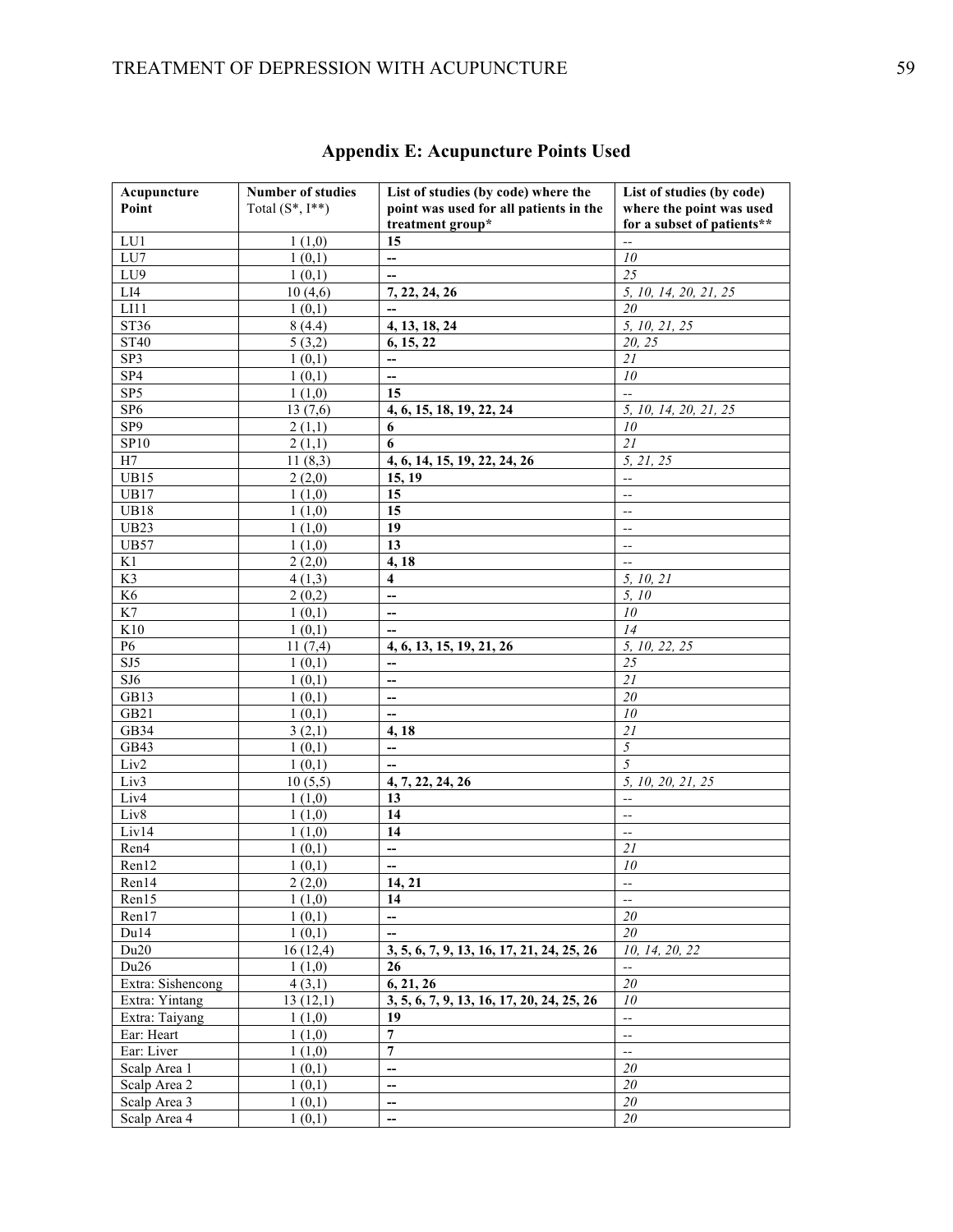\*S = number of studies where the point was used as part of the standardized treatment protocol,

where every participant in the treatment group received the point

\*\*I = number of studies where the point was optional, or used as part of individualized treatments that were give to a subset of the participants in the treatment group.

Scalp Area 1: Anterior Temporal Line

Scalp Area 2: Anterior Oblique Line of Vertex-temporal

Scalp Area 3: Lower-lateral Line of Occiput

Scalp Area 4: Lateral Line 1 of Vertex

Note: The following six studies used completely individualized treatments and did not mention any

specific acupuncture points: 1, 2, 8, 11, 12, 23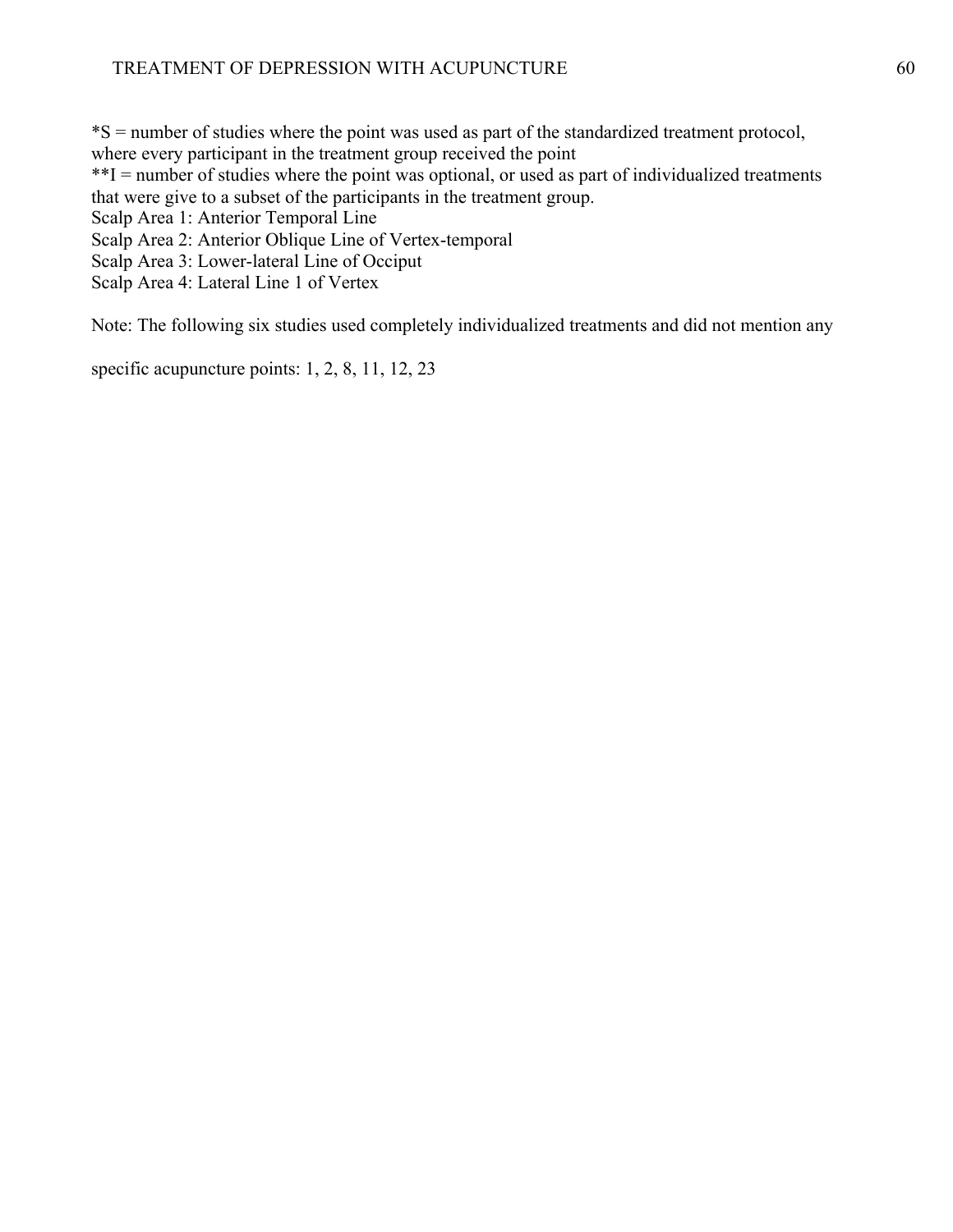| Stu<br>dy      | Type of<br>Acupuncture in  | <b>Standardized</b><br><sub>or</sub>              | <b>Number</b><br>of points | <b>Total</b><br>number of | <b>Frequency of</b><br><b>Treatments</b>     | Treatmen<br>t         | Who administered<br>acupuncture?                               |
|----------------|----------------------------|---------------------------------------------------|----------------------------|---------------------------|----------------------------------------------|-----------------------|----------------------------------------------------------------|
| $\#$           | <b>Treatment Group</b>     | Individualize                                     | used                       | treatments                |                                              | duration              |                                                                |
|                |                            | d                                                 |                            |                           |                                              |                       |                                                                |
| $\mathbf{1}$   | MA                         | I                                                 | $10 - 16$                  | 12                        | $2$ /wk for 4 wks, then                      | 8 wks                 | several NCCAOM board                                           |
|                |                            |                                                   |                            |                           | $1$ /wk for 4 wks                            |                       | certified, in practice for at least                            |
|                |                            |                                                   |                            |                           |                                              |                       | 5 years                                                        |
| $\overline{c}$ | MA                         | I                                                 | Unclear                    | 12                        | $2$ /wk for 4 wks, then<br>$1$ /wk for 4 wks | 8 wks                 | 4 trained and board certified<br>acupuncturists                |
| 3              | EA                         | S                                                 | $\overline{c}$             | 12                        | 2/wk                                         | 6 wks                 | 1 licensed acupuncturist                                       |
|                |                            |                                                   |                            |                           |                                              |                       | NCCAOM certified with 5 yrs                                    |
|                |                            |                                                   |                            |                           |                                              |                       | experience                                                     |
| $\overline{4}$ | <b>TEAS</b>                | S                                                 | 16                         | $22*$                     | 5/wk                                         | 1 month               | 2 trained registered nurses who                                |
|                |                            |                                                   |                            |                           |                                              |                       | had received 18 wks training in<br><b>TCM</b>                  |
| 5              | $EA$ + Fluoxetine          | S/I                                               | 6                          | 30                        | 5/wk                                         | 6 wks                 | Unclear                                                        |
| 6              | MA                         | $\mathbf S$                                       | 18                         | $\overline{30}$           | 1/day                                        | 30 days               | Unclear                                                        |
| $\tau$         | $MA + ear$ tacks           | $\overline{\mathbf{S}}$                           | 8                          | $\overline{26}$           | 2/wk                                         | $\overline{3}$ months | Unclear                                                        |
| 8              | MA                         | I                                                 | Unclear                    | $12**$                    | 2/wk for 4 wks, then                         | 8 wks                 | 4 trained and board certified                                  |
|                |                            |                                                   |                            |                           | $1$ /wk for 4 wks                            |                       | acupuncturists                                                 |
| 9              | EA                         | $\mathbf S$                                       | $\overline{c}$             | 36                        | $6$ /w $k$                                   | 6 wks                 | Unclear                                                        |
| 10             | MA and/or other            | I                                                 | Unclear                    | $1 - 10$                  | $1-2/wk$                                     | 10 wks                | L.Ac. with minimum 10 yrs                                      |
| 11             | modalities***<br>MA        | I                                                 | Unclear                    | $(\text{avg } 7)$<br>12   | $2$ /wk for 4 wks, then                      | 8 wks                 | experience<br>Unclear                                          |
|                |                            |                                                   |                            |                           | 1/wk for 4 wks                               |                       |                                                                |
| 12             | MA                         | I                                                 | $7 - 12$                   | 12                        | $2$ /wk for 4 wks, then                      | 8 wks                 | L.Ac, w/less than 2 yrs                                        |
|                |                            |                                                   |                            |                           | $1$ /wk for 4 wks                            |                       | experience (point prescription                                 |
|                |                            |                                                   |                            |                           |                                              |                       | designed by senior L.Ac w/min                                  |
| 13             | EA                         | S                                                 | 6                          | 18-20                     | 5/wk for 2 wks, then                         | 6 wks                 | 5 years experience)<br>Unclear                                 |
|                |                            |                                                   |                            |                           | $3$ /wk for 2 wks, then 1-                   |                       |                                                                |
|                |                            |                                                   |                            |                           | 2/wk for 2 wks                               |                       |                                                                |
| 14             | MA                         | S/I                                               | $6+$                       | 12                        | 2/wk for 4wks                                | 8 wks                 | Medical acupuncturist w/ full                                  |
|                |                            |                                                   |                            |                           | $1$ /wk for 4 wks                            |                       | time medical acupuncture                                       |
|                |                            |                                                   |                            |                           |                                              |                       | practice                                                       |
| 15             | <b>MA</b>                  | S                                                 | 18                         | 12                        | 3/wks                                        | 4 wks                 | 2 clinicians experienced in<br>traditional Chinese acupuncture |
| 16             | EA                         | $\mathbf S$                                       | $\overline{c}$             | 18                        | 3/wk                                         | 6 wks                 | Unclear                                                        |
| 17             | EA                         | $\overline{\text{S}}$                             | $\mathbf{2}$               | $\overline{30}$           | $5/wk$                                       | 6 wks                 | Unclear                                                        |
| 18             | 1- TEAS                    | S                                                 | 8                          | 12                        | 3/wk                                         | 4 wks                 | Investigators and research                                     |
|                | 2- Acupressure             |                                                   |                            |                           |                                              |                       | assistants trained for 2 months                                |
|                |                            |                                                   |                            |                           |                                              |                       | by Chinese medicine physician                                  |
| 19             | EA                         | S                                                 | $\overline{7}$             | 12                        | 2/wk                                         | 6 wks                 | Medical doctor, acupuncture<br>specialist                      |
| 20             | MA                         | $\ensuremath{\mathrm{S}}/\ensuremath{\mathrm{I}}$ | $9 - 13$                   | $20 - 22$                 | 5/wk                                         | 30 days               | Unclear                                                        |
| 21             | $MA + optional$            | S/I                                               | $14 - 15$                  | $13 - 45$                 | $2-3/wk$                                     | Unclear               | Study authors (training unclear)                               |
|                | moxa                       |                                                   |                            | $(\text{avg } 26)$        |                                              |                       |                                                                |
|                |                            |                                                   |                            |                           |                                              |                       |                                                                |
| 22             | MA                         | S/I                                               | $10 - 13$                  | Up to $12$                | Unclear                                      | Unclear               | Accredited TCM healthcare                                      |
|                |                            |                                                   |                            | $(\text{avg } 10)$        |                                              |                       | practitioner with 10 yrs clinical<br>experience                |
| 23             | MA                         | I                                                 | $6 - 12$                   | 12                        | 1/wk                                         | 12 wks                | Qualified acupuncturist                                        |
|                |                            |                                                   |                            |                           |                                              |                       | registered with British                                        |
|                |                            |                                                   |                            |                           |                                              |                       | acupuncture council                                            |
| 24             | EA                         | S                                                 | 12                         | $8(n=18)$                 | $1/wk (n=18)$                                | 8 wks                 | Accredited medical                                             |
|                |                            |                                                   |                            | or                        | or                                           |                       | acupuncturists                                                 |
| 25             | $\mathop{\rm EA}\nolimits$ | $\mathrm{S}/\mathrm{I}$                           | $2 - 20$                   | $16(n=2)$<br>36           | $2/wk (n=2)$<br>$6$ /wk                      | 6 wks                 | Unclear                                                        |
| 26             | MA                         | S                                                 | 15                         | $\overline{30}$           | 5/wk                                         | 6 wks                 | Two licensed and experienced                                   |
|                |                            |                                                   |                            |                           |                                              |                       | acupuncturists; 3 months of                                    |
|                |                            |                                                   |                            |                           |                                              |                       | formal research training; in                                   |
|                |                            |                                                   |                            |                           |                                              |                       | continuous practice for 3 years                                |
|                |                            |                                                   |                            |                           |                                              |                       | and 5 years, respectively                                      |

**Appendix F: Acupuncture Treatment Protocols**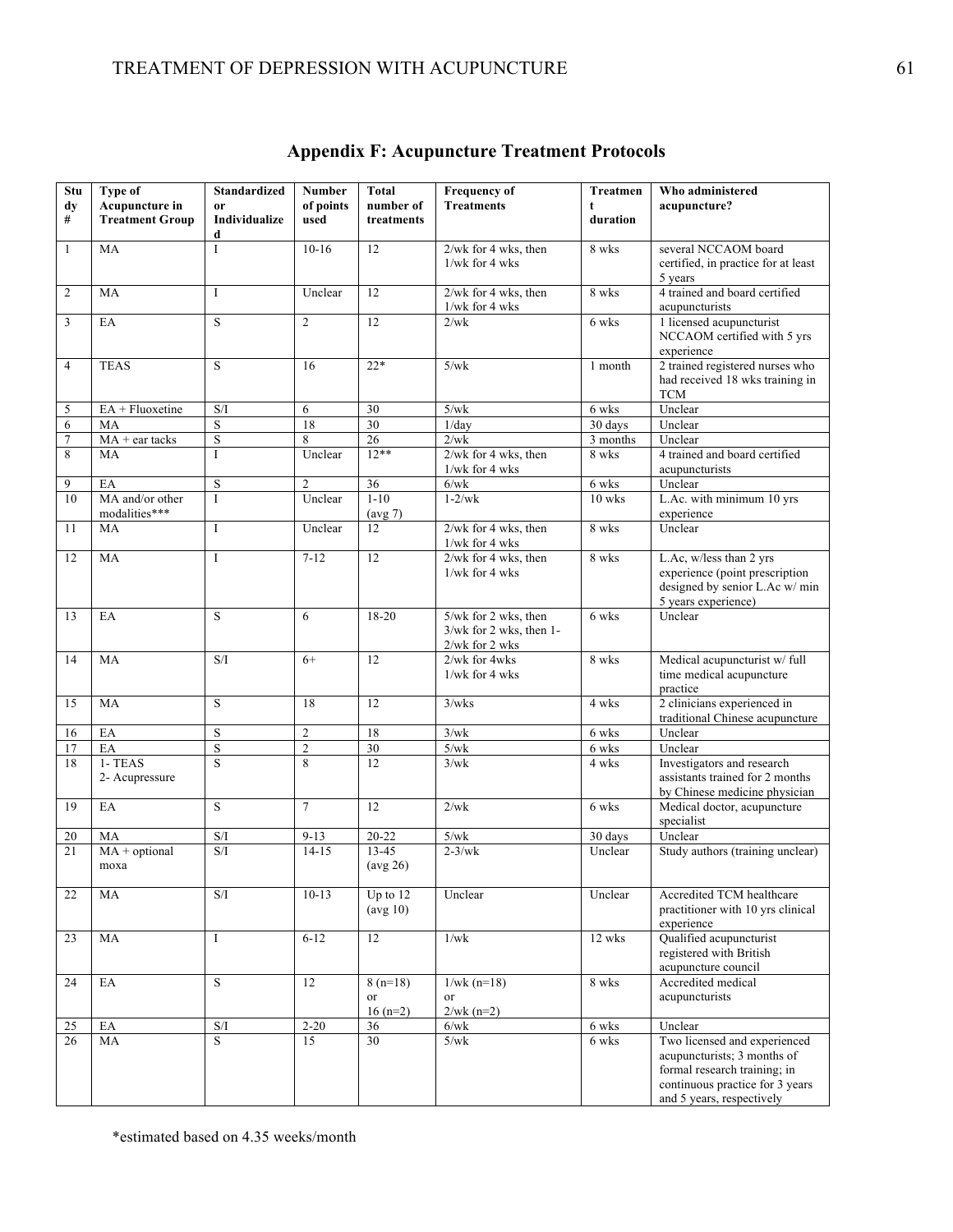\*\*This is pooled data for follow-up from 3 groups that all received 12 specific acupuncture treatments within a 16 week period: 1) Group 1 received 12 nonspecific acupuncture treatments in the first 8 week period before receiving 12 specific acupuncture treatments in the second 8 week period. 2) Group 2 was waitlisted for 8 weeks before receiving 12 specific treatments. 3) Group 3 received 12 specific treatments in the first 8 week period. \*\*\*Other modalities included acupressure, massage, flower remedies, relaxation exercises, and lifestyle advice. On patient received only acupressure and no acupuncture.

 $MA =$  manual acupuncture

EA = electroacupuncture

S = Standardized treatment: all participants in treatment group received the same point protocol

I = Individualized treatments: each participant received a completely individualized acupuncture treatment S/I: some mixture of standardized and individual treatments. Examples: 1) all participants received 6 standard acupuncture points, but additional points were added according to symptoms. 2) Participants received one of four point prescriptions, dependent upon their TCM diagnosis.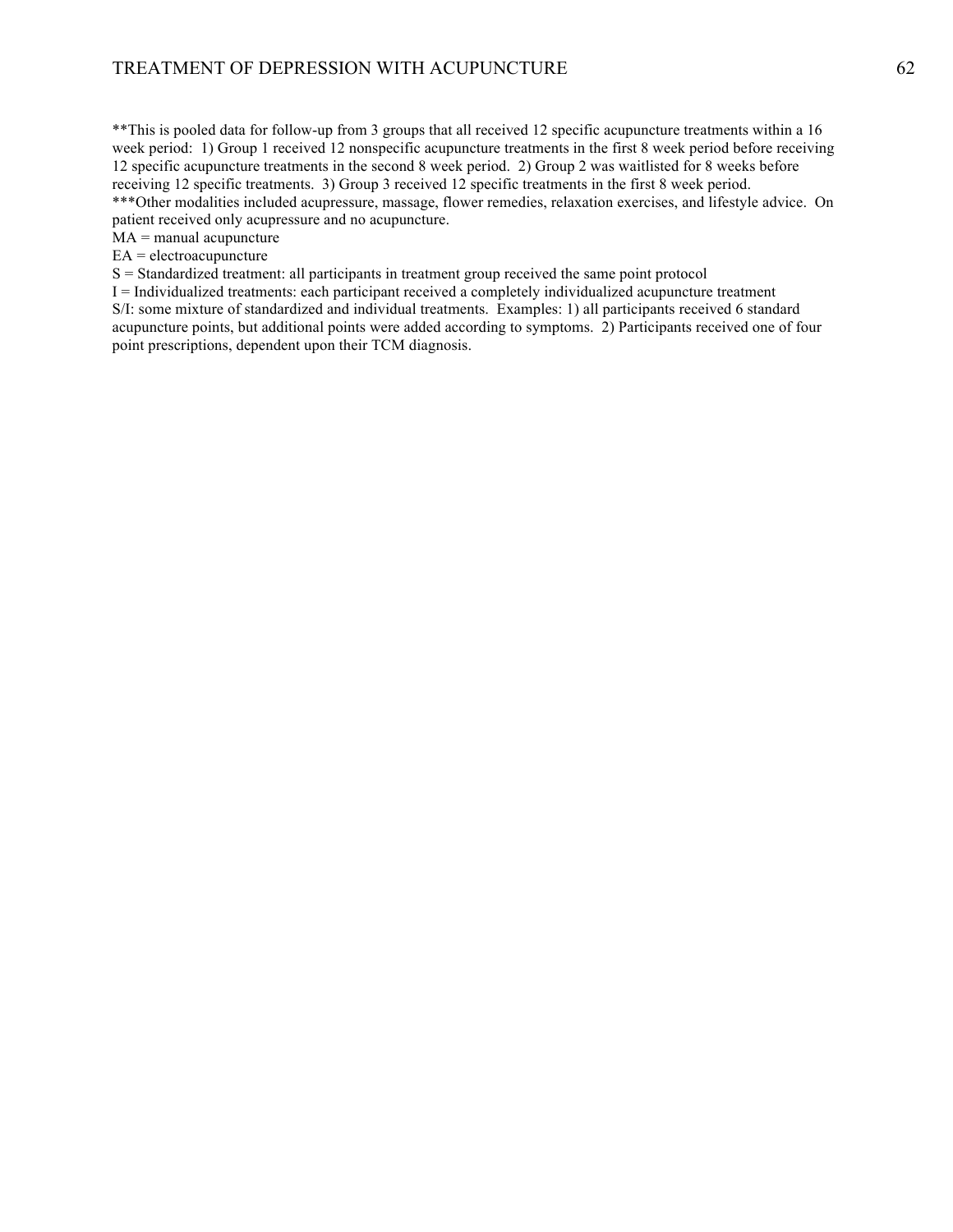#### **Appendix G: Outcome Measures by Study Number**

| Study#         | <b>Outcome Measures</b>                                                     |
|----------------|-----------------------------------------------------------------------------|
|                | HRSD17, BDI                                                                 |
| $\overline{2}$ | Remission Rate <sup>1</sup> , BDI, DepHRSD19, SCID, IDS, BHS                |
| 3              | HRSD, Response Rate <sup>2</sup> , MOS-SF-36                                |
| 4              | GDS-SF                                                                      |
| 5              | HRSD, $%$ effective <sup>3</sup>                                            |
| 6              | <b>HRSD</b>                                                                 |
| $\overline{7}$ | <b>SDS</b>                                                                  |
| 8              | DepHRSD, SCID, Remission rate <sup>4</sup> , Relapse Rate <sup>5</sup>      |
| 9a             | HRSD, CGI                                                                   |
| 9 <sub>b</sub> | HRSD, CGI                                                                   |
| 10             | <b>BDI, HADS</b>                                                            |
| 11             | BDI, HRSD17, SCID                                                           |
| 12             | HRSD17, depression remission rate <sup>6</sup> , response rate <sup>7</sup> |
| 13             | HRSD, MADRS                                                                 |
| 14             | <b>BDI</b> , Caseness <sup>8</sup>                                          |
| 15             | BRMS, Bf-S, CGI, GAS                                                        |
| 16             | HRSD, CGI                                                                   |
| 17             | HRSD19                                                                      |
| 18             | <b>BDI</b>                                                                  |
| 19             | Carroll Rating Scale for Depression                                         |
| 20             | <b>HRSD</b>                                                                 |
| 21             | Researcher derived Symptoms Reduction scale                                 |
| 22             | <b>BDI</b>                                                                  |
| 23             | HRSD, MYMOP                                                                 |
| 24             | HRSD17, treatment response <sup>9</sup>                                     |
| 25             | <b>HRSD</b>                                                                 |
| 26             | HRSD17, therapeutic response rate <sup>10</sup>                             |

*Depression Outcome measures by Study #*

**Remission rate** = absence of both core symptoms of depression (depressed mood and anhedonia)

**Response Rate** = HRSD score 50% or greater improvement plus HRSD less than or equal to 10

**% effective** = the percentage of patients whose HRSD score has reduced by at least 25% from baseline. The score-reducing rate >75% was considered to be clinically controlled, 50%–75% markedly relieved, 25%–49% improved, and <25% failed.

 **Remission rate:** full remission was defined as the absence of both core symptoms of depression (depressed mood, anhedonia) as determined by the SCID.

**Relapse rate:** defined as once again meeting DSM-IV criteria for major depression.

 **Depression remission rate**: the absence of the core symptoms of depression (depressed mood and anhedonia) and Hamilton Rating Scale for Depression score of 7 or less

 **Response rate**: 1) at least 50% reduction in the Hamilton Rating Scale for Depression score from baseline, 2) Hamilton Rating Scale for Depression between 7 and 14, and 3) failure to meet full criteria for the DSM-IV.

**Caseness**: BDI < 11

**Treatment response**: 50% or greater improvement in HRSD17 score

**Therapeutic response rate:** at least 50% decrease in HRSD scores at final assessment relative to baseline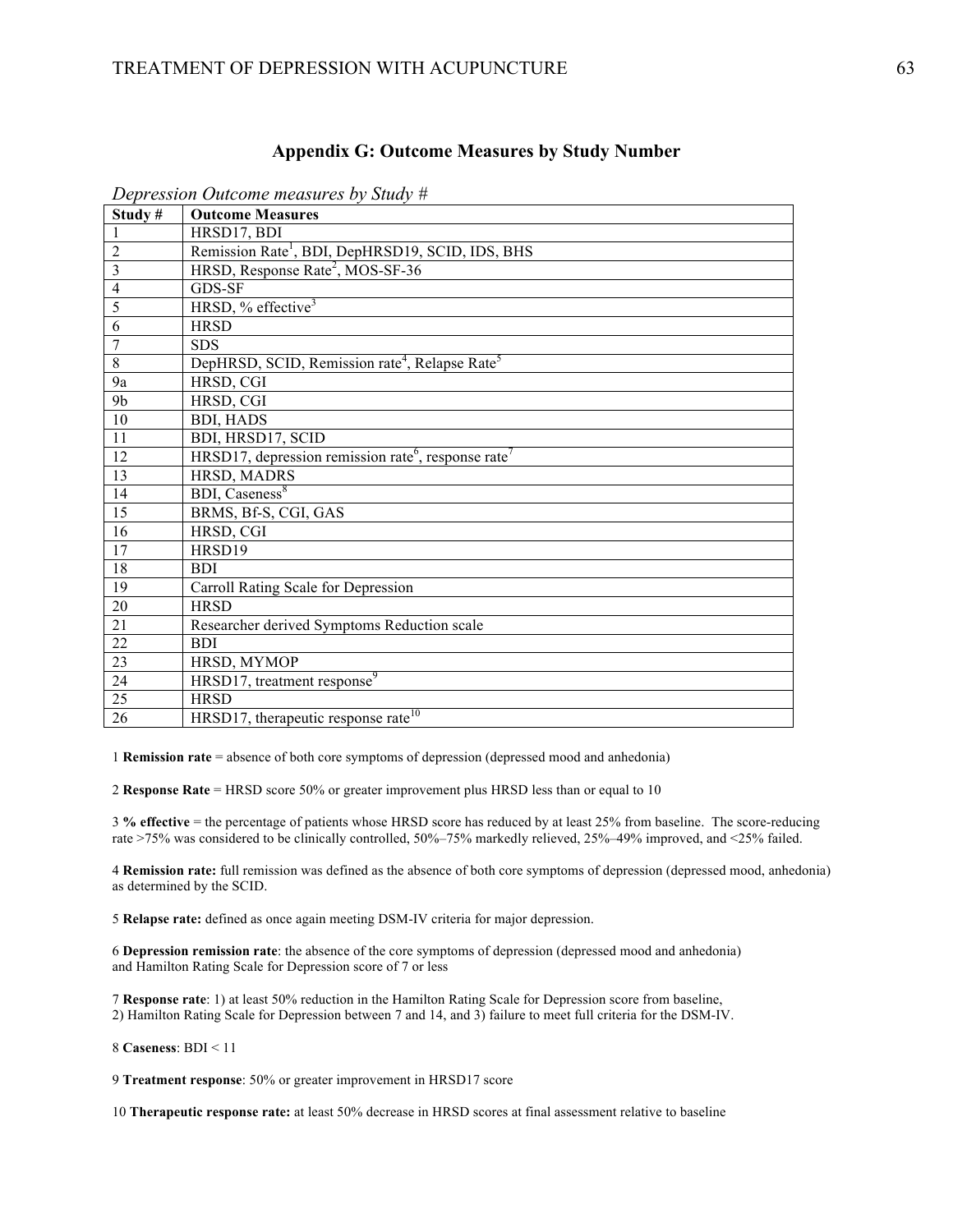| <b>Stud</b>  | <b>Treatment</b>    | Control/Compari   | <b>Primary Outcome</b>                      | <b>Results</b>                                                                                                                                                                                                                                                                                                                                                                     |
|--------------|---------------------|-------------------|---------------------------------------------|------------------------------------------------------------------------------------------------------------------------------------------------------------------------------------------------------------------------------------------------------------------------------------------------------------------------------------------------------------------------------------|
| #            | <b>Intervention</b> | son Interventions | Measure(s)                                  |                                                                                                                                                                                                                                                                                                                                                                                    |
| $\mathbf{8}$ | MA                  | None              | DepHRSD, SCID                               | 38% of participants (10/26) met the criteria for<br>depression in the 6 month follow-up period.<br>Among women who were in full remission after<br>treatment, $24\%$ (4/17) had fully relapsed within six<br>months. Of those who had not achieved full<br>remission, $67\%$ ( $6/9$ ) met criteria for major<br>depressive episode at some point during the follow-<br>up period. |
| 10           | MA                  | None              | <b>BDI, HADS</b>                            | BDI and HADS: Significant reduction in severity of<br>depression<br>SF-36: trend toward improvement but no significant<br>change                                                                                                                                                                                                                                                   |
| 13           | EA                  | None              | HRSD, MADRS                                 | HRSD: Reduction in severity of depression did not<br>reach statistical significance.<br>MADRS: Reduction in severity of depression did<br>not reach statistical significance.<br>CPRS-S-A: Significant reduction in severity                                                                                                                                                       |
| 21           | MA                  | None              | Researcher defined levels<br>of improvement | "Clinical cure": 21. "Remarkable effect":18,<br>"Improvement": 20, "Failure": 4<br>(Statistical significance was not analyzed)                                                                                                                                                                                                                                                     |
| 23           | MA                  | None              | HRSD, MYMOP                                 | HRSD: Score significantly improved $(p=.001)$ after<br>treatment and at 1 month follow-up.                                                                                                                                                                                                                                                                                         |
| 24           | EA                  | None              | HRSD17                                      | HRSD17: significant decrease in severity $(p<.001)$                                                                                                                                                                                                                                                                                                                                |

# **Appendix H: Results for Studies with No Control Group**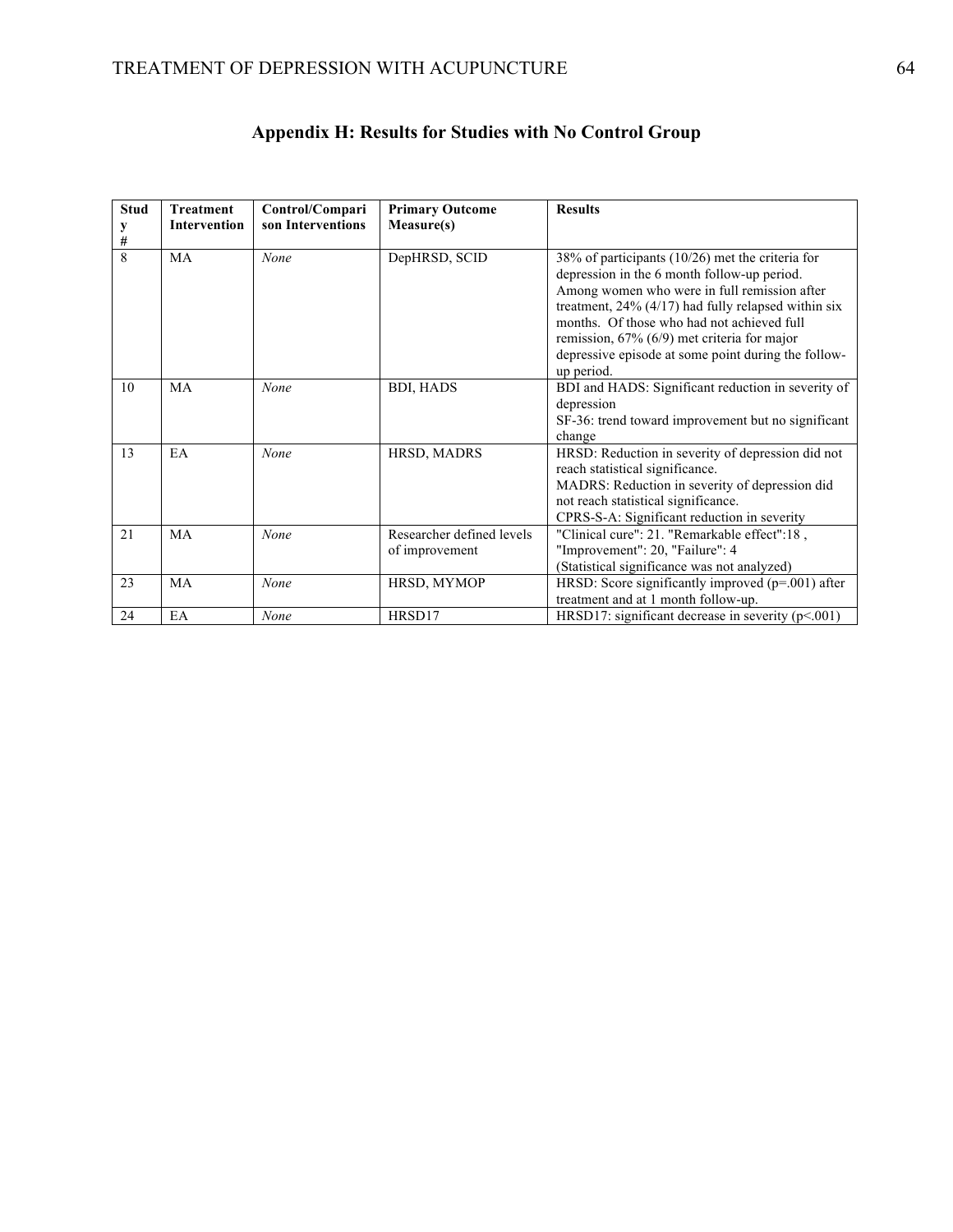## **Appendix I: Results for Studies with Acupuncture as The Control Group**

| Stu            | <b>Treatment</b>       | Control/Comparison                                                           | Primary                        | <b>Results</b>                                                                                                                                                                                                                                                                                                                                                                                                                                                                                                                               |
|----------------|------------------------|------------------------------------------------------------------------------|--------------------------------|----------------------------------------------------------------------------------------------------------------------------------------------------------------------------------------------------------------------------------------------------------------------------------------------------------------------------------------------------------------------------------------------------------------------------------------------------------------------------------------------------------------------------------------------|
| dy             | Interventio            | <b>Interventions</b>                                                         | Outcome                        |                                                                                                                                                                                                                                                                                                                                                                                                                                                                                                                                              |
| $\#$           | $\mathbf n$            |                                                                              | Measure(s)                     |                                                                                                                                                                                                                                                                                                                                                                                                                                                                                                                                              |
| $\mathbf{1}$   | MA                     | 1- Non-specific<br>acupuncture<br>2- Waitlist                                | HRSD17,<br><b>BDI</b>          | For BDI and HRSD17, treatment group had greater reduction in<br>severity of depression than waitlist group, but there was no<br>significant difference between treatment and control<br>acupuncture. Response and remission rates were higher in the<br>control acupuncture group than in both the treatment group and<br>waitlist group.                                                                                                                                                                                                    |
| $\overline{2}$ | MA                     | 1- Non-specific<br>acupuncture<br>2- Waitlist                                | BDI.<br>DepHRSD19              | DepHRSD19: Treatment group had greater reduction in severity<br>of depression than control acupuncture group, but no significant<br>difference with waitlist group.<br>BDI: Treatment group had greater reduction in severity of<br>depression than control acupuncture group. (BDI was not<br>completed in waitlist group).                                                                                                                                                                                                                 |
| 3              | EA                     | 1- Sham acupuncture                                                          | HRSD, MOS-<br>$SF-36$          | HRSD: decrease in both groups, with no significant difference<br>between the two.<br>No serious adverse events in either group.                                                                                                                                                                                                                                                                                                                                                                                                              |
| $\tau$         | $MA + ear$<br>tacks    | 1- Sham acupuncture<br>2- Prozac                                             | <b>SDS</b>                     | SDS: After 1, 2, and 3 months of treatment, Treatment group<br>had significantly greater reduction in severity of depression than<br>Prozac group and non-acupuncture point group.<br>No side effects were found in either acupuncture group.                                                                                                                                                                                                                                                                                                |
| 11             | MA                     | 1- Non-specific<br>acupuncture<br>2-20 minute massage                        | BDI,<br>HRSD17,<br><b>SCID</b> | HRSD17: significant reduction in treatment group but unclear if<br>significant compared to other groups<br>BDI: Treatment group had significant reduction in severity of<br>depression compared to massage group in the first month, but<br>no significant difference compared to nonspecific acupuncture<br>group.<br>Follow-up at postpartum: all 3 had significant reduction in<br>severity.                                                                                                                                              |
| 12             | <b>MA</b>              | 1- Non-specific<br>acupuncture<br>2-20 minute massage                        | HRSD17                         | HRSD17: greater rate of decrease in symptom severity ( $p < .05$ )<br>compared with the combined controls or control acupuncture<br>alone, but no significant difference than massage group.<br>Adverse events did not differ between groups. Significantly<br>more side effects occurred in acupuncture groups as compared<br>to massage group (tiredness, irritability, sleep disturbance,<br>headache, nausea, aggravation of depression)                                                                                                 |
| 14             | Laser                  | 1- Sham laser                                                                | <b>BDI</b>                     | BDI: Significant reduction in treatment group as compared to<br>control acupuncture group<br>Follow-up: Treatment group was not statistically different from<br>control group at 4 weeks follow-up, but did show significant<br>decrease in severity of depression at 12 weeks follow-up.                                                                                                                                                                                                                                                    |
| 15             | $MA+$<br>Mianserin     | $1 -$ Sham acupuncture +<br>Mianserin<br>2- Mianserin                        | BRMS, Bf-S,<br>CGI, GAS        | All groups had a reduction in severity of depression. No<br>significant differences were seen between groups except that in<br>CGI-2 (improvement in psychopathology), there was a<br>significant improvement in both acupuncture groups as<br>compared to Mianserin alone.                                                                                                                                                                                                                                                                  |
| 16             | $EA +$<br>placebo pill | 1- Sham acupuncture +<br>Placebo pill<br>2- Sham acupuncture +<br>Fluoxetine | HRSD, CGI<br>HRSD19            | HRSD: EA group and Fluoxetine group both showed significant<br>$(p < .01)$ decrease in severity of depression as compared to<br>baseline, but Control+Placebo did not. EA had a lower severity<br>of depression post-treatment than Control+Placebo group ( $p <$<br>.05), while baseline values did not differ.<br>CGI: No groups showed significant change as compared to<br>baseline. However, EA had a significant decrease as compared<br>to the Control+Placebo group.<br>HRSD24: Significant decrease in all three groups, but groups |
| 17             | EA                     | 1- Sham acupuncture<br>2- Fluoxetine                                         |                                | did not differ.                                                                                                                                                                                                                                                                                                                                                                                                                                                                                                                              |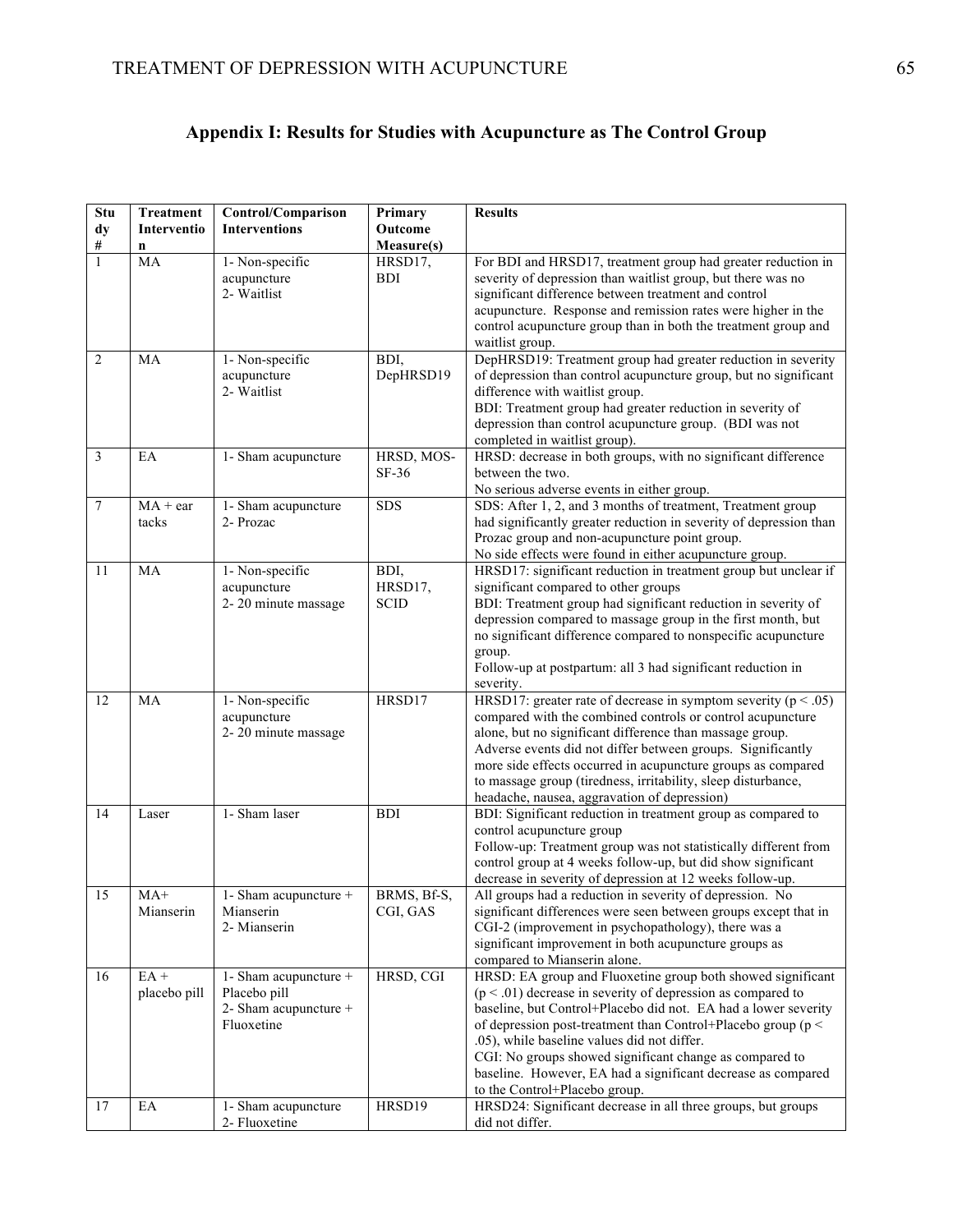### TREATMENT OF DEPRESSION WITH ACUPUNCTURE 66

|    | ЕA | 1- Sham acupuncture | <b>CRSD</b> | Carroll: There was a significant decrease in severity in both          |
|----|----|---------------------|-------------|------------------------------------------------------------------------|
|    |    |                     |             | Treatment group ( $p < .001$ ) and Control acupuncture ( $p = .005$ ). |
|    |    |                     |             | The reduction in the Treatment group was significantly larger          |
|    |    |                     |             | than in the Control group ( $p = .03$ ).                               |
|    |    |                     |             | SCL-90 Depression: Treatment group showed a significant                |
|    |    |                     |             | decrease in depression but Control group did not.                      |
| 22 | MA | 1- Sham acupuncture | BDI.        | BDI: Both groups showed decrease in BDI score but statistical          |
|    |    |                     |             | significance was not analyzed.                                         |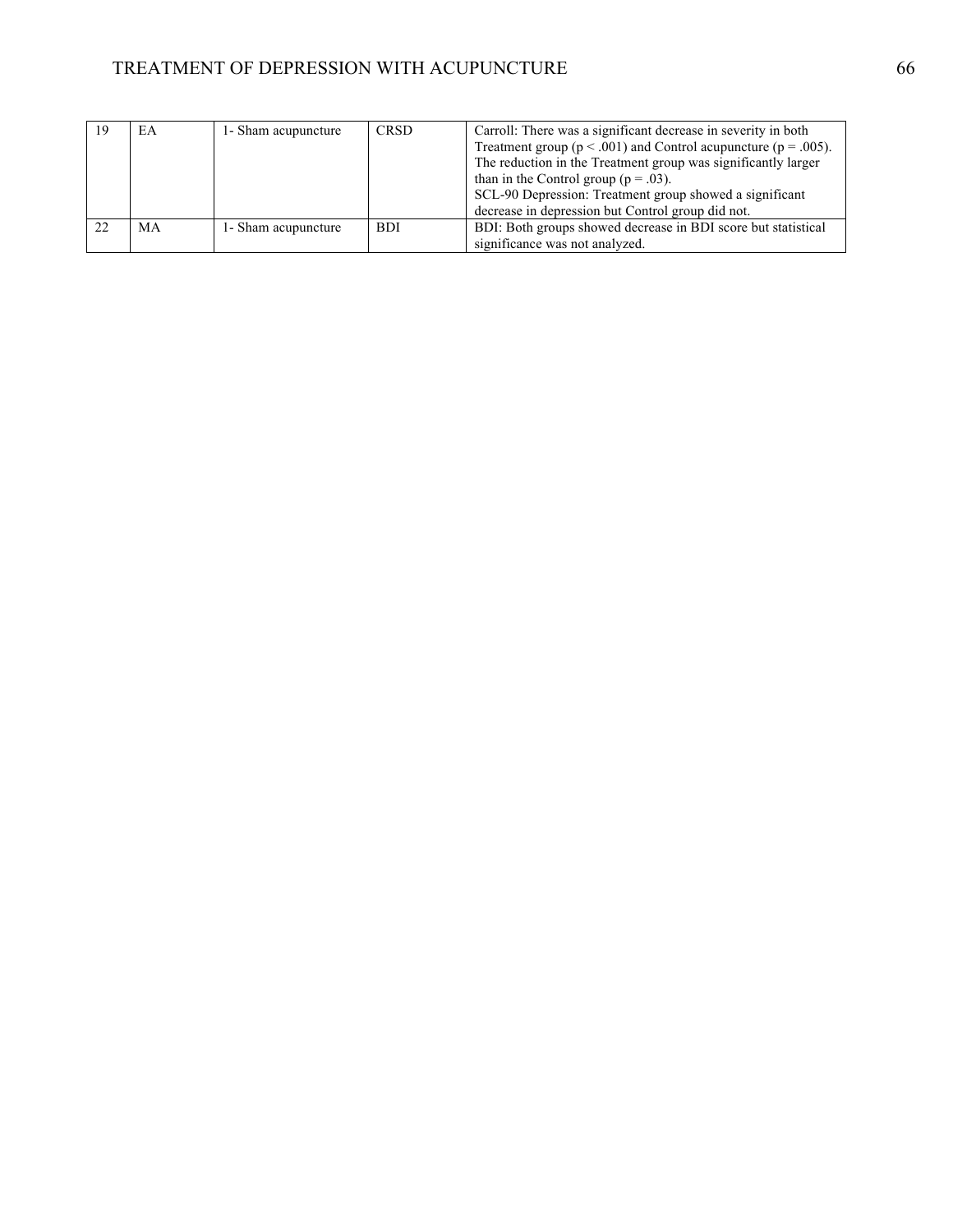# **Appendix J: Results for Studies Comparing Acupuncture Treatment With Antidepressant**

| Stud      | Treatment               | Control/Comparison                    | <b>Primary Outcome</b> | <b>Results</b>                                                                                                     |
|-----------|-------------------------|---------------------------------------|------------------------|--------------------------------------------------------------------------------------------------------------------|
| y<br>$\#$ | Intervention            | <b>Interventions</b>                  | Measure(s)             |                                                                                                                    |
| 5         | $EA + fluoxetine$       | 1- Fluoxetine                         | <b>HRSD</b>            | HRSD: significant reduction in both groups with no<br>difference between the two.                                  |
|           |                         |                                       |                        | Faster effective rate in EA group than in fluoxetine                                                               |
|           |                         |                                       |                        | group, with less adverse effects.                                                                                  |
| 6         | MA                      | 1- Fluoxetine                         | <b>HRSD</b>            | SDS: "The results indicated that acupuncture and                                                                   |
|           |                         |                                       |                        | Fluoxetine Hydrochloride capsule were both effective in<br>relieving depression mood of patients suffering from    |
|           |                         |                                       |                        | malignant tumor; and the effectiveness of acupuncture                                                              |
|           |                         |                                       |                        | was obviously higher."                                                                                             |
|           |                         |                                       |                        | HRSD: "acupuncture and Fluoxetine Hydrochloride<br>capsule were both effective in relieving depression mood        |
|           |                         |                                       |                        | of patients suffering from malignant tumor; and the                                                                |
|           |                         |                                       |                        | effectiveness of acupuncture was obviously higher."                                                                |
| $\tau$    | $MA + ear$ tacks        | 1- Sham acupuncture<br>2- Prozac      | <b>SDS</b>             | SDS: After 1, 2, and 3 months of treatment, Treatment<br>group had significantly greater reduction in severity of  |
|           |                         |                                       |                        | depression than Prozac group and non-acupuncture point                                                             |
|           |                         |                                       |                        | group.                                                                                                             |
| <b>9a</b> | 1- EA+amitriptyline     | 1- Amitriptyline                      | HRSD, CGI              | No side effects were found in either acupuncture group.<br>HRSD: All 3 groups reduced significantly, but no        |
|           | $2 - EA + placebo$ pill |                                       |                        | difference between the 3 groups.                                                                                   |
|           |                         |                                       |                        | CGI: changes almost similar in each of treatment                                                                   |
| 9b        | $EA + placebo$ pill     | 1- Amitriptyline                      | HRSD, CGI, GSC         | groups?<br>HRSD: Both reduced significantly but no difference                                                      |
|           |                         |                                       |                        | between the 2 groups overall.                                                                                      |
|           |                         |                                       |                        | EA was significantly more effective for reactive                                                                   |
|           |                         |                                       |                        | depression than was amitriptyline.<br>CGI: No difference between the 2 groups                                      |
| 15        | MA+ Mianserin           | 1- Sham acupuncture +                 | BRMS, Bf-S, CGI, GAS   | All groups had a reduction in severity of depression. No                                                           |
|           |                         | Mianserin<br>2- Mianserin             |                        | significant differences were seen between groups except<br>that in CGI-2 (improvement in psychopathology), there   |
|           |                         |                                       |                        | was a significant improvement in both acupuncture                                                                  |
|           |                         |                                       |                        | groups as compared to Mianserin alone.                                                                             |
| 16        | $EA + placebo$ pill     | 1- Sham acupuncture +<br>Placebo pill | HRSD, CGI              | HRSD: EA group and Fluoxetine group both showed<br>significant $(p<01)$ decrease in severity of depression as      |
|           |                         | 2- Sham acupuncture +                 |                        | compared to baseline, but Control+Placebo did not. EA                                                              |
|           |                         | Fluoxetine                            |                        | had a lower severity of depression post-treatment than                                                             |
|           |                         |                                       |                        | Control+Placebo group (p<.05), while baseline values<br>did not differ.                                            |
|           |                         |                                       |                        | CGI: No groups showed significant change as compared                                                               |
|           |                         |                                       |                        | to baseline. However, EA had a significant decrease as                                                             |
| 17        | EA                      | 1- Sham acupuncture                   | HRSD19                 | compared to the Control+Placebo group.<br>HRSD24: Significant decrease in all three groups, but                    |
|           |                         | 2- Fluoxetine                         |                        | groups did not differ.                                                                                             |
| 20        | MA                      | 1- Fluoxetine                         | <b>HRSD</b>            | HRSD: Significant reduction in severity of depression in                                                           |
|           |                         |                                       |                        | both treatment groups $(p<.05)$ but no significant<br>difference between the two groups.                           |
| 25        | EA+Paroxetine           | 1- Paroxetine                         | <b>HRSD</b>            | HRSD scores determined at the end of the 1st, 2nd, 4th,                                                            |
|           |                         |                                       |                        | and 6th week of the treatment course were significantly                                                            |
|           |                         |                                       |                        | lower in the observation group than those in the control<br>group ( $p < 0.05$ ). The significant improvement rate |
|           |                         |                                       |                        | evaluated at the end of the 6-week treatment was                                                                   |
|           |                         |                                       |                        | remarkably higher in the observation group than that in                                                            |
|           |                         |                                       |                        | the control group $(72.7\% \text{ vs. } 40.0\%)$<br>No significant difference in adverse effects between           |
|           |                         |                                       |                        | groups                                                                                                             |
| 26        | $MA + low-dose$         | 1- Fluoxetine                         | HRSD17                 | HRSD17: significant decrease in depression severity                                                                |
|           | Fluoxetine              |                                       |                        | across all participants ( $z=1.80$ , $p<0.001$ ) but no<br>significant difference between groups.                  |
|           |                         |                                       |                        |                                                                                                                    |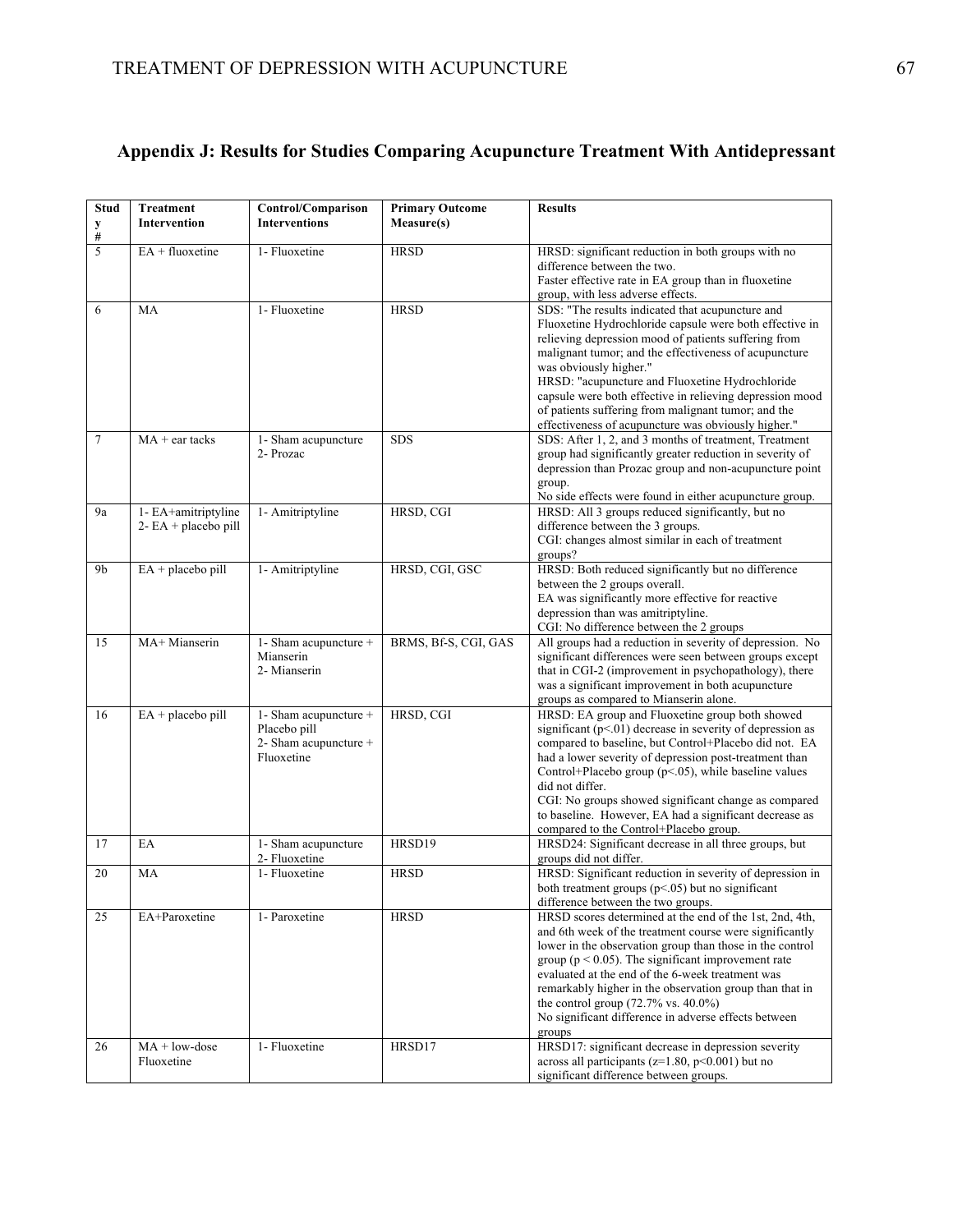## **Appendix K: Results for Studies Comparing Acupuncture to Other comparison group**

| Stu<br>dy<br># | Treatment<br>Interventio<br>n | Control/Comparison<br><b>Interventions</b>            | <b>Primary Outcome</b><br>Measure(s) | <b>Results</b>                                                                                                                                                                                                                                                                                                                                                                                                                           |
|----------------|-------------------------------|-------------------------------------------------------|--------------------------------------|------------------------------------------------------------------------------------------------------------------------------------------------------------------------------------------------------------------------------------------------------------------------------------------------------------------------------------------------------------------------------------------------------------------------------------------|
| 11             | MA                            | 1- Non-specific<br>acupuncture<br>2-20 minute massage | BDI, HRSD17, SCID                    | HRSD17: significant reduction in treatment group but unclear if<br>significant compared to other groups<br>BDI: Treatment group had significant reduction in severity of<br>depression compared to massage group in the first month, but no<br>significant difference compared to nonspecific acupuncture group.<br>Follow-up at postpartum: all 3 had significant reduction in severity.                                                |
| 12             | MA                            | 1- Non-specific<br>acupuncture<br>2-20 minute massage | HRSD17                               | HRSD17: greater rate of decrease in symptom severity $(P<.05)$<br>compared with the combined controls or control acupuncture alone.<br>but no significant difference than massage group.<br>Adverse events did not differ between groups. Significantly more side<br>effects occurred in acupuncture groups as compared to massage group<br>(tiredness, irritability, sleep disturbance, headache, nausea, aggravation<br>of depression) |